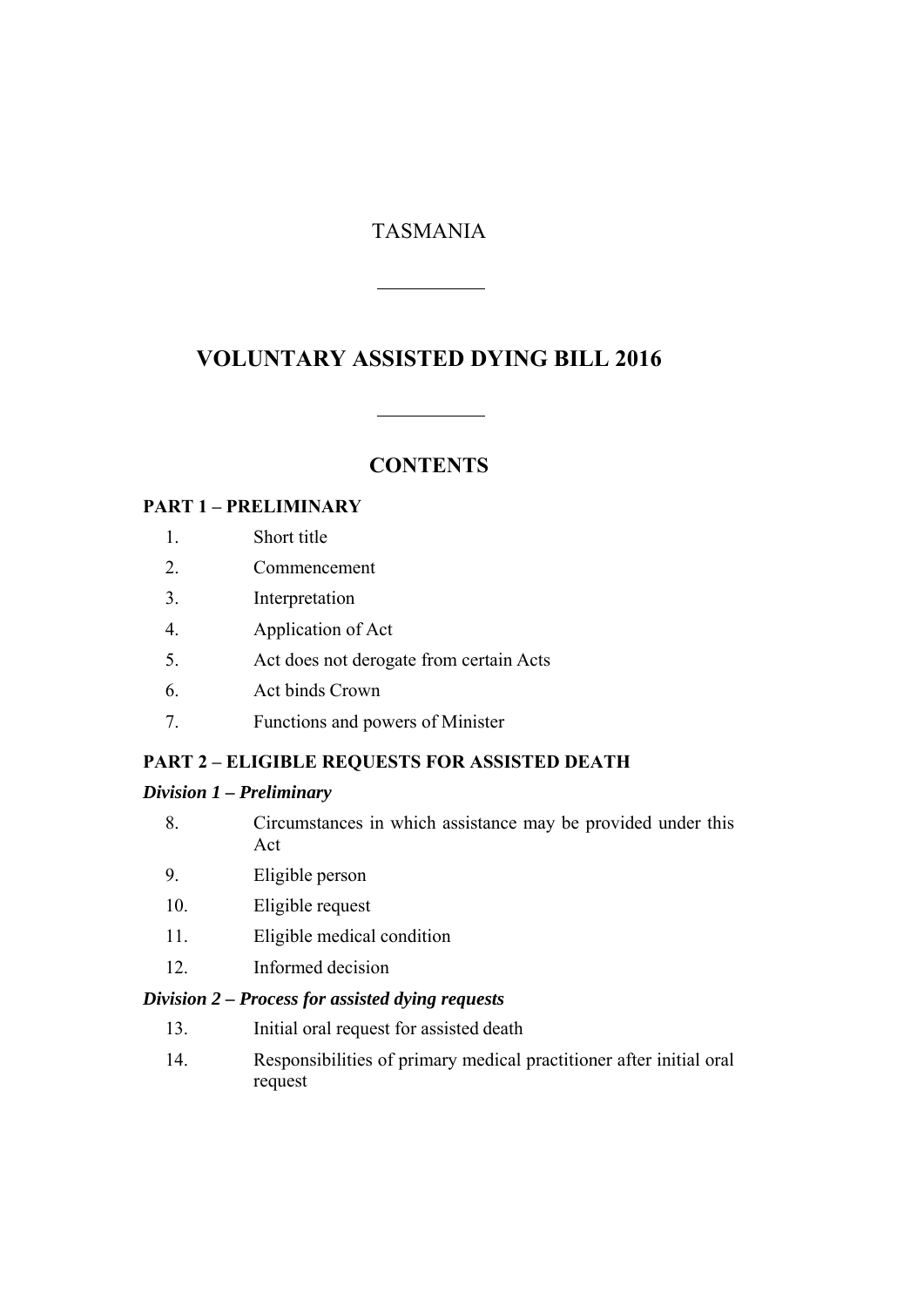- 15. Responsibilities of person performing counselling
- 16. Receipt of written report from person performing counselling
- 17. Written request for assisted death
- 18. Responsibilities of primary medical practitioner after written request
- 19. Responsibilities of secondary medical practitioner
- 20. Receipt of written notice from secondary medical practitioner
- 21. Subsequent oral request for assisted death
- 22. Responsibilities of primary medical practitioner after subsequent oral request

#### *Division 3 – Discharge of assisted dying requests*

- 23. Issue of assisted dying prescription
- 24. Administration of prescribed medication
- 25. Return of prescribed medication

#### *Division 4 – Miscellaneous*

- 26. Primary medical practitioner not to refuse assisted dying request in certain circumstances
- 27. Rescission of assisted dying request
- 28. Record requirements

### **PART 3 – IMMUNITIES AND LIABILITIES**

- 29. Effect of Act on wills, contracts and statutes
- 30. Insurance or annuity policy
- 31. Immunities

#### **PART 4 – REGISTRAR**

- 32. Appointment of Registrar and staff
- 33. Functions and powers of Registrar
- 34. General record requirements
- 35. Annual report

### **PART 5 – MISCELLANEOUS**

- 36. Use of interpreter, third party or other means of communication
- 37. Offences relating to written requests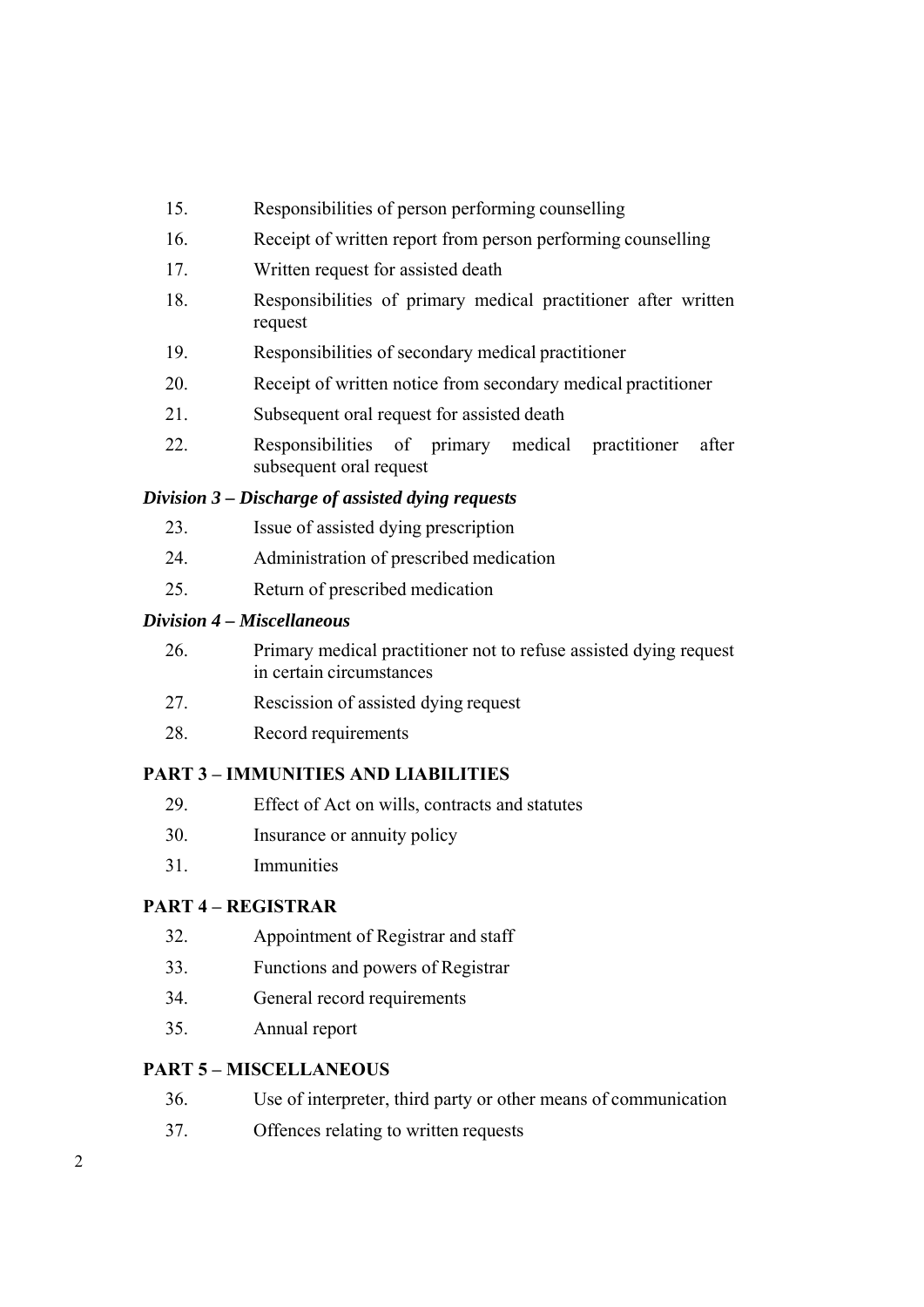- 38. Offences relating to documents generally
- 39. Offence to coerce or exert undue influence
- 40. Offences generally
- 41. Death certificates
- 42. General information requirements
- 43. Regulations
- 44. Review of Act
- 45. Administration of Act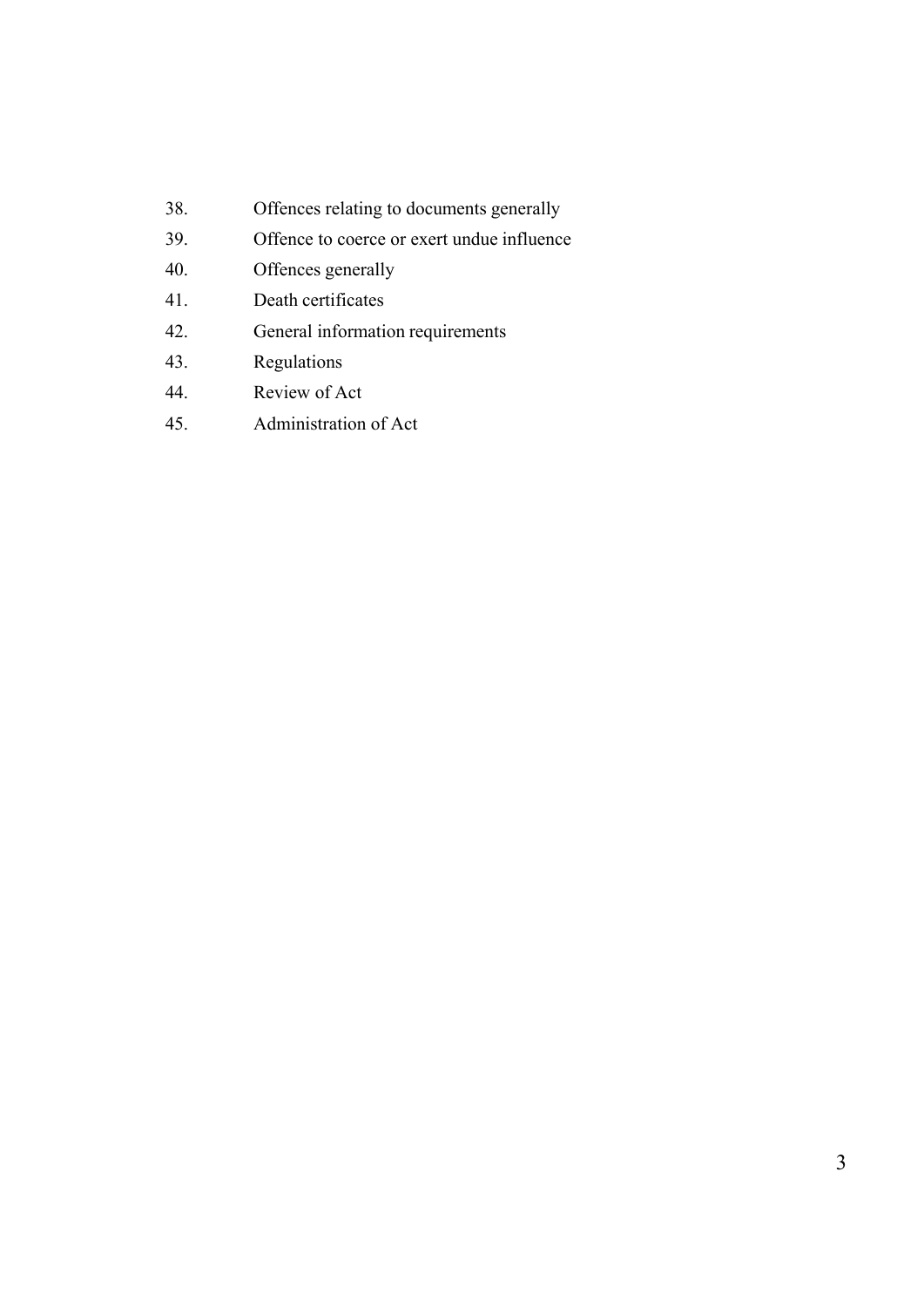# **VOLUNTARY ASSISTED DYING BILL 2016**

*(Brought in by Larissa Tahireh Giddings and Cassandra Stanwell O'Connor)* 

# **A BILL FOR**

**An Act to provide for medical assistance in specific and restricted circumstances to enable the voluntary death of competent adults with intolerable and unrelievable suffering due to advanced incurable and irreversible medical conditions, to provide for appropriate safeguards, monitoring and reporting, and for related purposes** 

Be it enacted by His Excellency the Governor of Tasmania, by and with the advice and consent of the Legislative Council and House of Assembly, in Parliament assembled, as follows:

# **PART 1 – PRELIMINARY**

# **1. Short title**

This Act may be cited as the *Voluntary Assisted Dying Act 2016*.

# **2. Commencement**

This Act commences on a day to be proclaimed.

# **3. Interpretation**

(1) In this Act, unless the contrary intention appears –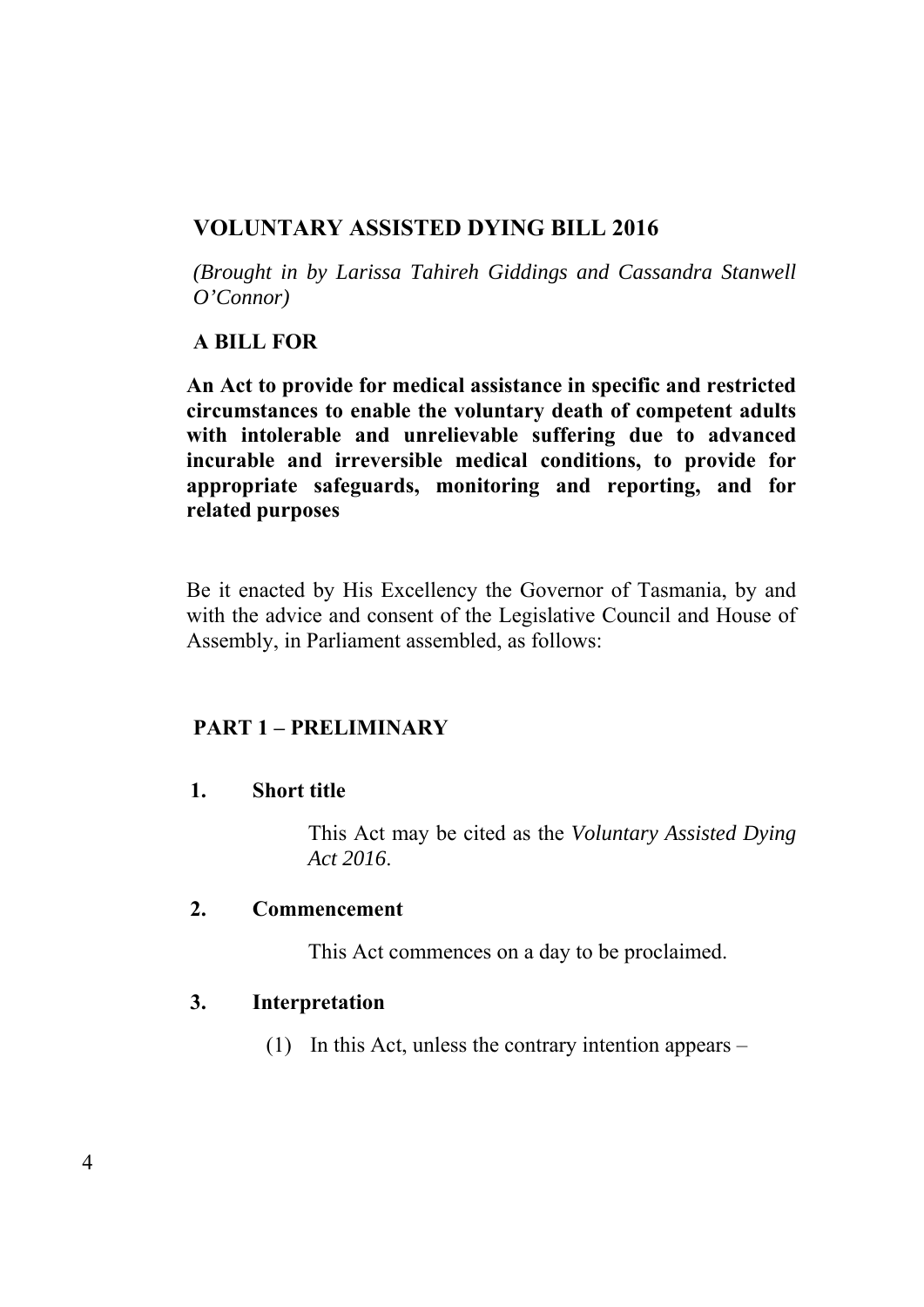- *adult* means a person who has attained the age of 18 years;
- *assisted death* means the death of an eligible person that, either directly or indirectly, is the result of the administration of prescribed medication, to the eligible person, in accordance with this Act;
- *assisted dying prescription* means a prescription for medication to end an eligible person's life in accordance with this Act;
- *assisted dying request* means an oral request or a written request;
- *competent*, in relation to a person, means the person –
	- (a) has the ability to make and communicate, to health service providers, informed decisions in relation to the person's medical treatment, including communicating through persons familiar with the person's manner of communicating; and
	- (b) is not suffering from a psychiatric or psychological disorder, or depression, to a degree that may cause the judgement of the person to be impaired;
- *counselling* means a consultation between a psychiatrist, or psychologist, and a person to determine, in the opinion of that psychiatrist or psychologist, whether or not the person –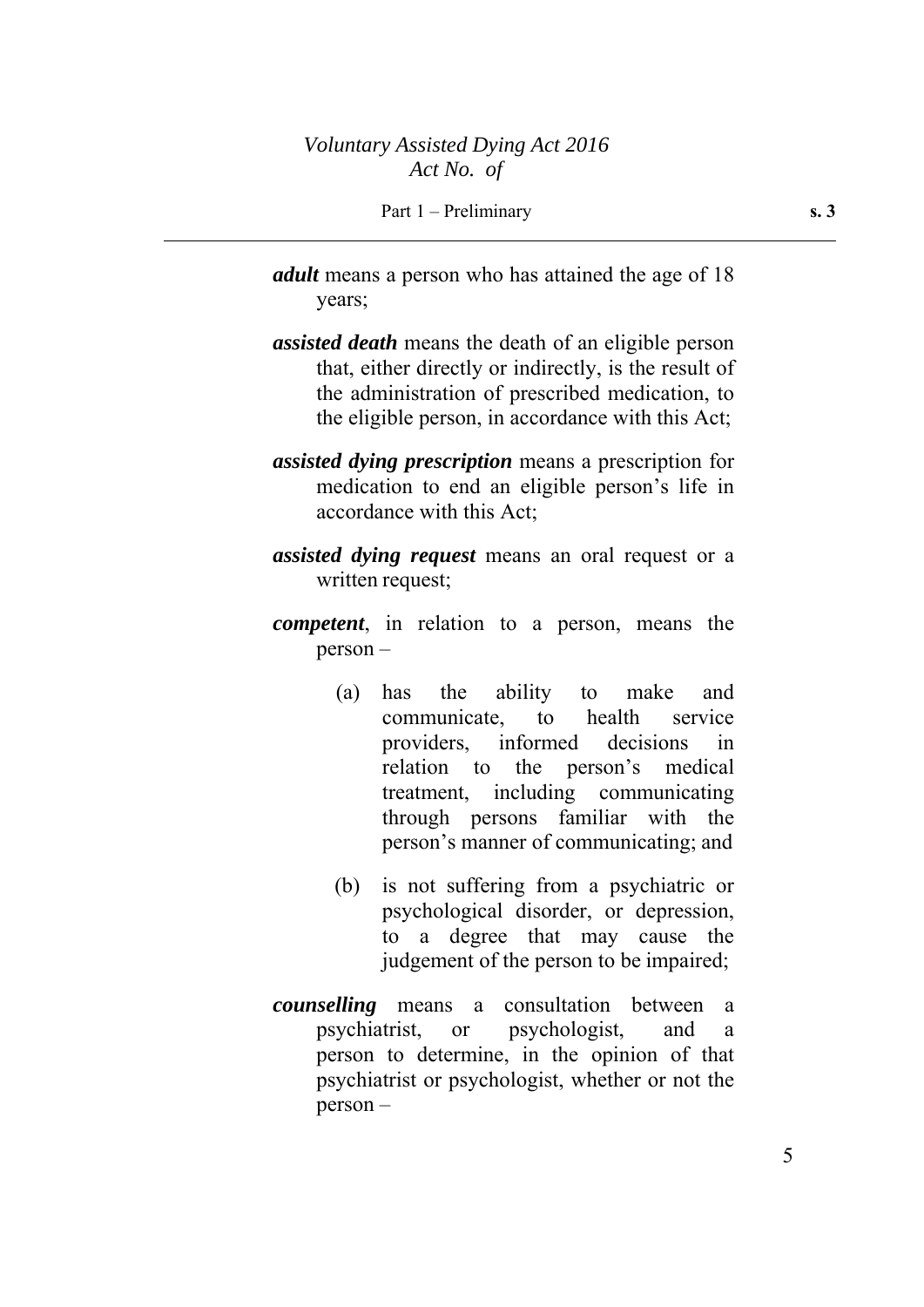- (a) is competent to make an assisted dying request; and
- (b) is making that request voluntarily;
- *diagnosed* means diagnosed by a medical practitioner;

*eligible medical condition* means a medical condition that meets the requirements of section 11(1);

*eligible person* – see section 9;

*eligible request* – see section 10;

*health service provider* means –

- (a) a person who provides a health service; or
- (b) a person who holds themselves out as being able to provide a health service;

*informed decision* – see section 12;

- *initial oral request* means a request under section 13;
- *oral request* means an initial oral request or subsequent oral request;
- *medical practitioner* means a person who holds general registration under the *Health Practitioner Regulation National Law (Tasmania) 2010* in the medical profession;

*pharmacist* means a person who holds general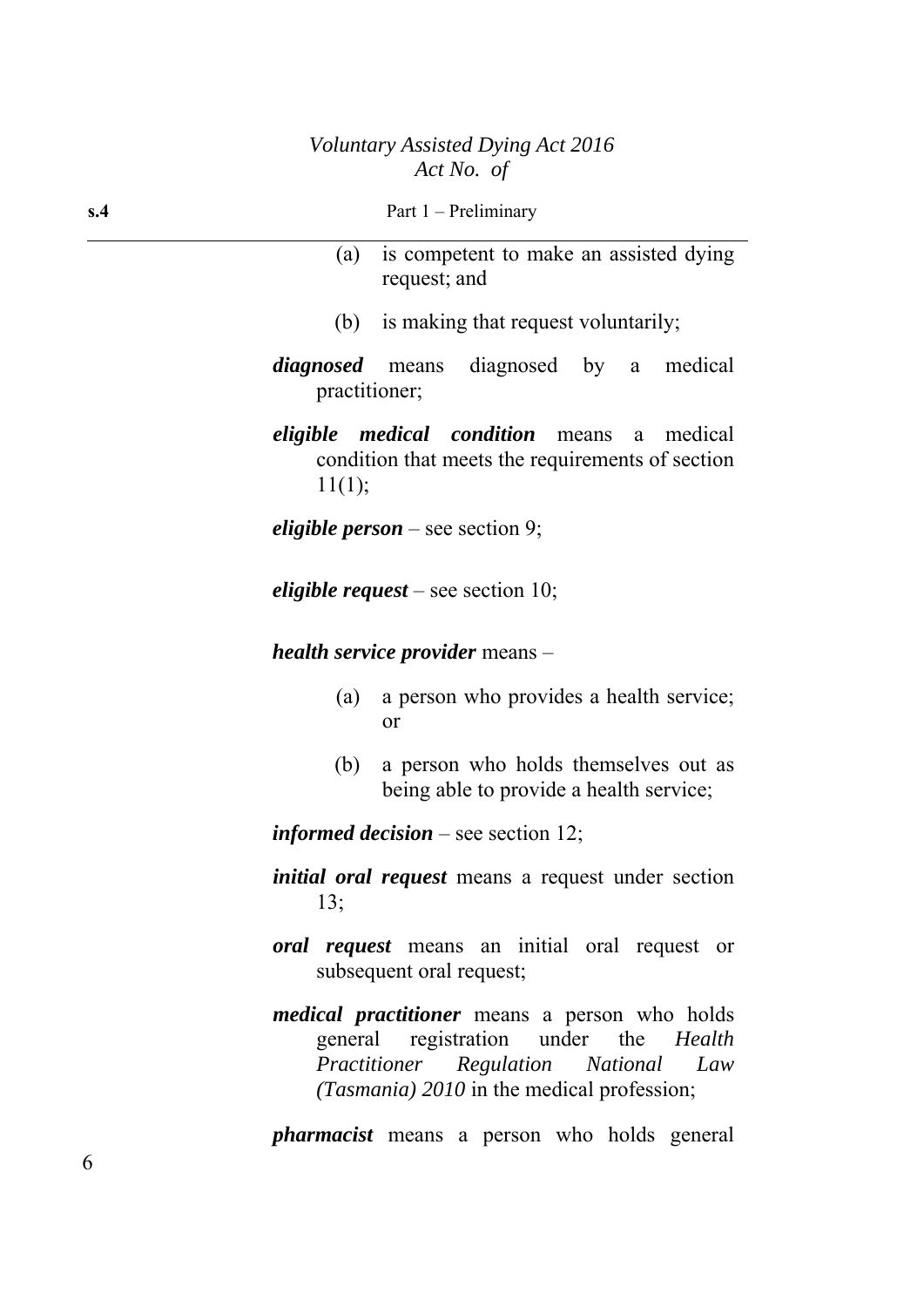registration under the *Health Practitioner Regulation National Law (Tasmania 2010)* in the pharmacy profession;

- *prescribed medication*, in relation to an eligible person, means medication that is prescribed to the eligible person under an assisted dying prescription;
- *primary medical practitioner*, in relation to a person, means a medical practitioner who accepts primary responsibility for an assisted dying request made under this Act;
- *psychiatrist* has the same meaning as in the *Mental Health Act 2013*;
- *psychologist* means a person who holds general registration under the *Health Practitioner Regulation National Law (Tasmania) 2010* in the psychology profession;
- *Registrar* means the Registrar appointed under section  $32(1)$ ;
- *regulations* means regulations made under this Act;
- *secondary medical practitioner,* in relation to a person, means a medical practitioner who has accepted a referral in respect of the person from the person's primary medical practitioner;
- *subsequent oral request* means a request under section  $21(1)$ ;
- *written request* means a request that is made under section 17(1) in a form approved by the Minister.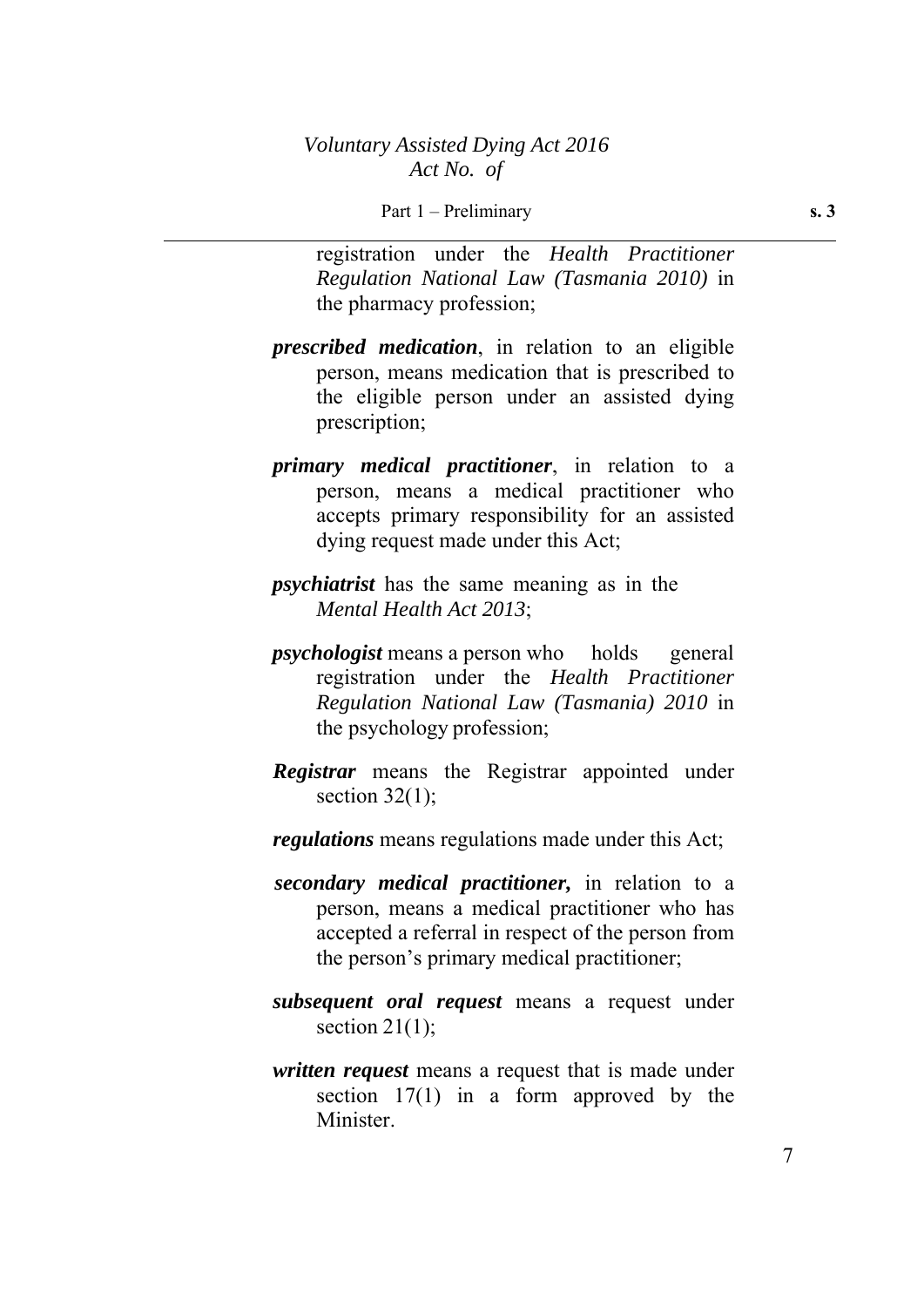(2) If a person makes an oral request under this Act, the wording of the oral request is taken to comply with this Act if the wording of the oral request implies the relevant intention or if such an intention may be inferred from the oral request.

# **4. Application of Act**

- (1) Nothing in this Act authorises a medical practitioner, or any other person, to end the life of a person by any means, except in accordance with this Act.
- (2) Any action taken in accordance with this Act does not, for any purpose, constitute a crime under the *Criminal Code Act 1924*.
- (3) Nothing in this Act authorises any person to provide, under this Act, a lower standard of care for a person than would otherwise be provided to that person.

# **5. Act does not derogate from certain Acts**

This Act is in addition to, and does not derogate from, the *Poisons Act 1971* or any other Act, or any provision of another Act, that is prescribed for the purposes of this section.

# **6. Act binds Crown**

This Act binds the Crown in right of Tasmania and, so far as the legislative power of Parliament permits, in all its other capacities.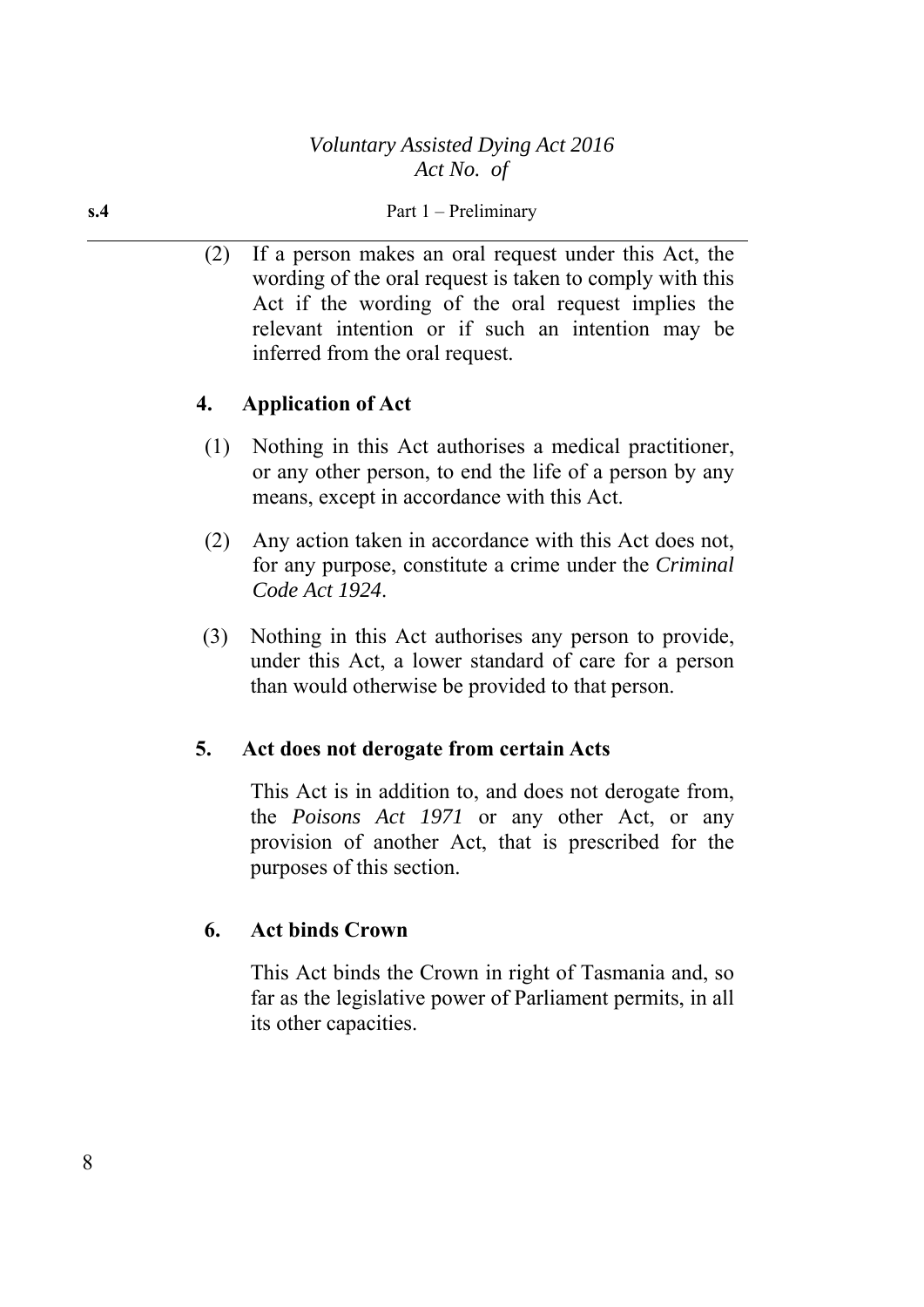### **7. Functions and powers of Minister**

- (1) The Minister has power to do all things necessary or convenient to be done in connection with, or incidental to or related to, the performance or exercise of the Minister's functions or powers under this Act.
- (2) The Minister may delegate any of his or her functions or powers under this Act, other than this power of delegation.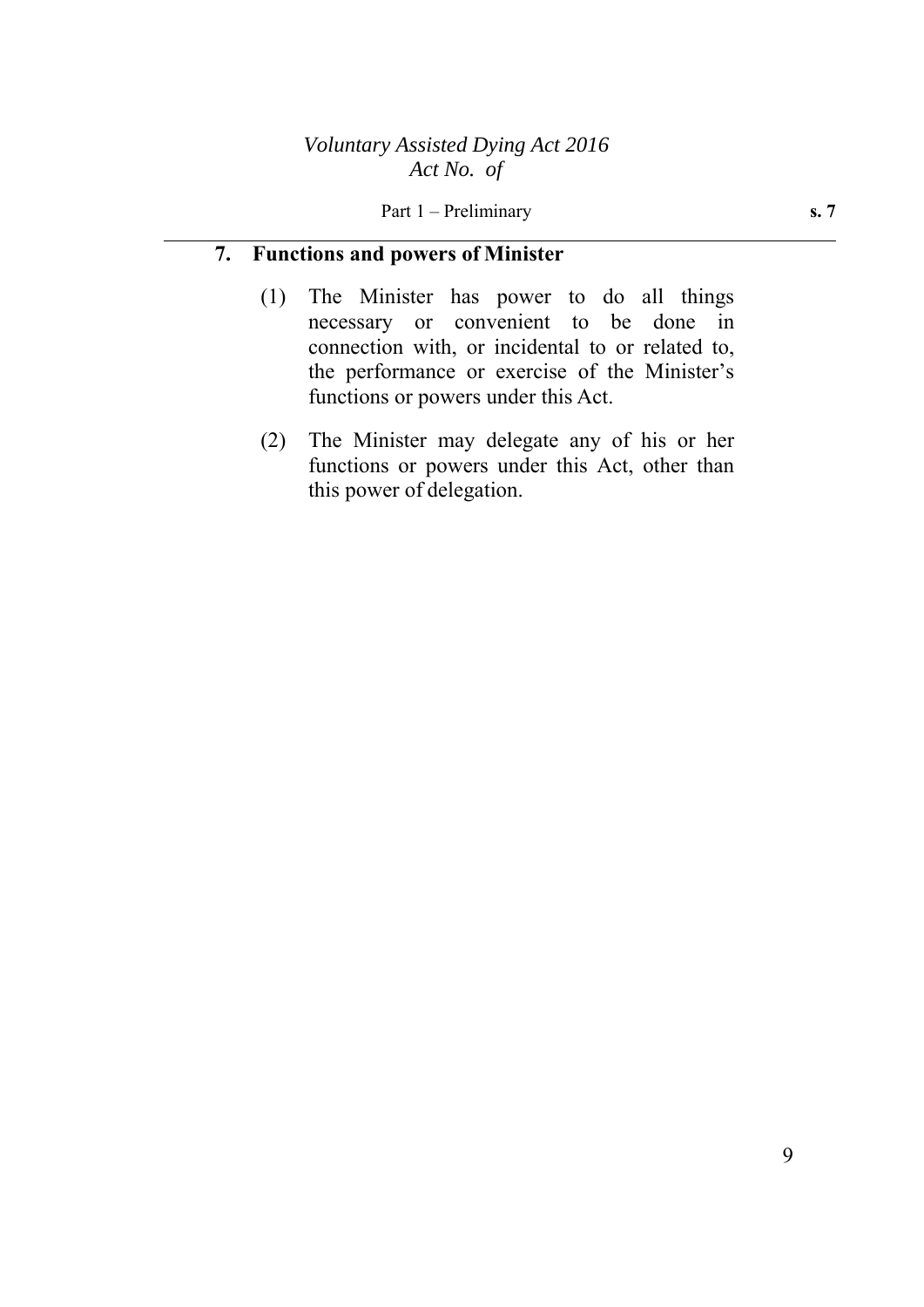#### **PART 2 – ELIGIBLE REQUESTS FOR ASSISTED DEATH**

### *Division 1 – Preliminary*

## **8. Circumstances in which assistance may be provided under this Act**

 A person's primary medical practitioner may only assist in the death of a person, in accordance with this Act, if the person's primary medical practitioner is satisfied that the person is an eligible person.

#### **9. Eligible person**

For the purposes of this Act, a person is an eligible person if the person's primary medical practitioner is satisfied that –

- (a) the person has made an initial oral request, a written request and a subsequent oral request; and
- (b) each assisted dying request made by the person is an eligible request; and
- (c) the person has made an informed decision to end their life.

#### **10. Eligible request**

(1) For the purposes of this Act, an assisted dying request is an eligible request if the person making the assisted dying request –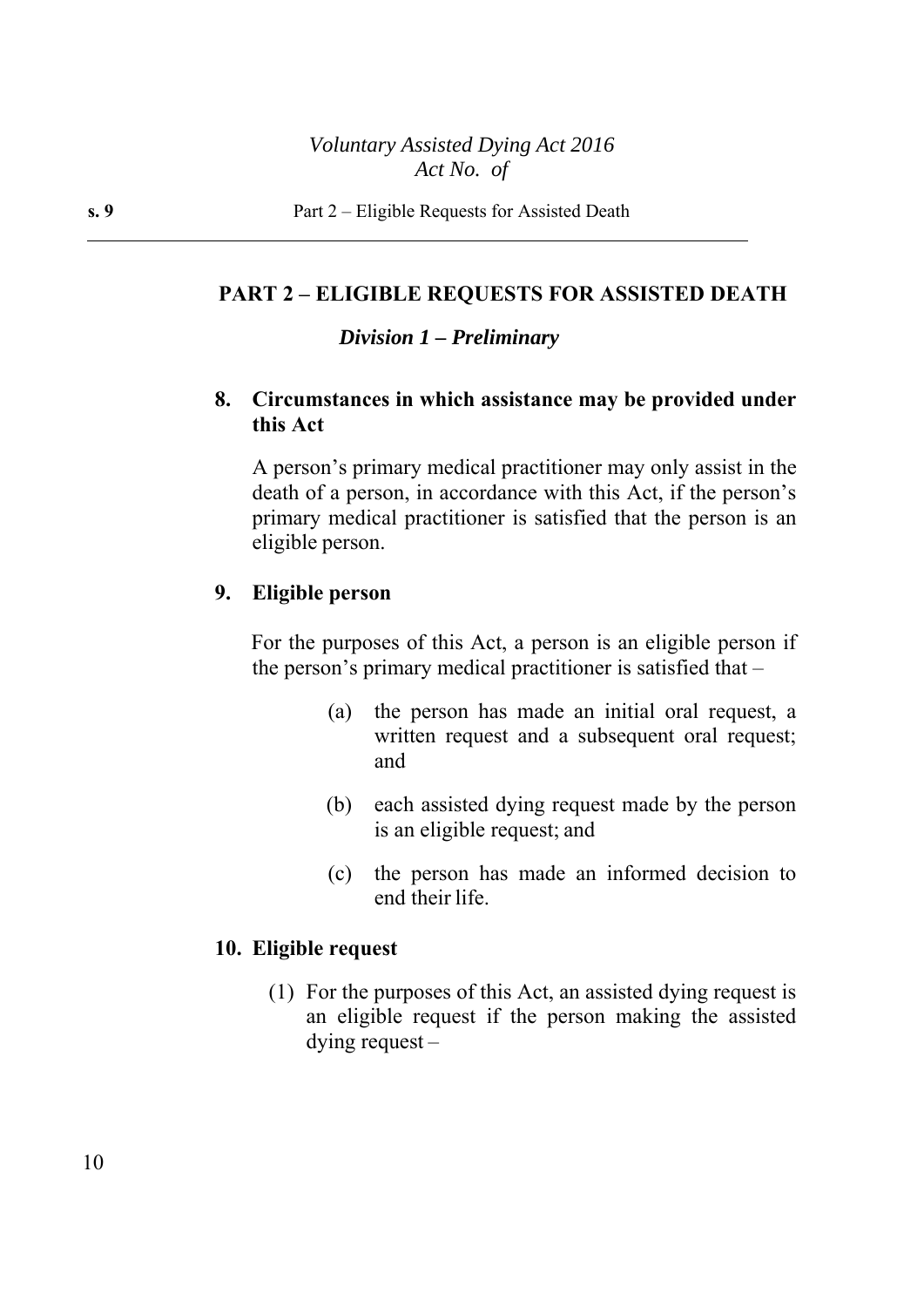- (a) is an adult; and
- (b) is a Tasmanian resident; and
- (c) is competent; and
- (d) is making the request voluntarily; and
- (e) is diagnosed with an eligible medical condition; and
- (f) complies with the relevant provisions of this Act.
- (2) For the purposes of subsection  $(1)(b)$ , evidence of a person's Tasmanian residency may include, but is not limited to, evidence that the person currently –
	- (a) holds a drivers licence issued under the *Vehicle and Traffic Act 1999*; or
	- (b) is enrolled to vote in Tasmania.

#### **11. Eligible medical condition**

- (1) For the purposes of this Act, an eligible medical condition –
	- (a) is the advanced stages of a serious incurable and irreversible medical condition, whether caused by illness, disease or injury, as diagnosed by a medical practitioner who has specialised qualifications, or experience, in diagnosing and treating the medical condition; and
	- (b) the person's medical condition, or associated medical treatment, or complications resulting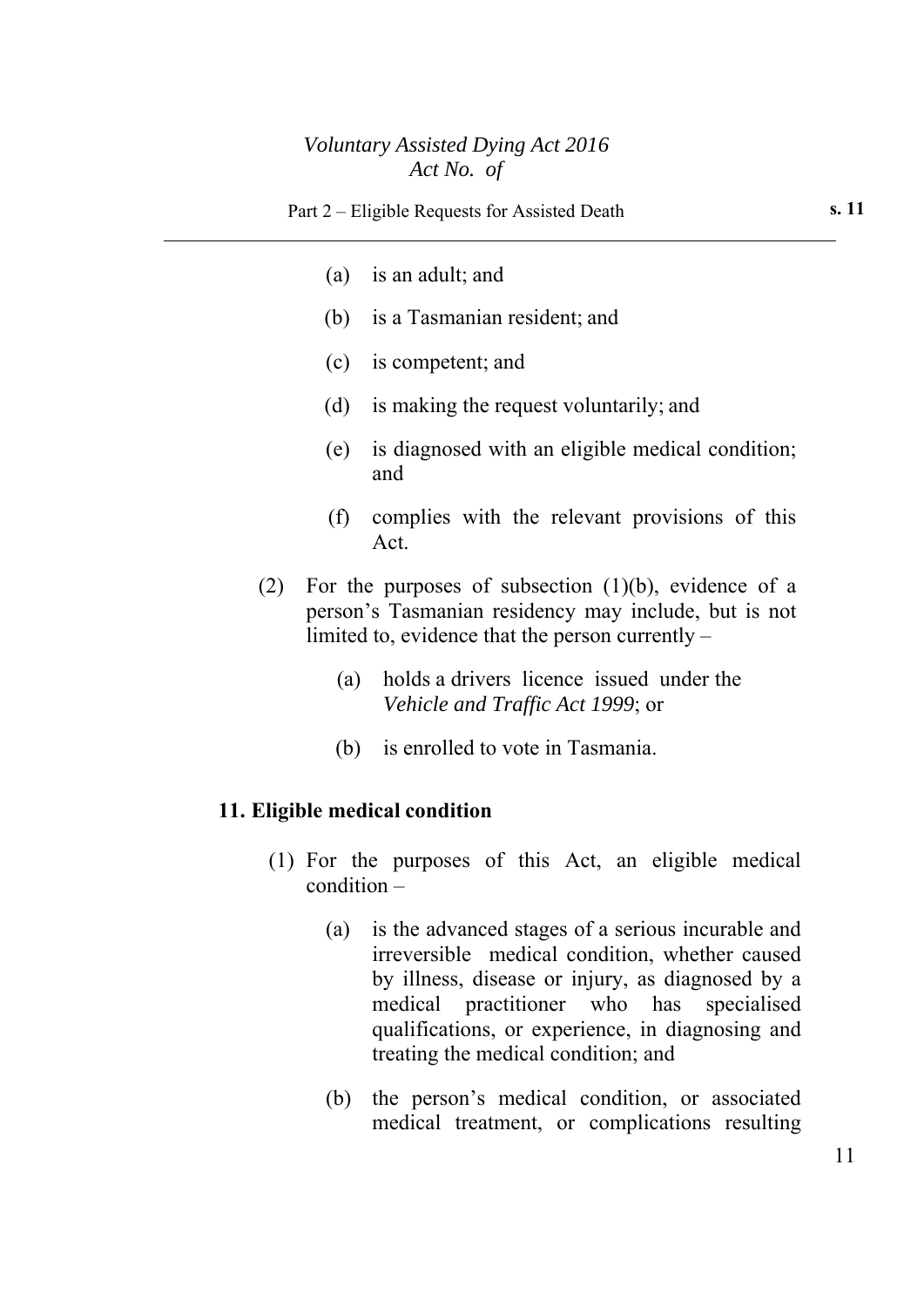from the medical condition or treatment –

(i) is causing persistent suffering for the person that is intolerable for the person; and

(ii) there is no reasonably available medical treatment or palliative care options that would, having regard to both the treatment and any consequences of the treatment, relieve the person's suffering in a manner that is acceptable to the person; and

(c) there is no reasonable prospect of a permanent improvement in the person's medical condition.

#### **12. Informed decision**

- (1) For the purposes of this Act, an informed decision is a decision made by a person at any time after the person has received the information specified in subsection (2) from the person's primary medical practitioner.
- (2) The following information is specified for the purposes of subsection (1):
	- (a) the medical diagnosis of, and medical prognosis for, the person;
	- (b) the processes and procedures for making assisted dying requests including, but not limited to, the information specified in subsection (3);
	- (c) the various methods of administration of medication that is likely to be prescribed to the person under an assisted dying prescription;
	- (d) the potential risks that are associated with the administration of medication that is likely to be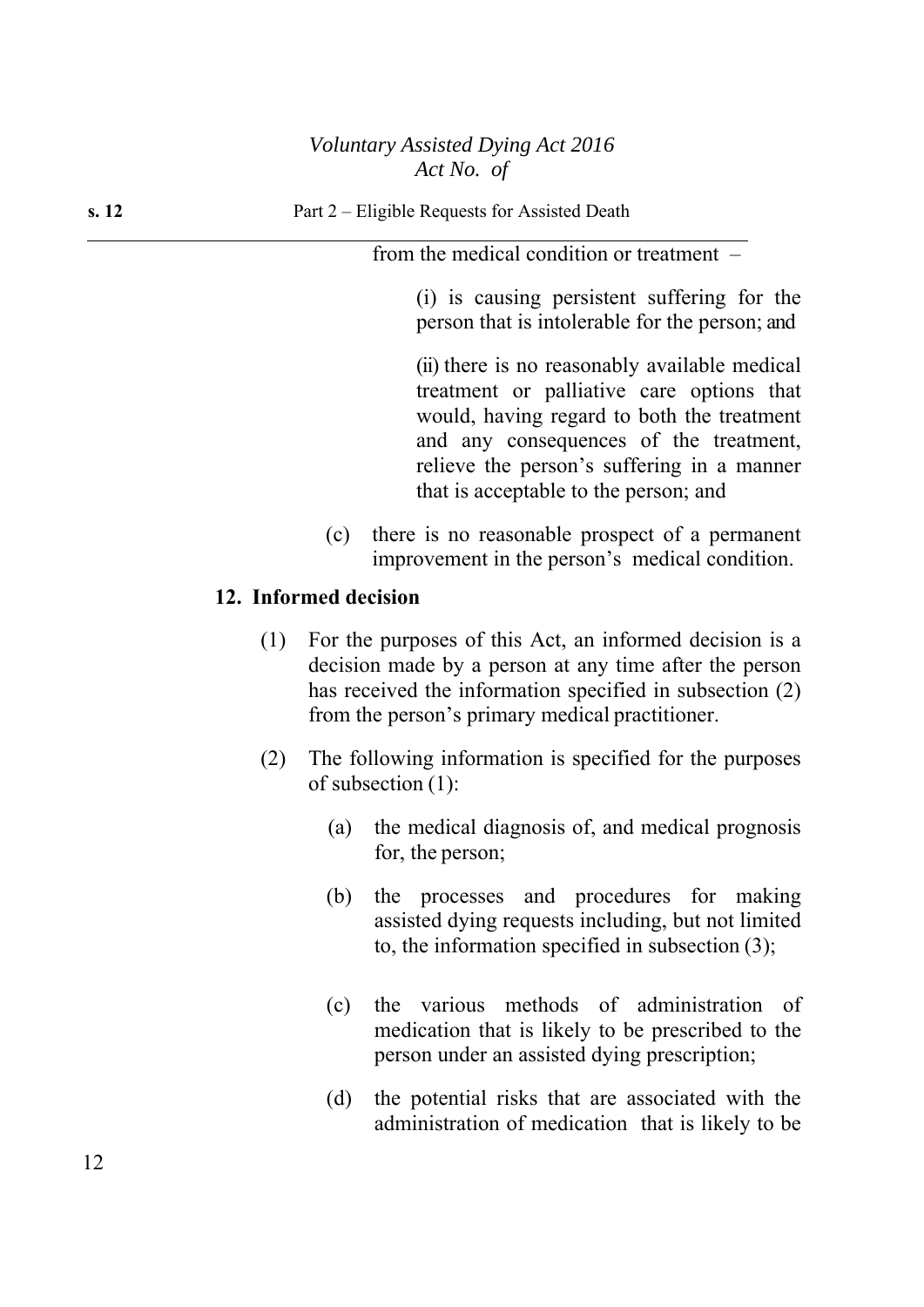|     | prescribed to the person under an assisted dying<br>prescription;                                                                                                                                                                                                  |
|-----|--------------------------------------------------------------------------------------------------------------------------------------------------------------------------------------------------------------------------------------------------------------------|
| (e) | the probable result of the administration of<br>medication that is likely to be prescribed to the<br>person under an assisted dying prescription;                                                                                                                  |
| (f) | all other reasonable treatment options available<br>to the person including, but not limited to,<br>palliative care;                                                                                                                                               |
| (g) | any other medical or treatment information that<br>is considered, by the person's primary medical<br>practitioner, to be relevant.                                                                                                                                 |
| (3) | Information to be provided under subsection $(2)(b)$ is to<br>$include -$                                                                                                                                                                                          |
| (a) | that a person must make an initial oral request, a<br>written request and a subsequent oral request to<br>be an eligible person for the purposes of this<br>Act; and                                                                                               |
| (b) | the waiting periods that apply, or may apply, as<br>part of the processes and procedures under this<br>Act; and                                                                                                                                                    |
| (c) | that the primary medical practitioner is required<br>to be on the same premises (but not necessarily<br>within sight of the person) if the person intends<br>to self- administer the medication that is likely to<br>be prescribed to the person under an assisted |

dying prescription; and

(d) the possible complications that may occur after the medication, that is likely to be prescribed to the person under an assisted dying prescription,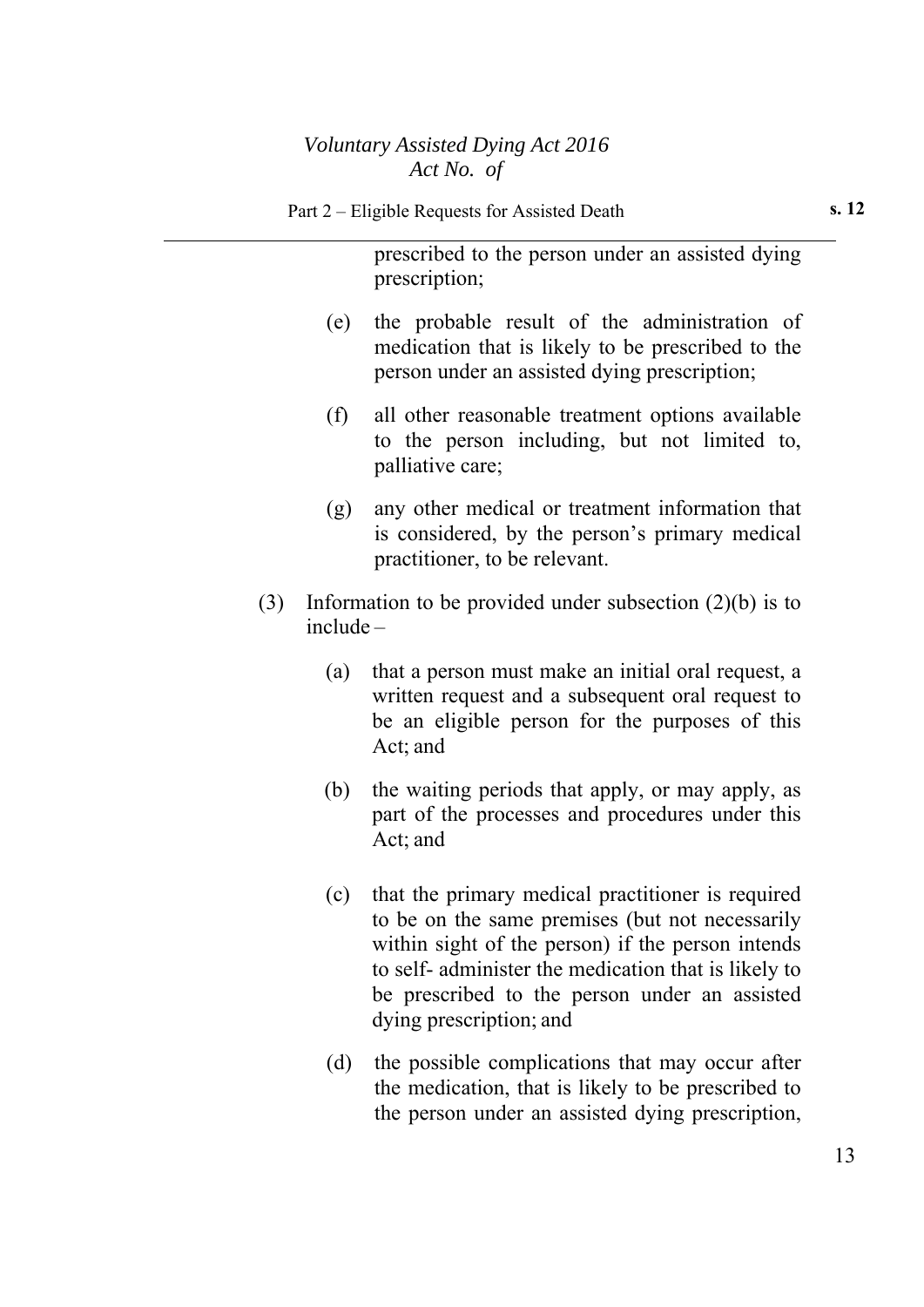| s. 12 | Part 2 – Eligible Requests for Assisted Death                                                                                                                                                                                  |
|-------|--------------------------------------------------------------------------------------------------------------------------------------------------------------------------------------------------------------------------------|
|       | is administered to the person; and                                                                                                                                                                                             |
|       | any steps the primary medical practitioner may<br>(e)<br>take, if such a complication occurs.                                                                                                                                  |
|       | For the purposes of subsection $(1)$ , a person is taken to<br>(4)<br>have received the information specified in subsection<br>$(2)$ if –                                                                                      |
|       | the information was provided to the person in<br>(a)<br>language and terms understandable to the<br>person; and                                                                                                                |
|       | the primary medical practitioner is satisfied that<br>(b)<br>the person understands the information and is<br>competent to use it to make a decision whether<br>or not to proceed with a request for an assisted<br>death; and |
|       | after the information was so provided, the<br>(c)<br>person was satisfied with any answers given by<br>the person's primary medical practitioner to any<br>questions the person had in respect of the                          |

information.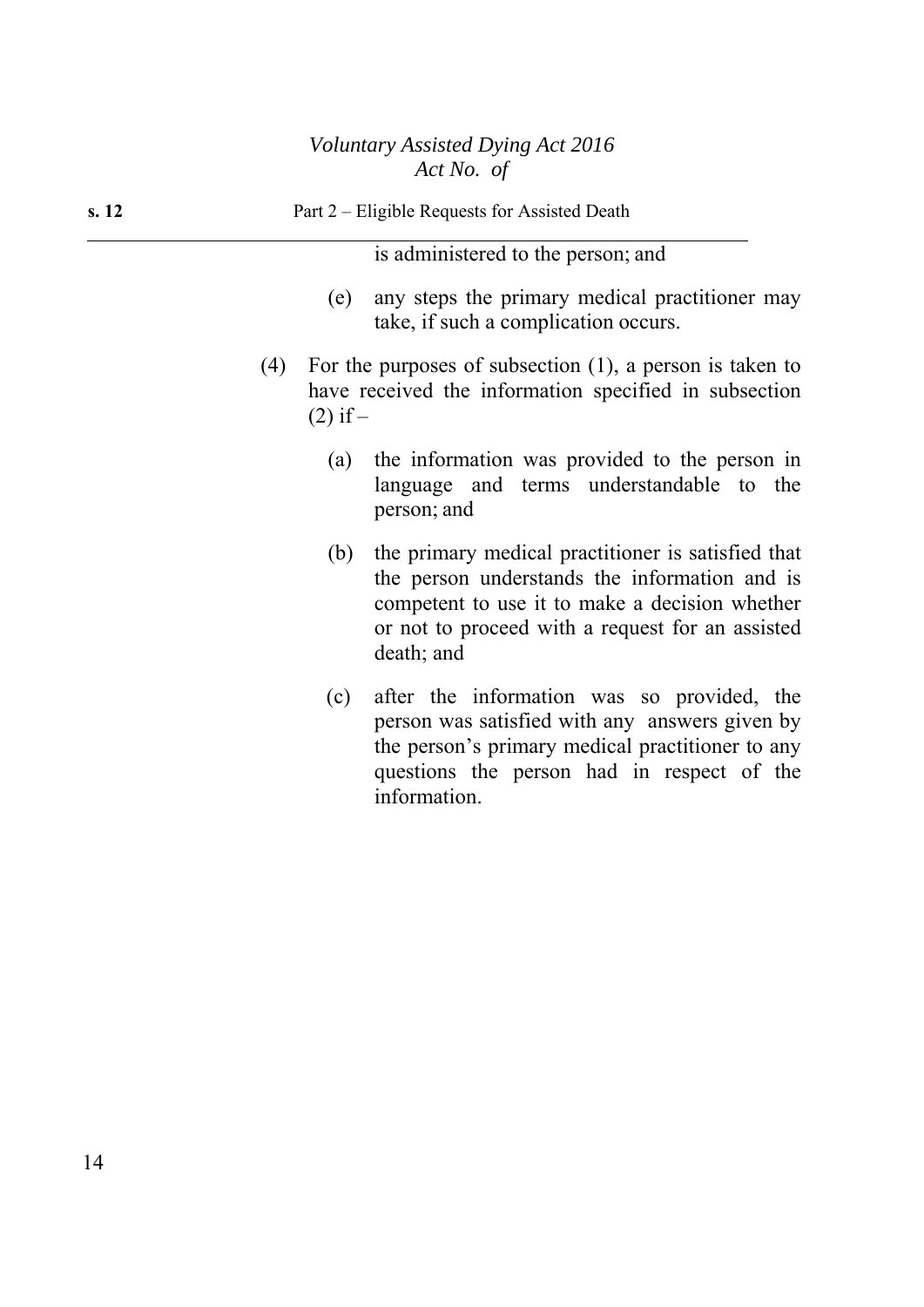#### *Division 2 – Process for assisted dying requests*

#### **13. Initial oral request for assisted death**

If a person wishes to access an assisted death, he or she may make, to his or her primary medical practitioner, an oral request for an assisted death.

## **14. Responsibilities of primary medical practitioner after initial oral request**

- (1) On receipt of an initial oral request from a person, the person's primary medical practitioner must –
	- (a) discuss with the person his or her reasons for requesting an assisted death; and
	- (b) examine the person and review the person's relevant medical records; and
	- (c) provide the person, in accordance with section 12, with the information specified in that section to ensure that the person can make an informed decision to end their life.
- (2) If the primary medical practitioner reasonably suspects that the person is not competent to make the initial oral request, or is not voluntarily making the initial oral request, he or she must refer the person for counselling and discuss with the person the reasons for the referral.
- (3) If the primary medical practitioner is satisfied, or becomes satisfied after counselling, that the person's initial oral request is an eligible request, they must -
	- (a) inform the person that he or she may make a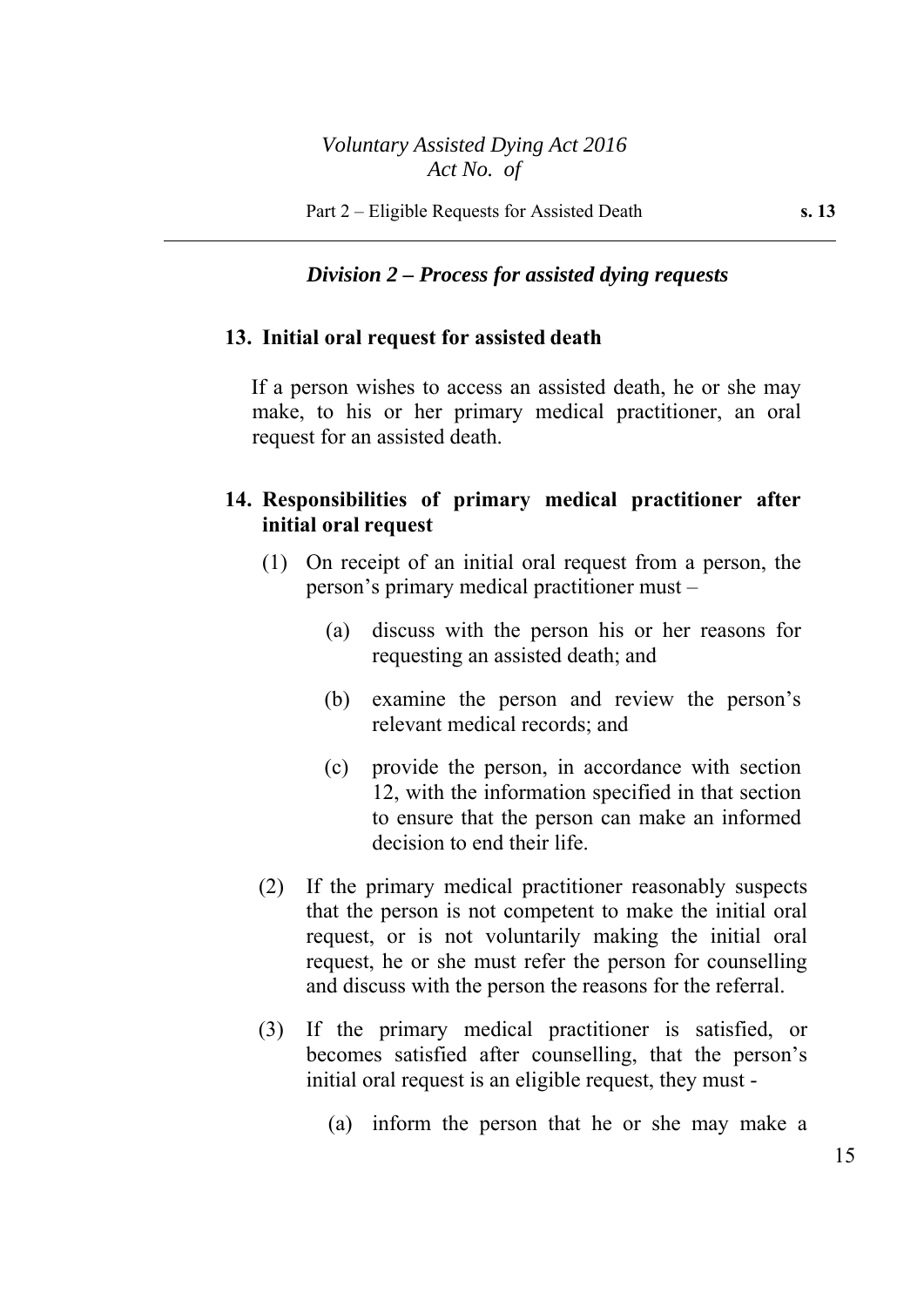written request, subject to requirement of section  $17(2)$ ;

- (b) inform the person that he or she may rescind any assisted dying request made by the person at any time and in any manner the person thinks appropriate; and
- (c) recommend to the person that the person notify family and friends significant to the person of the person's request for an assisted death.
- (4) If the primary medical practitioner is not satisfied that the initial oral request is an eligible request, he or she must inform the person that the person's initial oral request is not an eligible request and the reasons why the initial oral request is not an eligible request.

# **15. Responsibilities of person performing counselling**

- (1) If a person has been referred for counselling under section 14(d), the person who performs the counselling must state, in a written report to the person's primary medical practitioner –
	- (a) that the person performing the counselling has counselled the person; and
	- (b) in the opinion of the person who performs the counselling –
		- (i) whether or not the person being counselled is competent to make the initial oral request; and
		- (ii) whether or not the person being counselled has voluntarily made the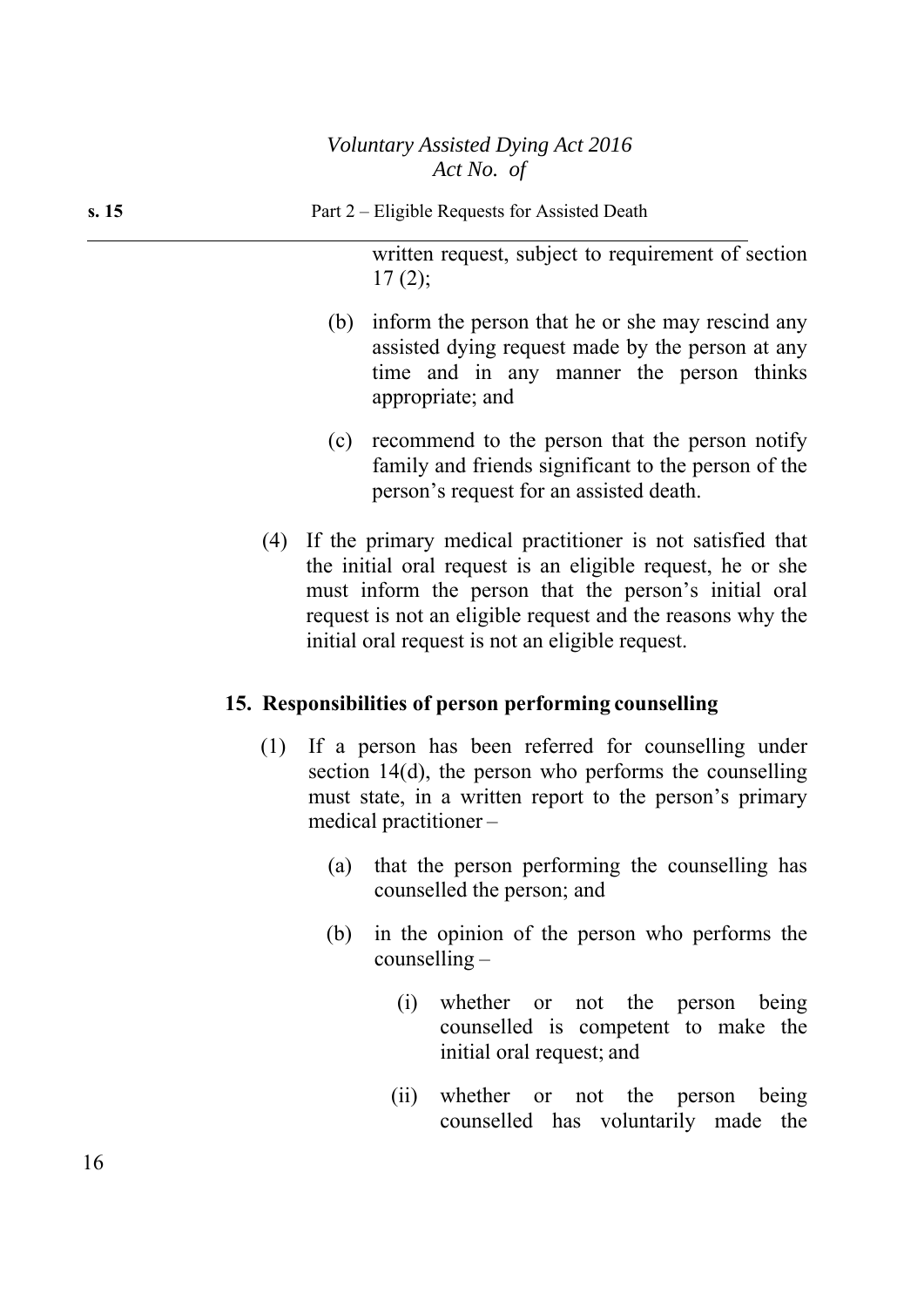#### initial oral request.

- (2) A written report under subsection  $(1)$ 
	- (a) is to be in a form approved by the Minister; and
	- (b) may contain any other information that the person who performed the counselling considers relevant; and
	- (c) is to be provided as soon as is reasonably practicable after the counselling of the person.
- (3) Nothing in this section prevents a person's primary medical practitioner from referring the person to a psychiatrist, or psychologist or any other person, at any time, or for any reason, the primary medical practitioner thinks appropriate.

### **16. Receipt of written report from person performing counselling**

- (1) If a person's primary medical practitioner receives a written report under section 15(1), in respect of the person, that states that in the opinion of the person who has performed the counselling –
	- (a) the person is competent to make an assisted dying request; and
	- (b) the person has voluntarily made the initial oral request –

the primary medical practitioner must accept the report as confirmation that the requirements of sections  $10(c)$ and 10 (d) have been met.

(2) If a person's primary medical practitioner receives a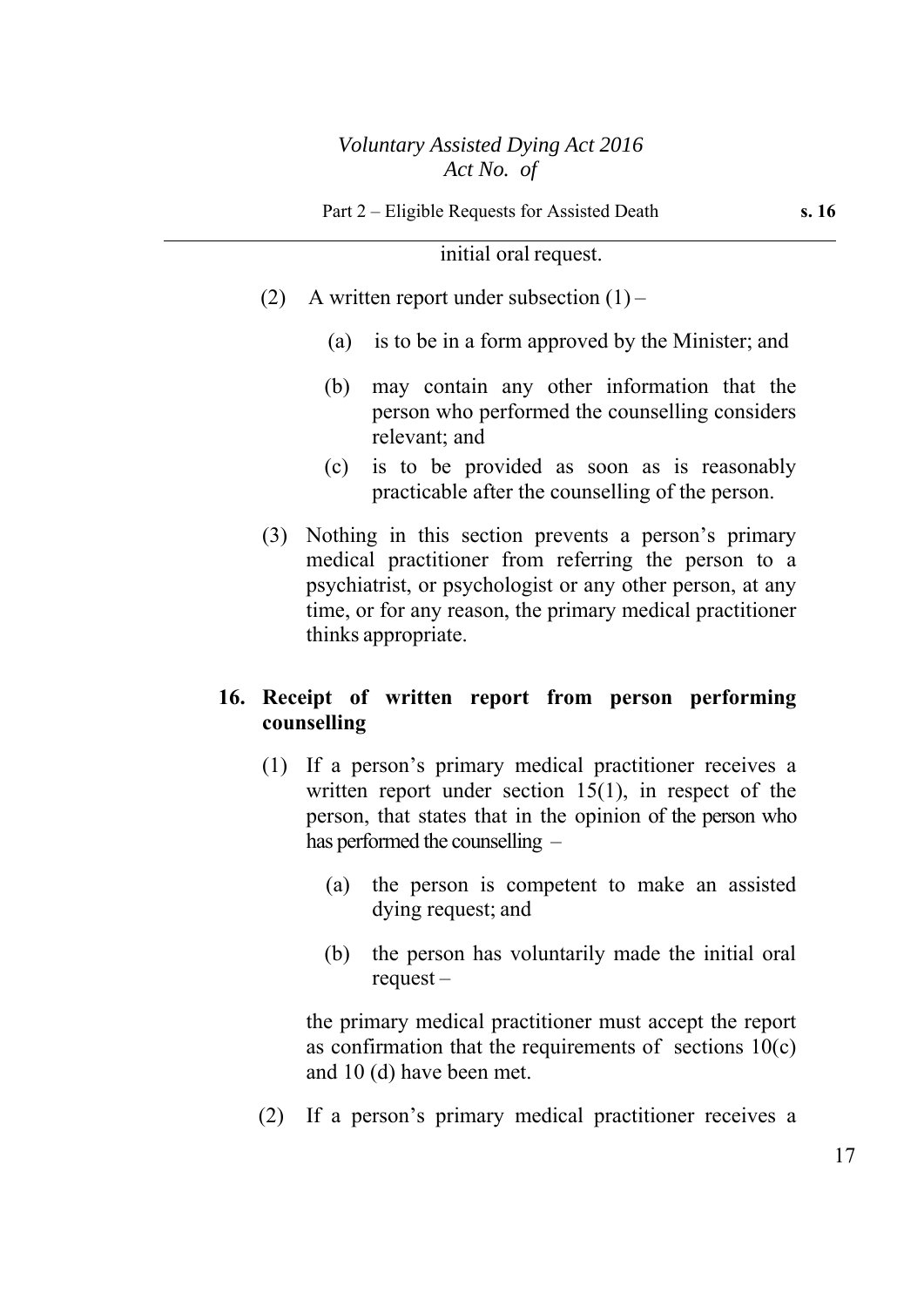**s. 17 Part 2** – Eligible Requests for Assisted Death

written report under section 15(1), in respect of the person, that states that in the counsellor's opinion –

- (a) the person is not competent to make an assisted dying request; or
- (b) the person has not voluntarily made the initial oral request –

the primary medical practitioner must inform the person of the counsellor's opinion, that the person's initial oral request is not an eligible request and the reasons why the initial oral request is not an eligible request.

# **17. Written request for assisted death**

- (1) Subject to subsection (2), a person who has made an eligible initial oral request may make, to his or her primary medical practitioner, a request in writing for an assisted death.
- (2) A written request under subsection (1) must not be made by a person until at least 48 hours after the person made the initial oral request.
- (3) A written request by a person must be  $-$ 
	- (a) completed and signed by  $-$ 
		- (i) the person; or
		- (ii) if the person is unable to complete or sign the written request, an adult designated by the person to complete or sign on his or her behalf, in the person's presence and under the person's express direction; and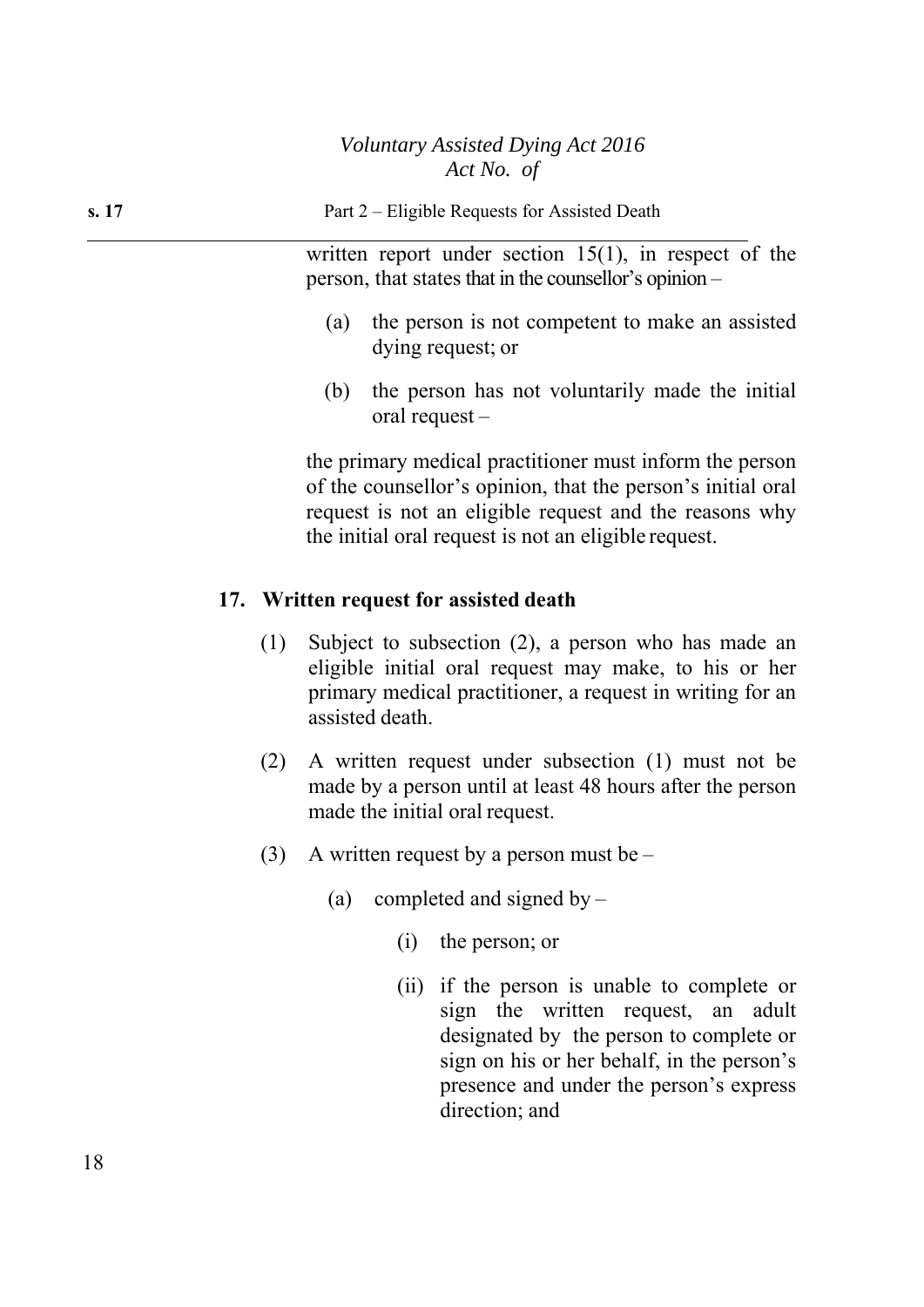- (b) witnessed by at least two adults, in the presence of the person, who have observed the written request being completed and signed in accordance with paragraph (a).
- (4) A person making a written request must not designate, under subsection  $(3)(a)(ii)$ , any of the following persons to complete or sign, or complete and sign, the request on his or her behalf:
	- (a) the person's primary medical practitioner;
	- (b) a person who has provided counselling under this Act to the person making the written request;
	- (c) a witness to the written request.
- (5) One of the witnesses to a written request by a person must not be any one of the following:
	- (a) a person related by blood, marriage or adoption to the person making the request;
	- (b) a person in a caring relationship, or family relationship or significant relationship, within the meaning of the *Relationships Act 2003* with the person making the written request;
	- (c) a person who, at the time of witnessing the written request, would make a financial gain or benefit, either directly or indirectly, as a result of the death of the person making the written request;
	- (d) a person who is the owner, operator or employee of a health service provider from whom the person making the written request is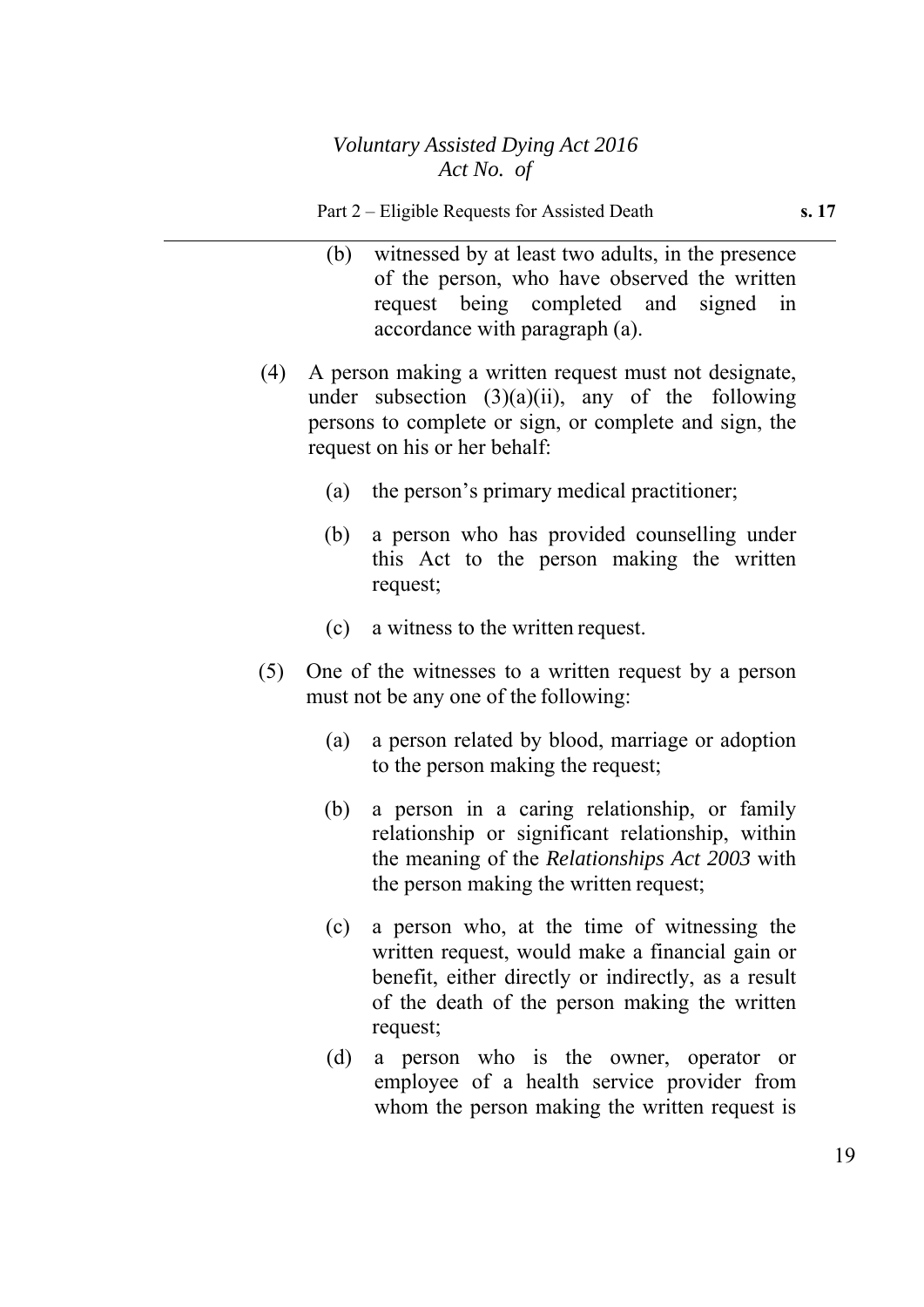| s. 18 | Part 2 – Eligible Requests for Assisted Death                                                                 |  |  |  |  |
|-------|---------------------------------------------------------------------------------------------------------------|--|--|--|--|
|       | receiving medical treatment, or is a resident at a<br>facility operated by the health service provider.       |  |  |  |  |
|       | The following persons must not be a witness to a<br>(6)<br>written request by a person:                       |  |  |  |  |
|       | the person's primary medical practitioner;<br>(a)                                                             |  |  |  |  |
|       | (b) if the person is referred for counselling under<br>this Act, any person who performed the<br>counselling; |  |  |  |  |
|       | another person who completes or signs the<br>(c)<br>written request for or on behalf of the person            |  |  |  |  |

## **18. Responsibilities of primary medical practitioner after written request**

making the written request.

- (1) After receiving a written request from a person, the person's primary medical practitioner must confirm whether or not in his or her opinion the written request is an eligible request.
- (2) If the primary medical practitioner is not satisfied that the person's written request is an eligible request, he or she must inform the person and discuss with the person the reasons why he or she is of the opinion that the request is not an eligible request and any action that may be taken to enable the request to become an eligible request.
- (3) If a person's primary medical practitioner is satisfied that the person has made an eligible request, the primary medical practitioner must –
	- (a) refer the person to a secondary medical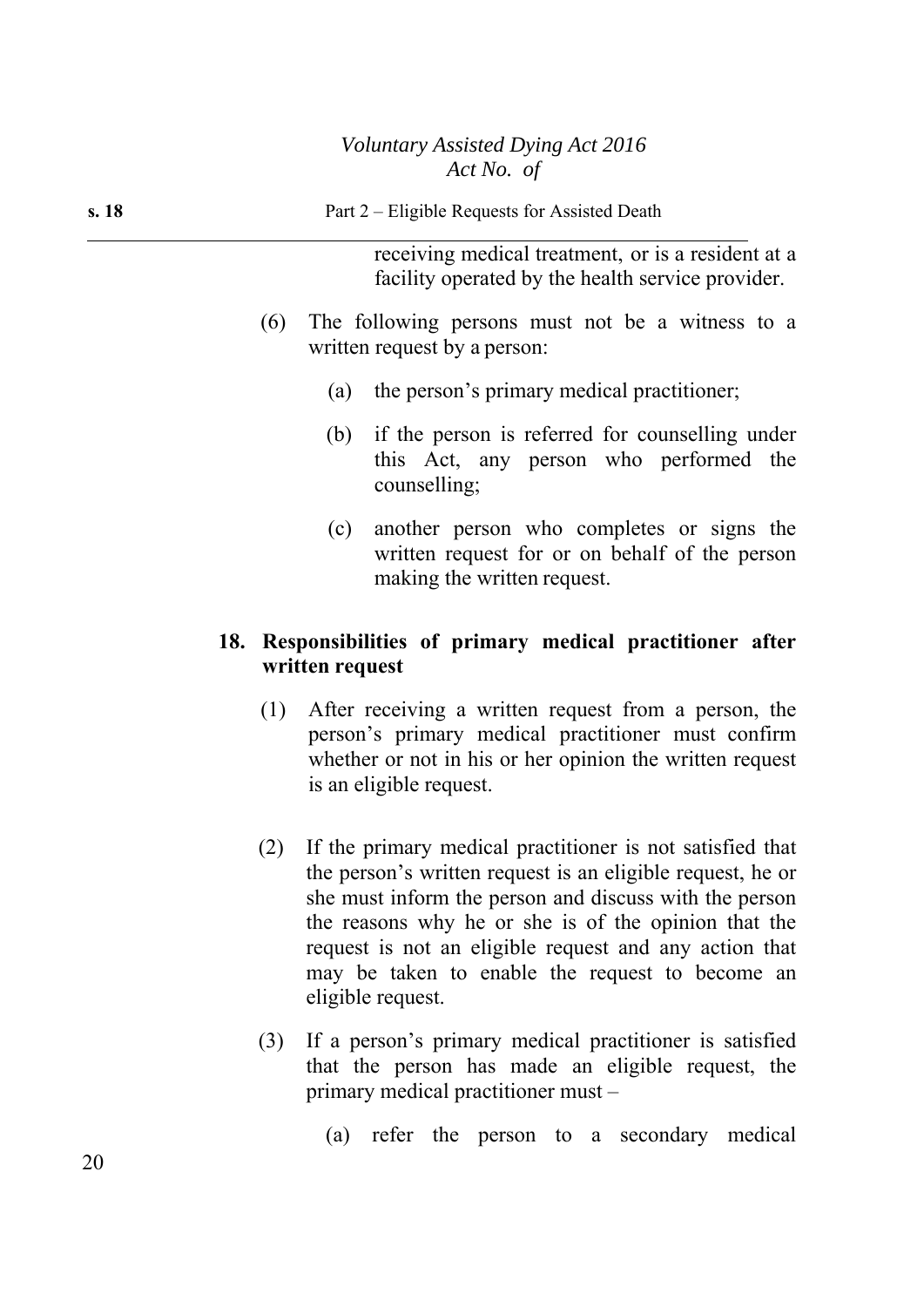practitioner for confirmation of the primary practitioner's opinion that the person's written request meets the requirements of section 10 (c), (d) and (e); and

- (b) discuss with the person the information provided to the person under section 12(b) and (e), including any new relevant information; and
- (c) determine, as agreed with the person as a result of that discussion, the steps the primary medical practitioner may take if complications occur after administering the medication that is likely to be prescribed to the person under an assisted dying prescription; and
- (d) provide any additional relevant information requested by the person; and
- (e) caution the person about the importance of  $-$ 
	- (i) having another person present when the medication, that is likely to be prescribed to the person under an assisted dying prescription, is administered to the person; and
	- (ii) not administering that medication in a public place; and
- (f) recommend to the person that he or she notify family and friends significant to the person of the person's intention to request an assisted death.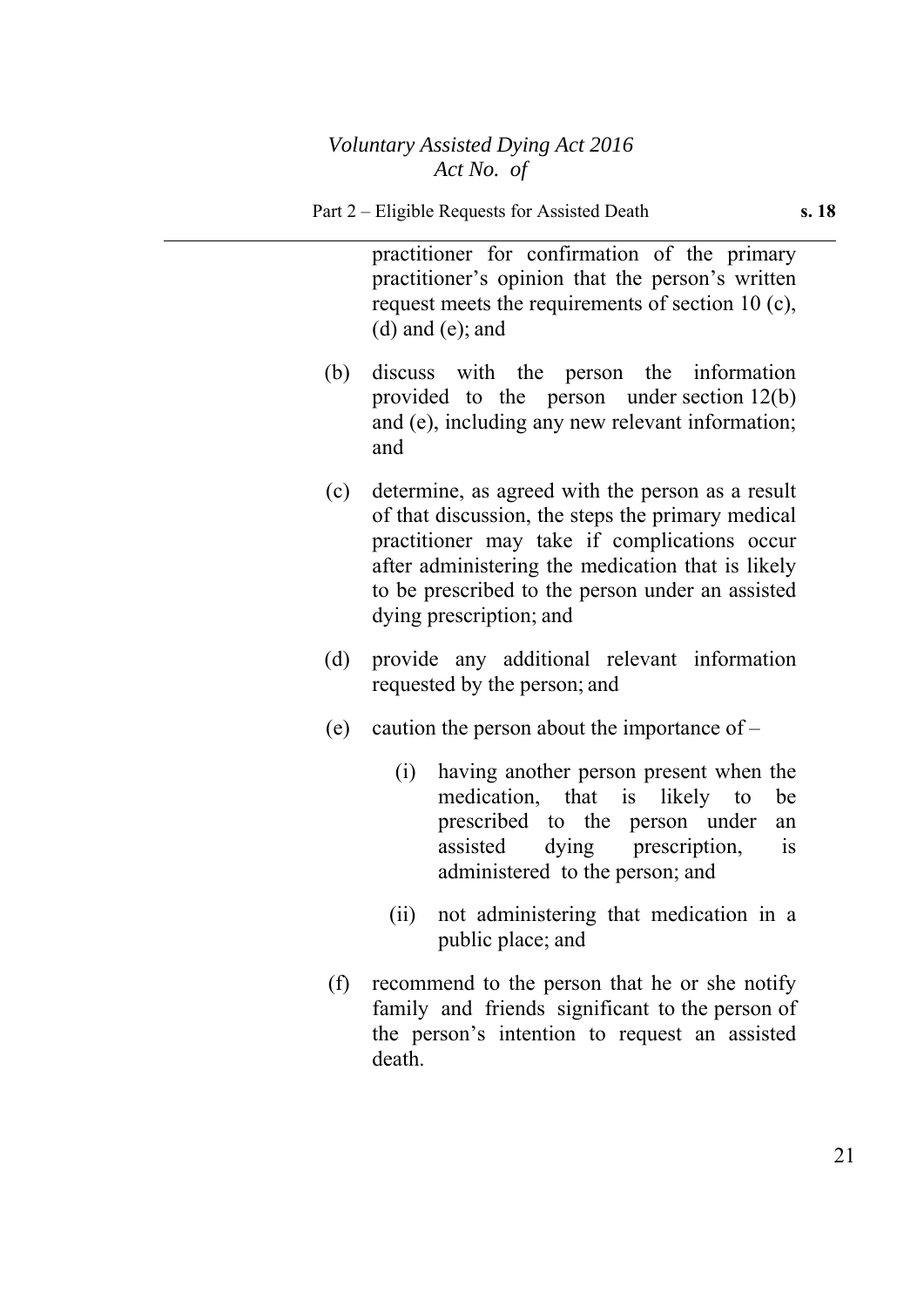|       | Act No. of                                                                                                                                            |
|-------|-------------------------------------------------------------------------------------------------------------------------------------------------------|
| s. 19 | Part 2 – Eligible Requests for Assisted Death                                                                                                         |
|       | 19. Responsibilities of secondary medical practitioner                                                                                                |
|       | (1) A medical practitioner may only accept a referral under<br>section $18(2)(a)$ if he or she is independent of the<br>primary medical practitioner. |
|       | (2) For the purposes of this Act, a medical practitioner is<br>independent if, in relation to the primary medical<br>practitioner, he or she:         |
|       | (a) is not an employer or employee;                                                                                                                   |
|       | (b) is not responsible for supervising or is being<br>supervised;                                                                                     |
|       | (a) does not know as believe there is eny other                                                                                                       |

- (c) does not know or believe there is any other connection that would affect his or her objectivity.
- (3) After a secondary medical practitioner accepts a referral under section 18(3)(a), the secondary medical practitioner must –
	- (a) examine the person referred under section 18(3)(a) and the person's relevant medical records; and
	- (b) assess the person so referred and determine, in his or her own medical opinion, whether the written request of the person so referred meets the requirements of section  $10(c)$ , (d) and (e).
- (4) After examining a person referred under section 18(3)(a), the secondary medical practitioner must, in a written report to the person's primary medical practitioner –
	- (a) confirm that the secondary medical practitioner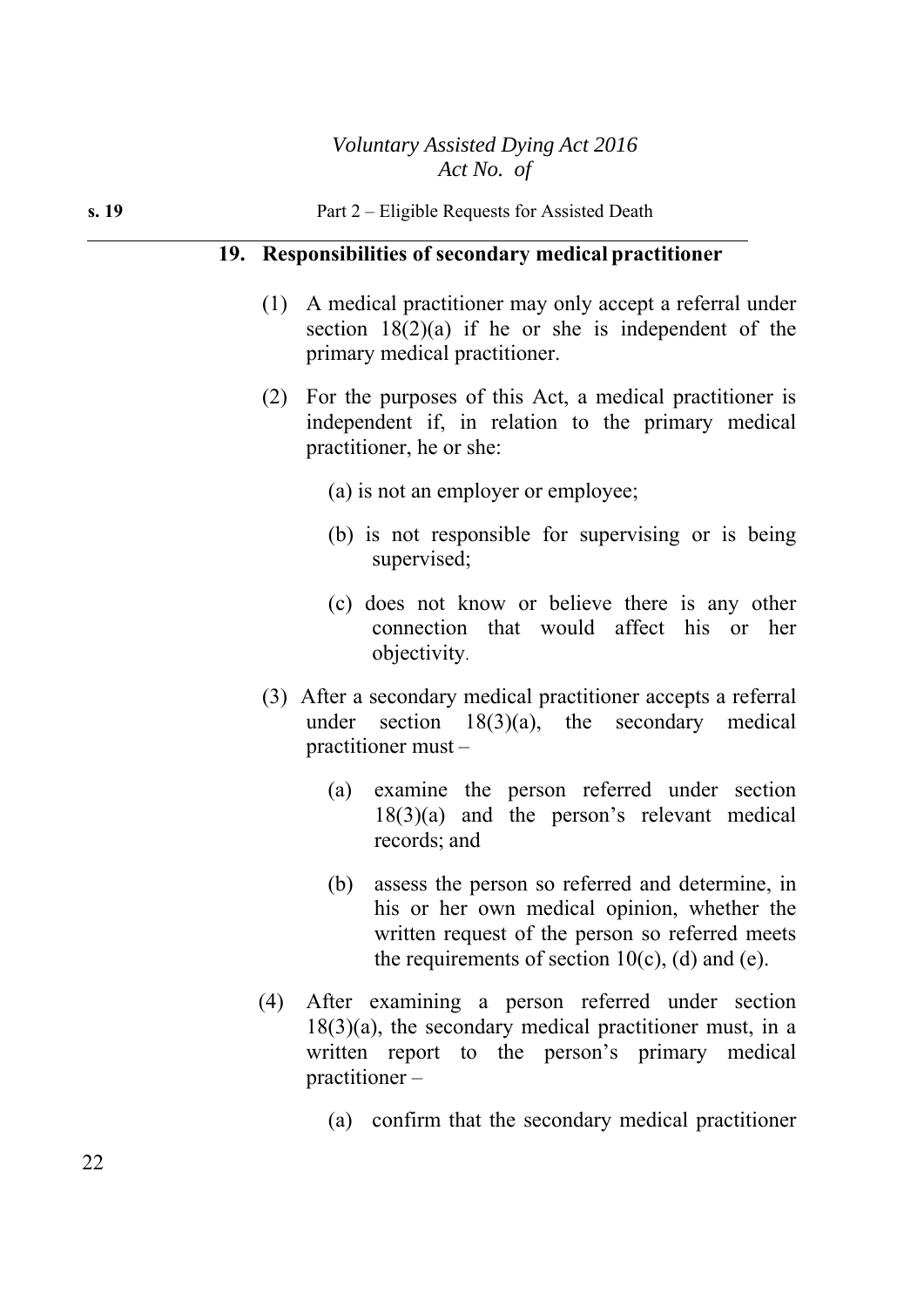–

- (i) has examined the person and the person's relevant medical records under subsection  $(3)(a)$ ; and
- (ii) has assessed the person under subsection (3)(b); and

 (b) state the determinations made by the secondary medical practitioner as a result of such an assessment.

- (5) A written report under subsection (2)
	- (a) is to be in a form approved by the Minister; and
	- (b) may contain any other information that the secondary medical practitioner considers relevant; and
	- (c) is to be made as soon as is reasonably practicable after the examination of the person referred.

# **20. Receipt of written notice from secondary medical practitioner**

(1) If a person's primary medical practitioner receives a written report under section 19(2) that does not confirm, the primary medical practitioner's opinion that the person's written request meets the requirements of section 10 (c), (d) and (e), the primary medical practitioner may refer the person to another secondary medical practitioner.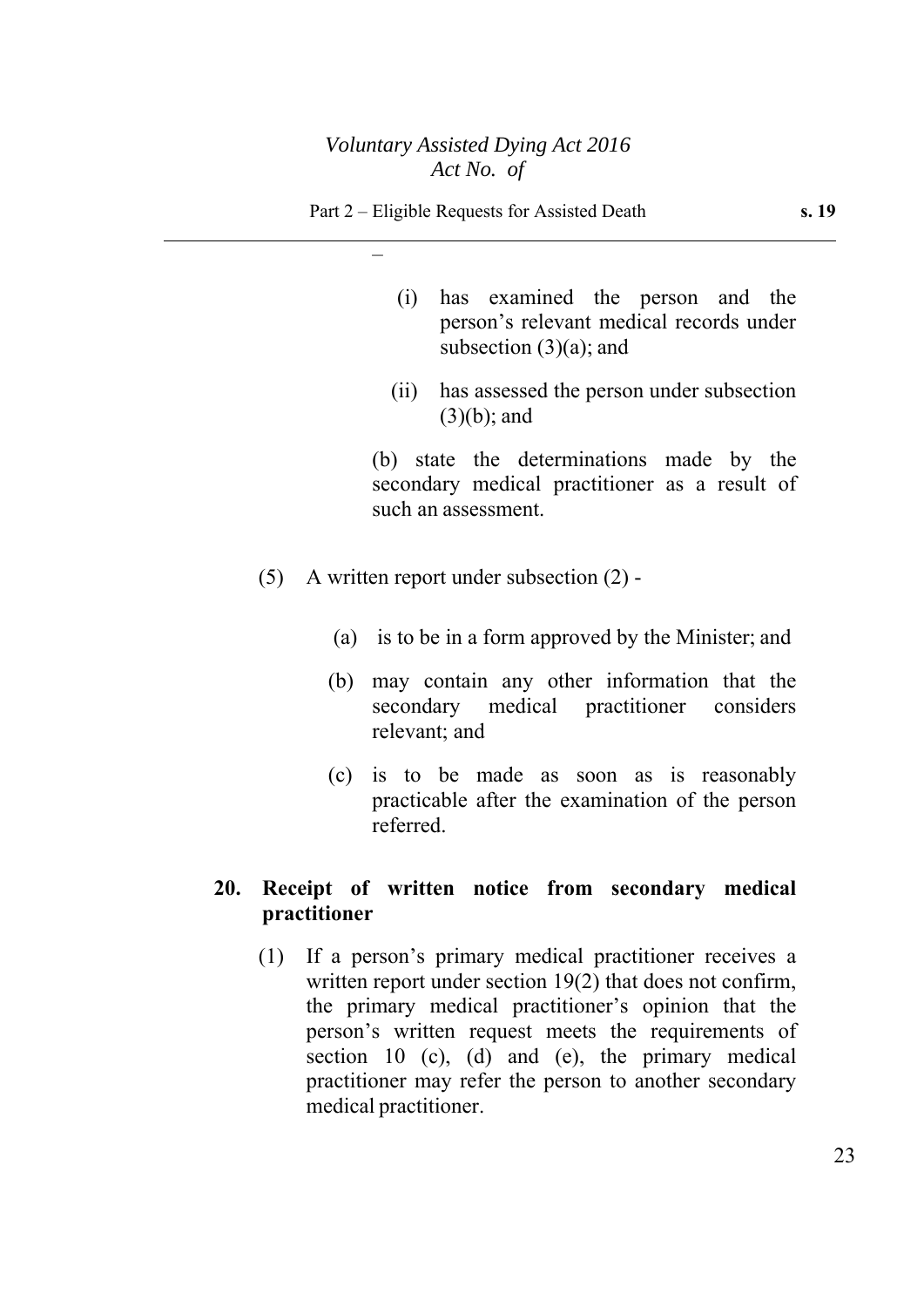**s. 21 Part 2** – Eligible Requests for Assisted Death

- (2) If the person's primary medical practitioner receives a written report under section 19(4) from the other secondary medical practitioner referred to in subsection (1) that does not confirm, to the satisfaction of the primary medical practitioner, the primary medical practitioner's opinion that the person's written request meets the requirements of section 10 (c), (d) and (e) –
	- (a) all existing assisted dying requests of the person are rescinded; and
	- (b) the person's primary medical practitioner must inform the person that his or her assisted dying requests are rescinded and the reasons for the rescission.

### **21. Subsequent oral request for assisted death**

- (1) Subject to subsection (2), a person who has made an eligible written request may make, to his or her primary medical practitioner, another oral request for an assisted death.
- (2) A person's subsequent oral request must not be made under subsection (1) until –
	- (a) the person's primary medical practitioner has received a written report under section 19(4) that confirms the primary practitioner's opinion that the person's written request meets the requirements of section  $10(c)$ , (d) and (e); and
	- (b) at least 7 days after the person made the written request.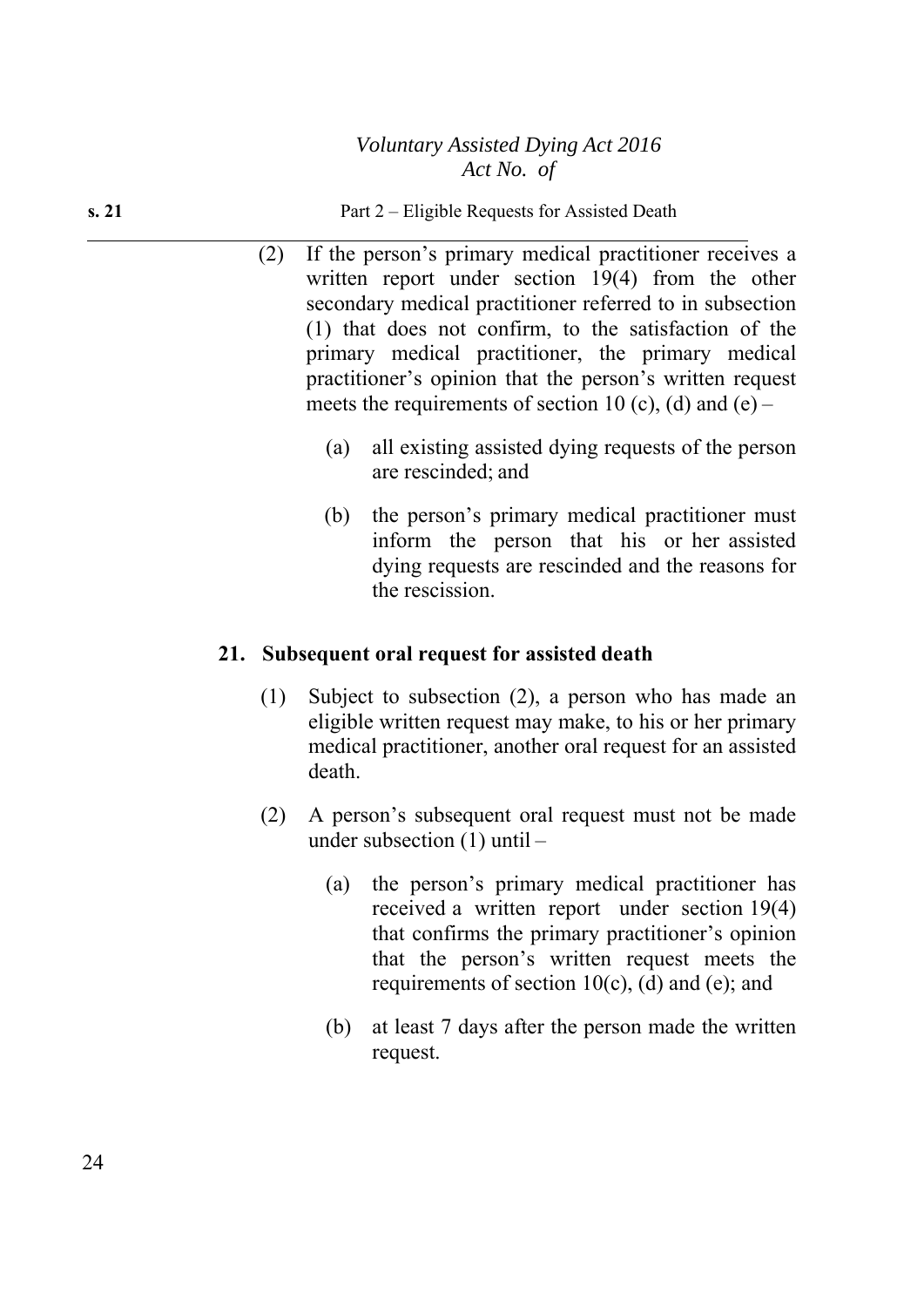## **22. Responsibilities of primary medical practitioner after subsequent oral request**

- (1) If a person's primary medical practitioner is satisfied that the person's written request is an eligible request, the person's primary medical practitioner is to –
	- (a) accept any subsequent oral request made by the person and confirm that the request is an eligible request; and
	- (b) if it is an eligible request, inform the person that he or she is now an eligible person for the purposes of this Act.
- (2) After accepting a subsequent oral request from a person, the eligible person's primary medical practitioner must discuss with the eligible person whether there are any relevant treatment options available that may adequately and to the satisfaction of the eligible person –
	- (a) improve the eligible person's medical condition; or
	- (b) relieve the eligible person's suffering.
- (3) If the eligible person and the eligible person's primary medical practitioner are satisfied there are no relevant treatment options available as discussed under subsection (2), the primary medical practitioner must inform the eligible person that –
	- (a) he or she may rescind the subsequent oral request at any time and in any manner the eligible person thinks appropriate, and offer the eligible person an opportunity to rescind any assisted dying request made by the eligible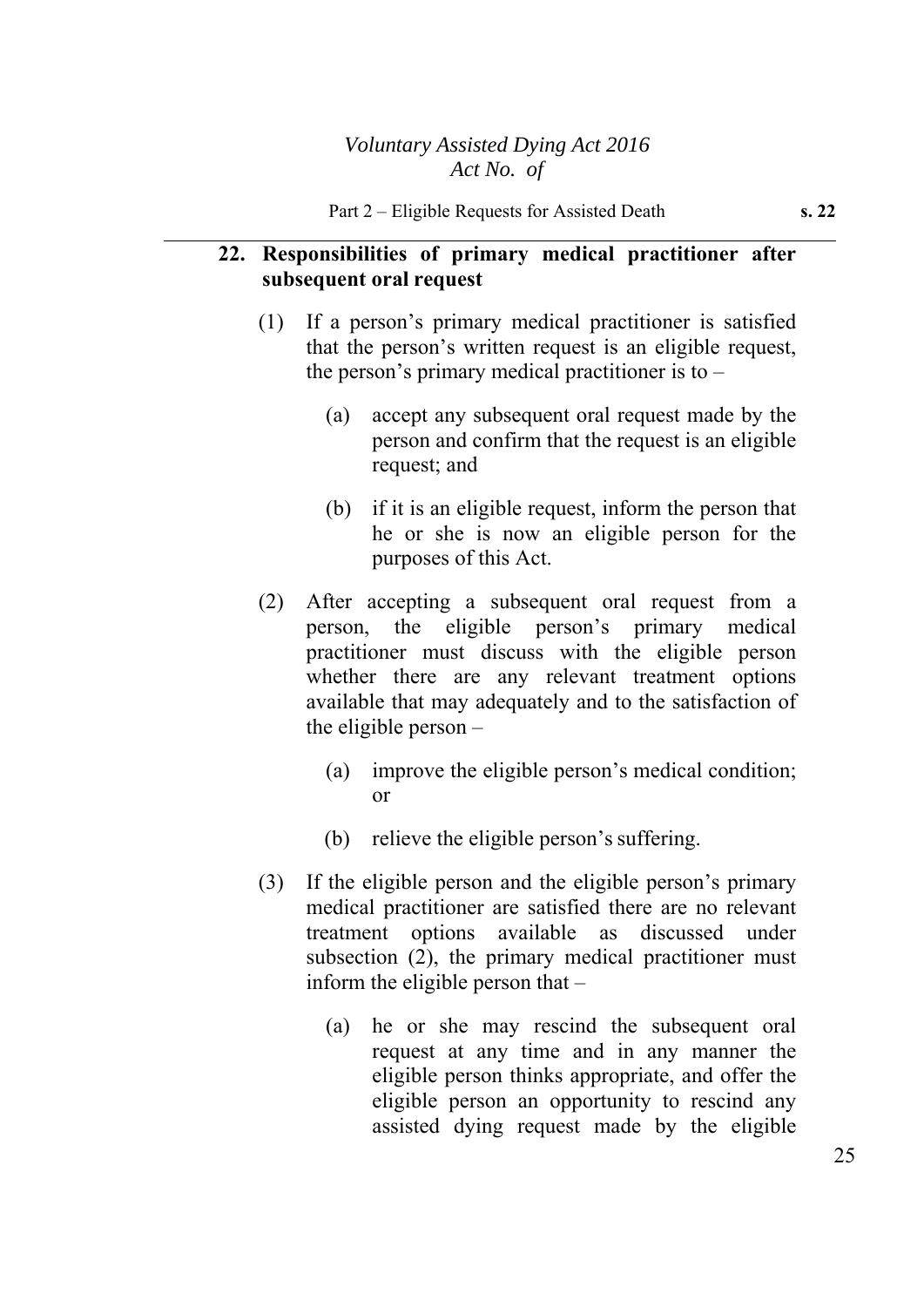**s. 22 Part 2** – Eligible Requests for Assisted Death

## person; and

- (b) the primary medical practitioner will only issue an assisted dying prescription in respect of the eligible person when requested to do so by the eligible person; and
- (c) the primary medical practitioner will only deliver the assisted dying prescription to a pharmacist for filling when requested to do so by the eligible person.

26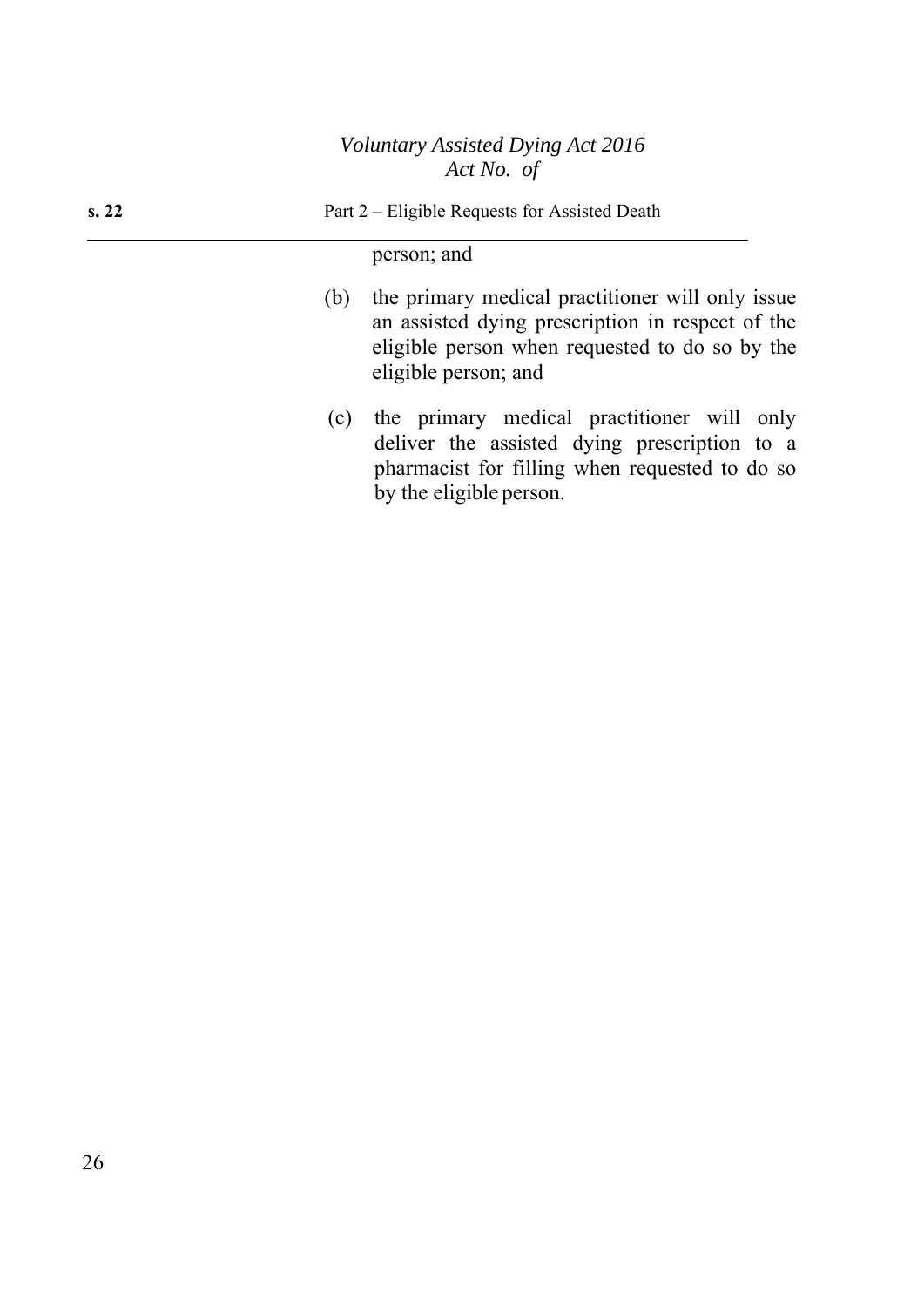#### *Division 3 – Discharge of assisted dying requests*

#### **23. Issue of assisted dying prescription**

- (1) An eligible person's primary medical practitioner must not issue an assisted dying prescription in respect of the eligible person unless –
	- (a) the eligible person has requested that the assisted dying prescription be issued; and
	- (b) the primary medical practitioner is satisfied that –
		- (i) each assisted dying request by the eligible person, that has not been rescinded, is an eligible request; and
		- (ii) the eligible person has made an informed decision to end his or her life; and
		- (iii) at the time of making the request under paragraph (a), the eligible person was competent to make the request and is making the request voluntarily; and
	- (c) immediately before issuing the assisted dying prescription, the primary medical practitioner has offered the eligible person a chance to rescind any assisted dying request made by the eligible person.
- (2) After issuing an assisted dying prescription in respect of an eligible person, the primary medical practitioner

27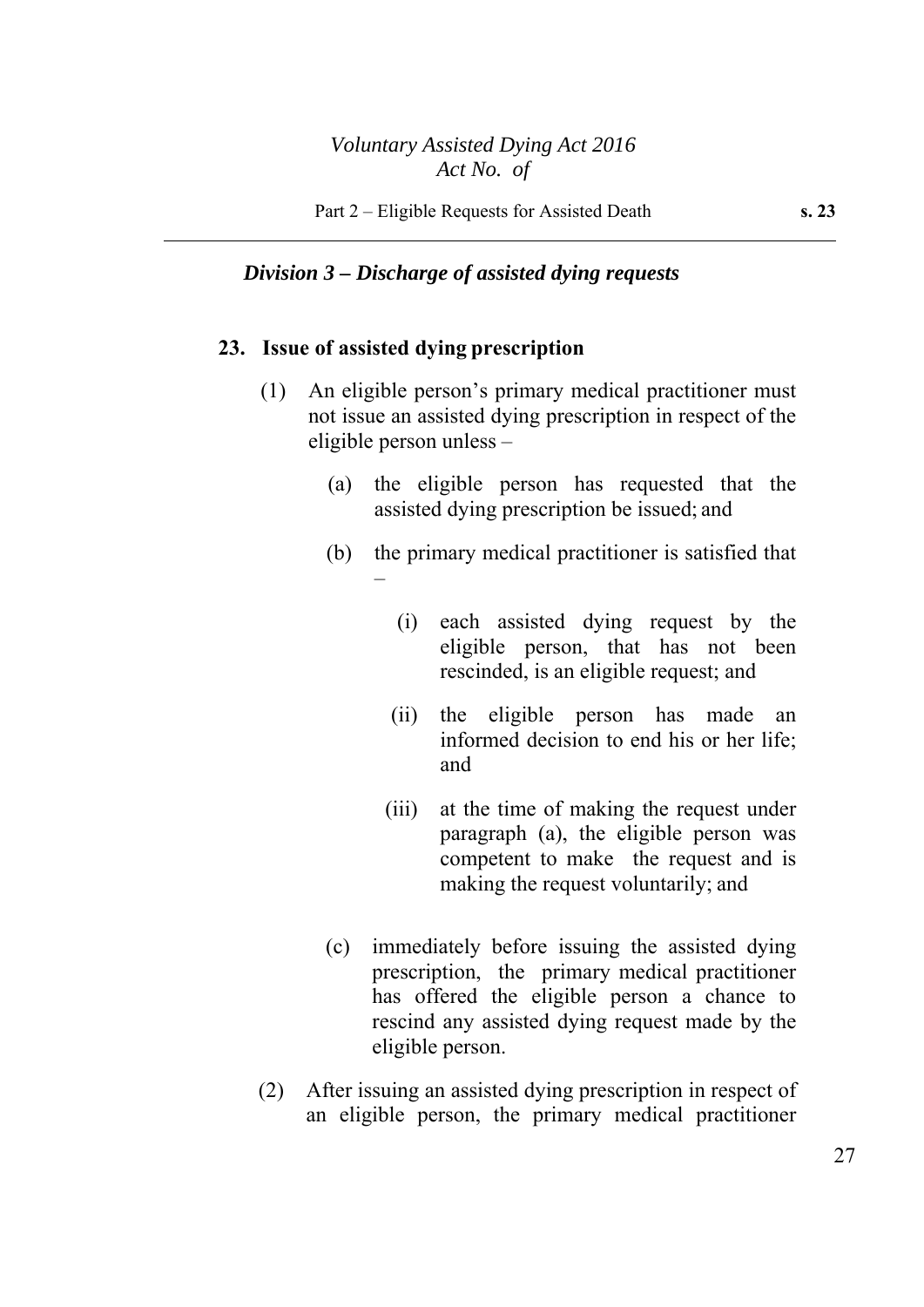must –

- (a) personally deliver the assisted dying prescription to a pharmacist as discussed and agreed with the eligible person; and
- (b) once the assisted dying prescription has been filled, personally collect the prescribed medication from the pharmacist; and
- (c) retain possession of the prescribed medication until the prescribed medication is to be administered.

### **24. Administration of prescribed medication**

- (1) For the avoidance of doubt, prescribed medication may be administered to an eligible person by –
	- (a) the eligible person; or
	- (b) the eligible person's primary medical practitioner.
- (2) For the purposes of this Act, administration by the eligible person may include oral ingestion or the activation of a medical device that delivers the medication.
- (3) If an eligible person intends to self-administer prescribed medication, the eligible person's primary medical practitioner must –
	- (a) offer the eligible person a chance to rescind any assisted dying request made by the eligible person before dispensing the prescribed medication to the eligible person for selfadministration; and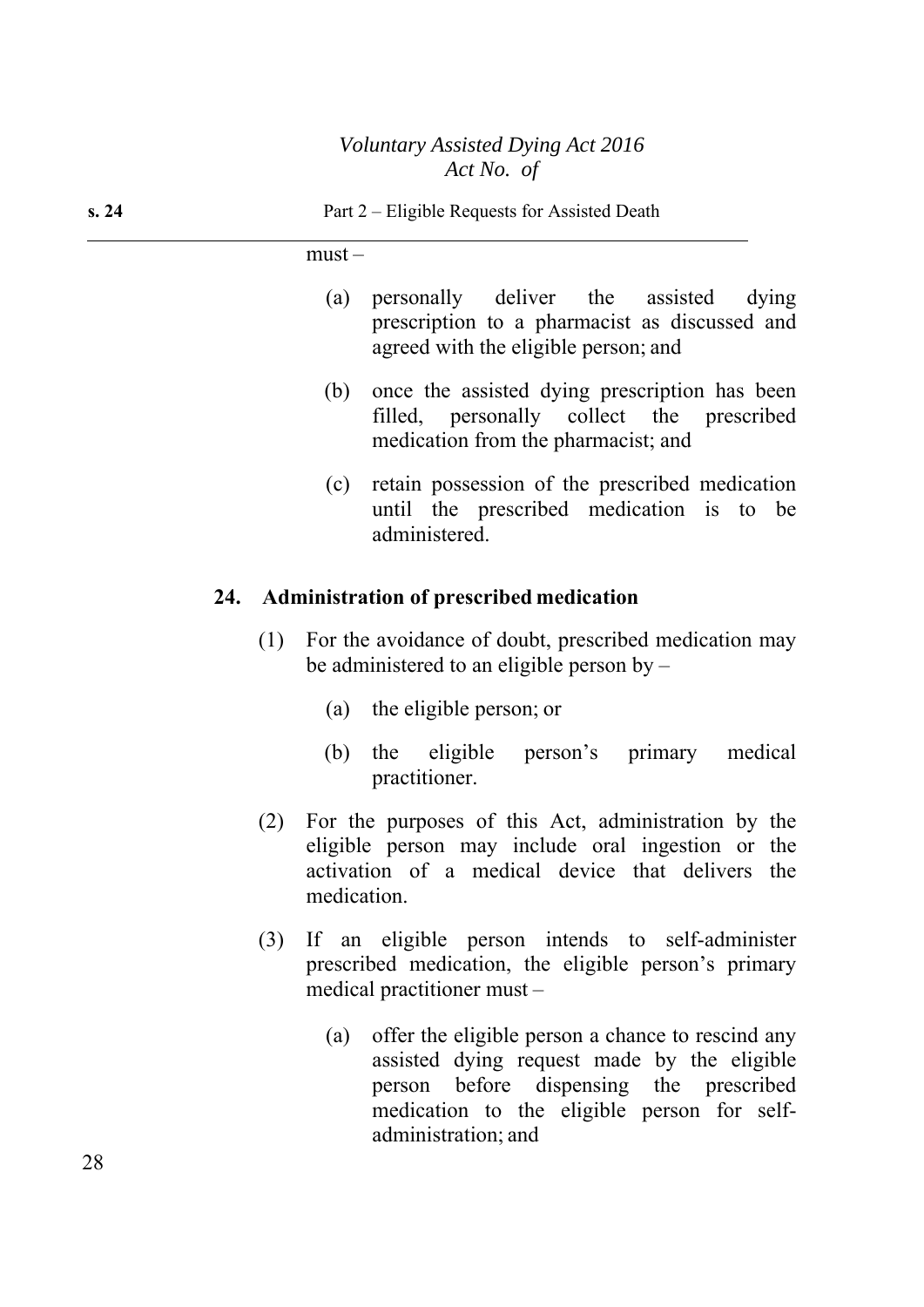- (b) remain on the same premises as the eligible person (but not necessarily within sight of the eligible person) until, and while, the eligible person self-administers the prescribed medication; and
- (c) take any steps, as determined under section  $18(3)(c)$ , the primary medical practitioner considers necessary.
- (4) If an eligible person's primary medical practitioner intends to administer the eligible person's prescribed medication, the primary medical practitioner must –
	- (a) offer the eligible person a chance to rescind any assisted dying request made by the eligible person before the primary medical practitioner administers the prescribed medication; and
	- (b) take any steps, as determined under section  $18(2)(c)$ , the primary medical practitioner considers necessary.
- (5) Nothing in this Act authorises a person to take or administer prescribed medication in a public place.

# **25. Return of prescribed medication**

- $(1)$  If
	- (a) a primary medical practitioner has collected an eligible person's prescribed medication from a pharmacist; and
	- (b) after collecting the prescribed medication, the eligible person rescinds any of his or her assisted dying requests –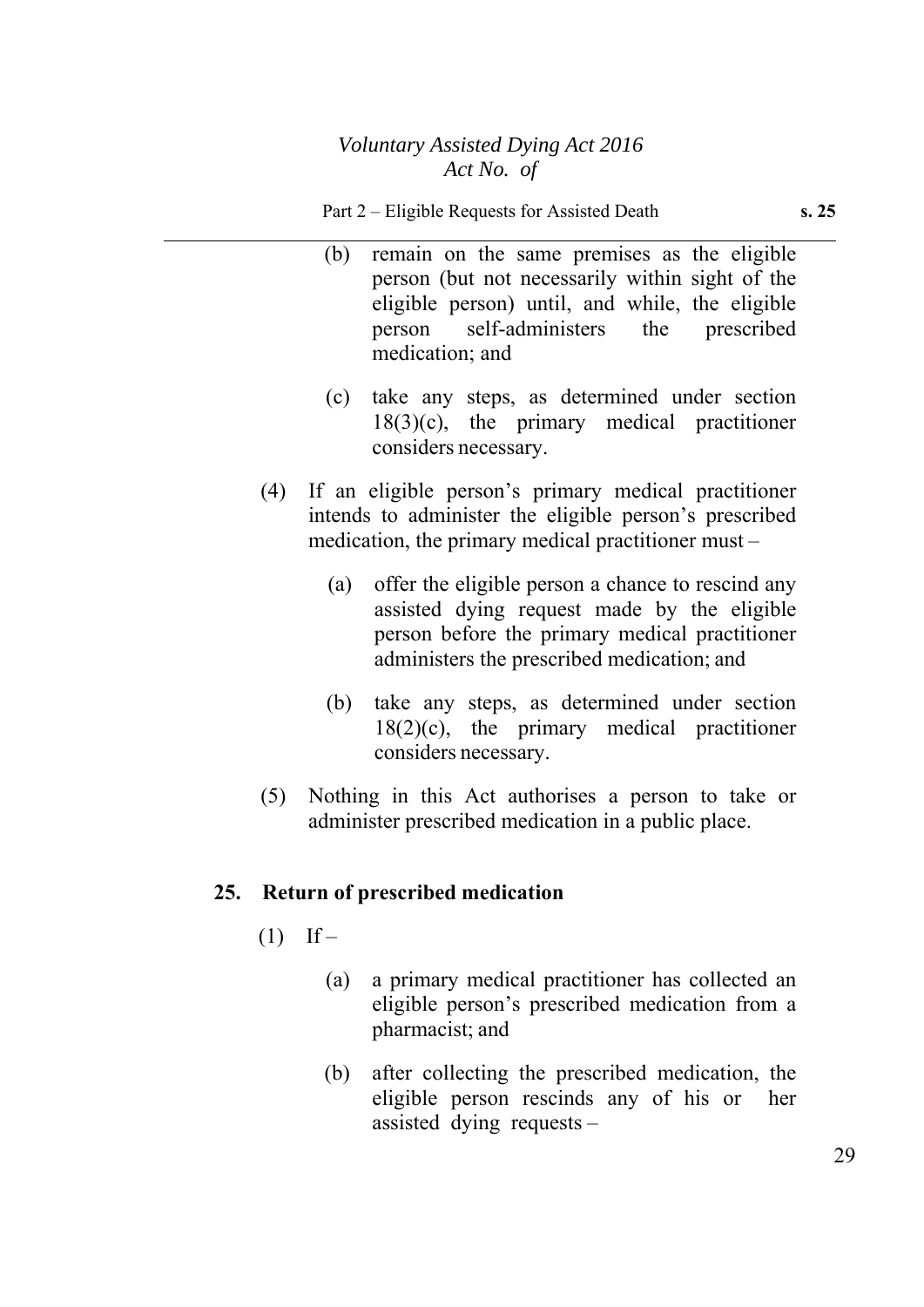the primary medical practitioner must return, as soon as practicable, the prescribed medication to the pharmacist.

- $(2)$  If
	- (a) a primary medical practitioner has collected an eligible person's prescribed medication from a pharmacist; and
	- (b) not all of the prescribed medication is administered to the eligible person –

the primary medical practitioner must return, as soon as practicable, any remaining prescribed medication to the pharmacist.

Penalty: Fine not exceeding 50 penalty units.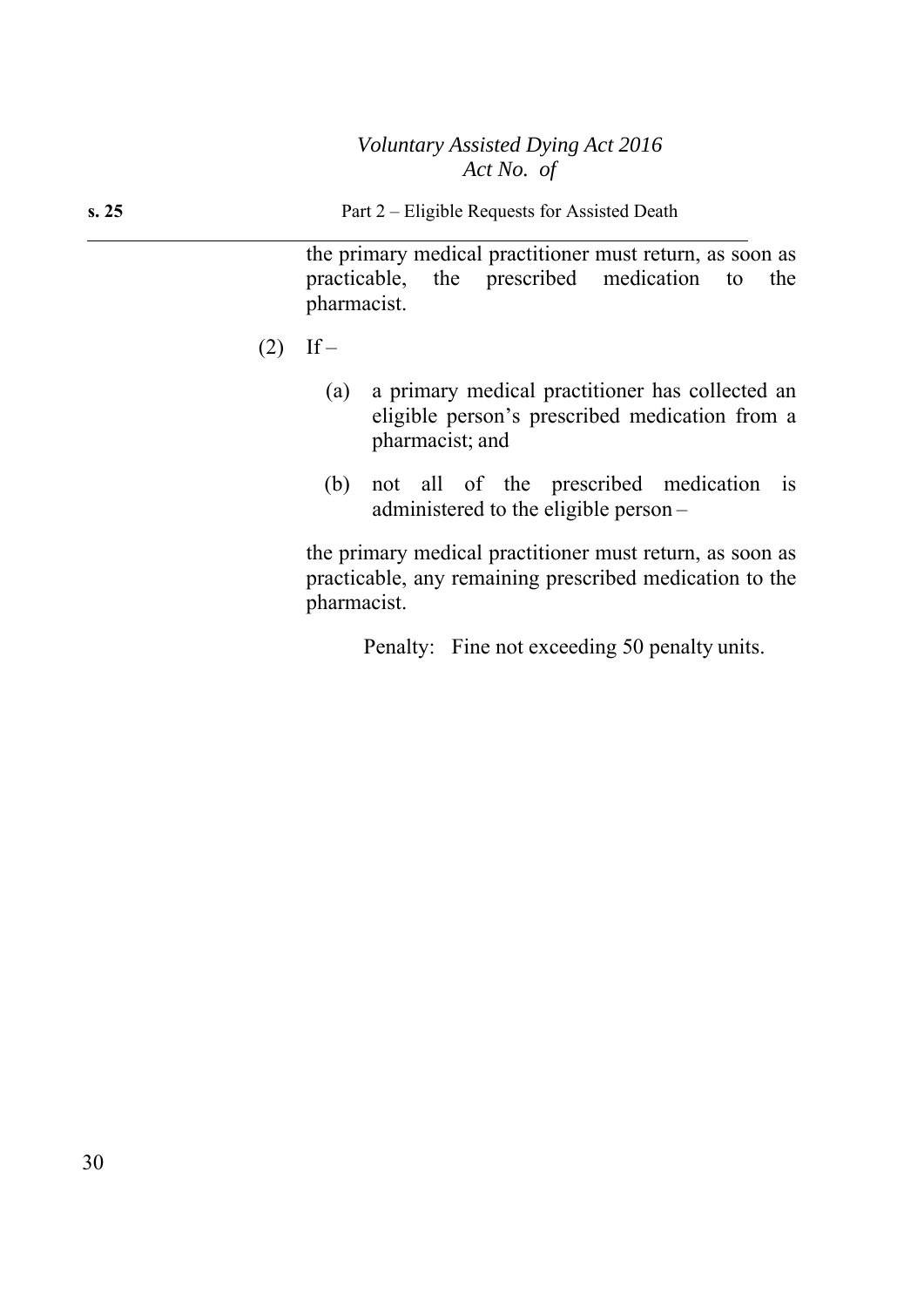*Division 4 – Miscellaneous* 

# **26. Primary medical practitioner not to refuse assisted dying request in certain circumstances**

For the avoidance of doubt, a person's primary medical practitioner is not to refuse a request made by the person under this Act solely on the basis that the person declines, or is unable, to contact any family or friends significant to the person.

### **27. Rescission of assisted dying request**

- (1) A person may rescind, at any time and in any manner the person thinks appropriate, any assisted dying request made by the person regardless of the mental state of the person at the time of the rescission.
- (2) If a person rescinds an assisted dying request, all assisted dying requests made by that person that exist at the time of that rescission are rescinded.
- (3) For the avoidance of doubt, nothing in this Act prevents a person from making an initial oral request after any previous assisted dying request by the person has been rescinded in accordance with this Act.

#### **28. Record requirements**

- (1) A person's primary medical practitioner is to record, or file, the following information or documents on the person's medical records:
	- (a) the primary medical practitioner's medical diagnosis of, and medical prognosis for, the person;

31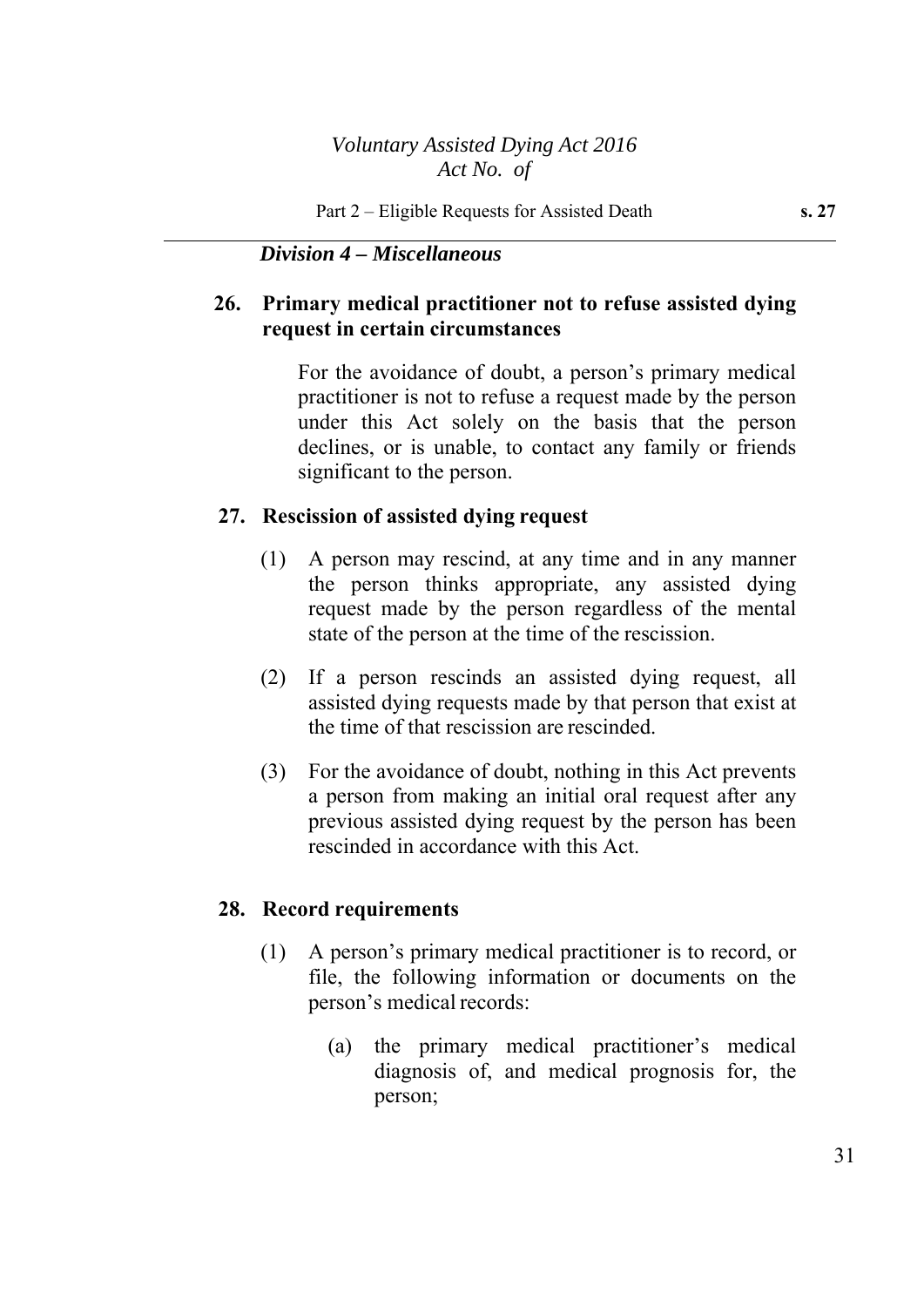| s. 31 |                                                                                                                                                    | Part 2 – Eligible Requests for Assisted Death                                               |                                                                                                                                                                                                                                                 |  |  |
|-------|----------------------------------------------------------------------------------------------------------------------------------------------------|---------------------------------------------------------------------------------------------|-------------------------------------------------------------------------------------------------------------------------------------------------------------------------------------------------------------------------------------------------|--|--|
|       | (b)                                                                                                                                                | each assisted dying request made by the person;                                             |                                                                                                                                                                                                                                                 |  |  |
|       | (c)                                                                                                                                                |                                                                                             | each determination by the primary medical<br>practitioner as to whether or not the person $-$                                                                                                                                                   |  |  |
|       |                                                                                                                                                    | (i)                                                                                         | is competent; or                                                                                                                                                                                                                                |  |  |
|       |                                                                                                                                                    | (ii)                                                                                        | is making an informed decision to<br>end his or her life; or                                                                                                                                                                                    |  |  |
|       |                                                                                                                                                    | (iii)                                                                                       | is voluntarily making an assisted<br>dying request;                                                                                                                                                                                             |  |  |
|       | each written report provided to the primary<br>(d)<br>medical practitioner under section 15;                                                       |                                                                                             |                                                                                                                                                                                                                                                 |  |  |
|       | (e)                                                                                                                                                | each written report provided to the primary<br>medical practitioner under section $19(2)$ ; |                                                                                                                                                                                                                                                 |  |  |
|       | (f)<br>each time the primary medical practitioner –                                                                                                |                                                                                             |                                                                                                                                                                                                                                                 |  |  |
|       |                                                                                                                                                    | (i)                                                                                         | informed the person that he or she<br>may rescind an assisted dying<br>request made by the person; and                                                                                                                                          |  |  |
|       |                                                                                                                                                    | (ii)                                                                                        | offered the person an opportunity<br>to rescind an assisted dying<br>request made by the person;                                                                                                                                                |  |  |
|       | the steps intended to be taken to fulfil the<br>(g)<br>assisted dying request of the person, including a<br>notation of the prescribed medication; |                                                                                             |                                                                                                                                                                                                                                                 |  |  |
|       | (h)                                                                                                                                                |                                                                                             | after the prescribed medication has been<br>administered to the person, the steps taken<br>to fulfil the assisted dying request of the person,<br>including any steps taken by the primary<br>medical practitioner, or that the primary medical |  |  |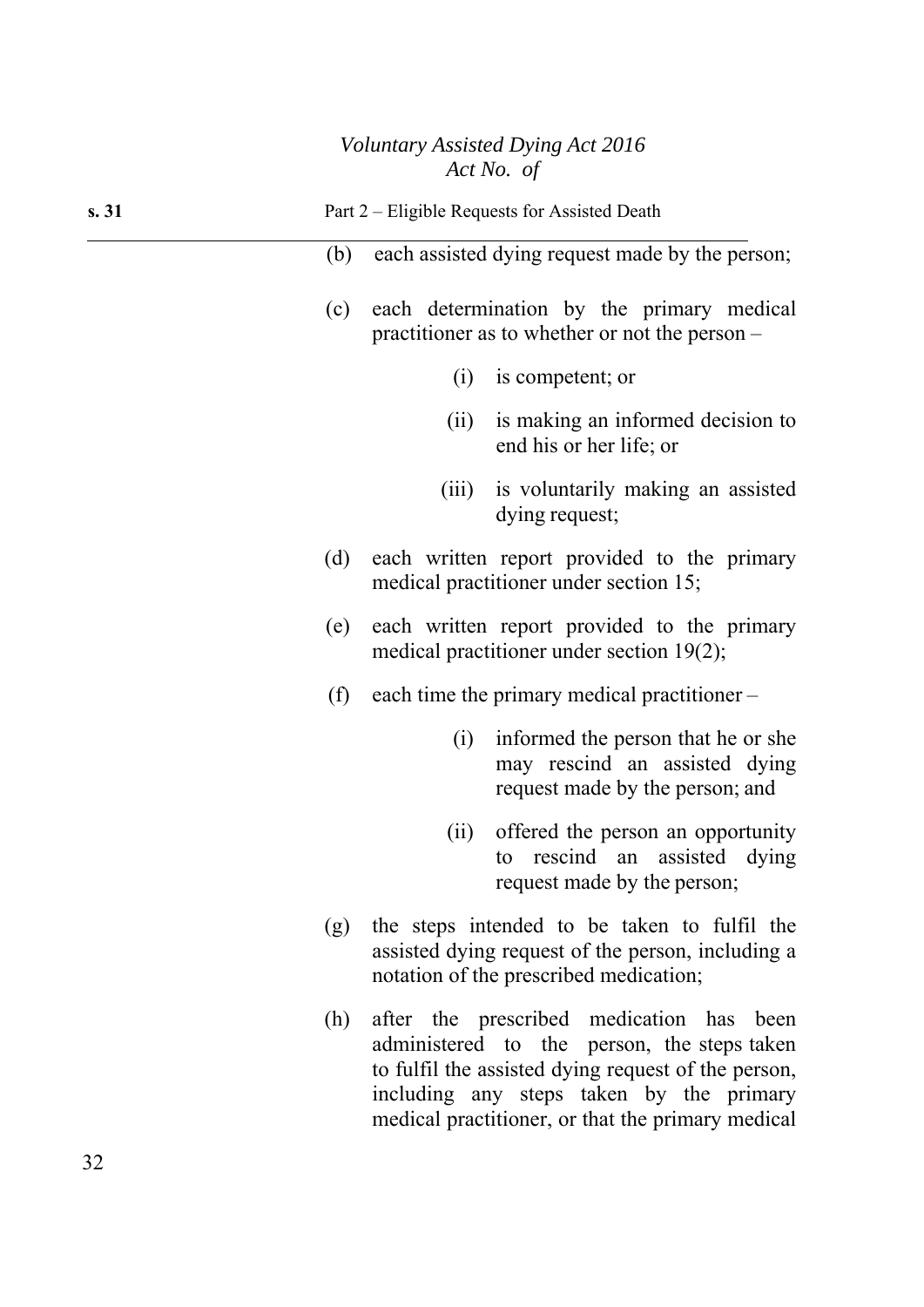practitioner is aware were taken, in respect of any complications that occurred after the administration of the prescribed medication;

- (i) a note by the primary medical practitioner that he or she has complied with all relevant requirements of this Act;
- (j) any other document or information as prescribed.
- (2) A person's primary medical practitioner must send, to the Registrar, a copy of the records required to be kept in respect of the person under subsection (1) as soon as practicable after the record is made, or filed, under that subsection.

Penalty: Fine not exceeding 50 penalty units.

- (3) No later than 14 days after the death of an eligible person in accordance with this Act, the eligible person's primary medical practitioner must –
	- (a) ensure that a copy of each record required to be kept in respect of that eligible person under subsection (1) has been sent to the Registrar in accordance with subsection (2); and
	- (b) send to the Registrar a copy of the notification given under section 35 of the *Births, Deaths and Marriages Registration Act 1999* in respect of the eligible person; and
	- (c) send to the Registrar a copy of any other information that the primary medical practitioner considers relevant.

Penalty: Fine not exceeding 50 penalty units.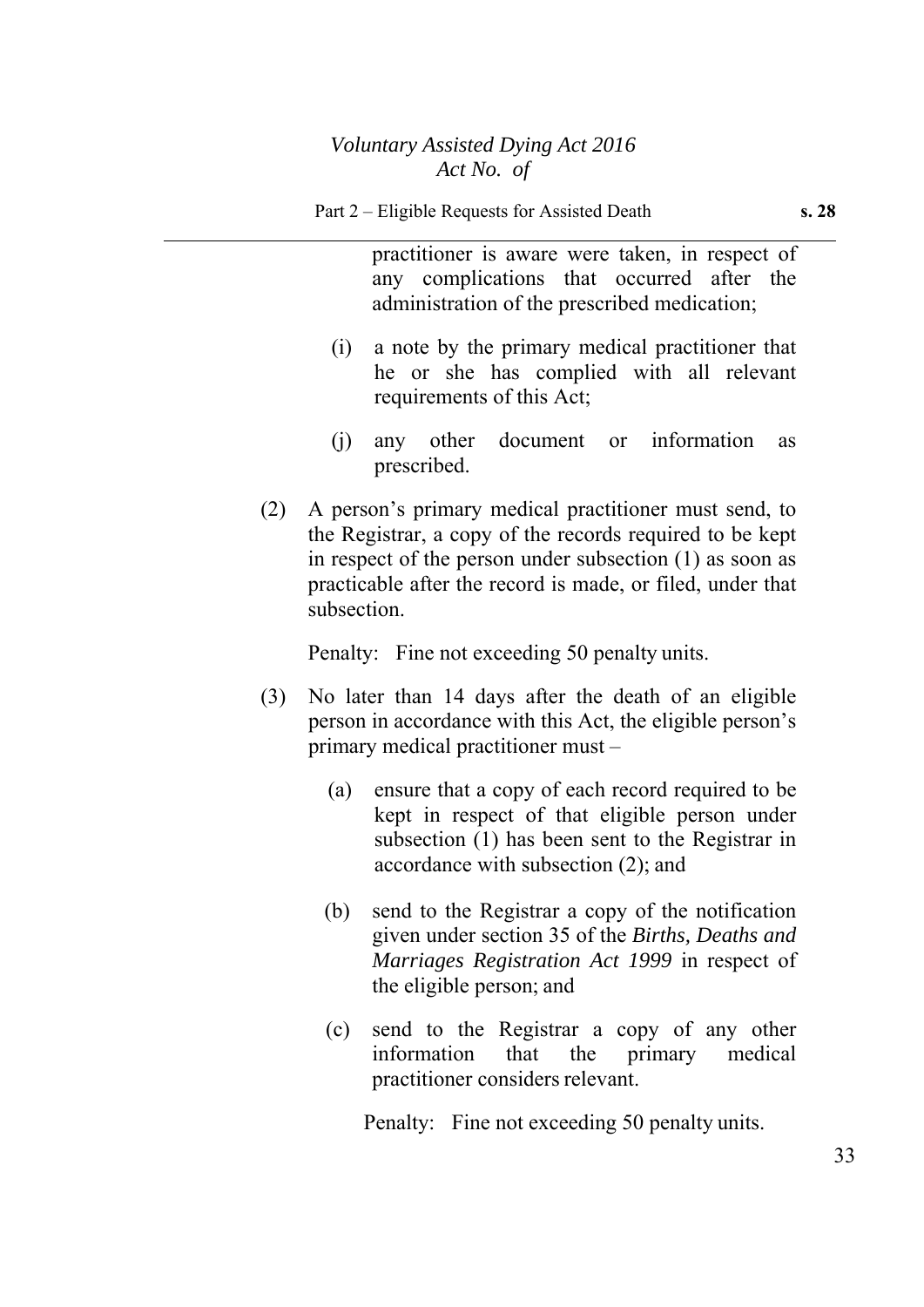| s.31 |  |  |  | Part 2 – Eligible Requests for Assisted Death |  |
|------|--|--|--|-----------------------------------------------|--|
|      |  |  |  |                                               |  |

(4) A pharmacist who dispenses prescribed medication under the authority of this Act must file a copy of any record made under the *Poisons Act 1971* in respect of that medication with the Registrar no later than 14 days after making the record.

Penalty: Fine not exceeding 50 penalty units.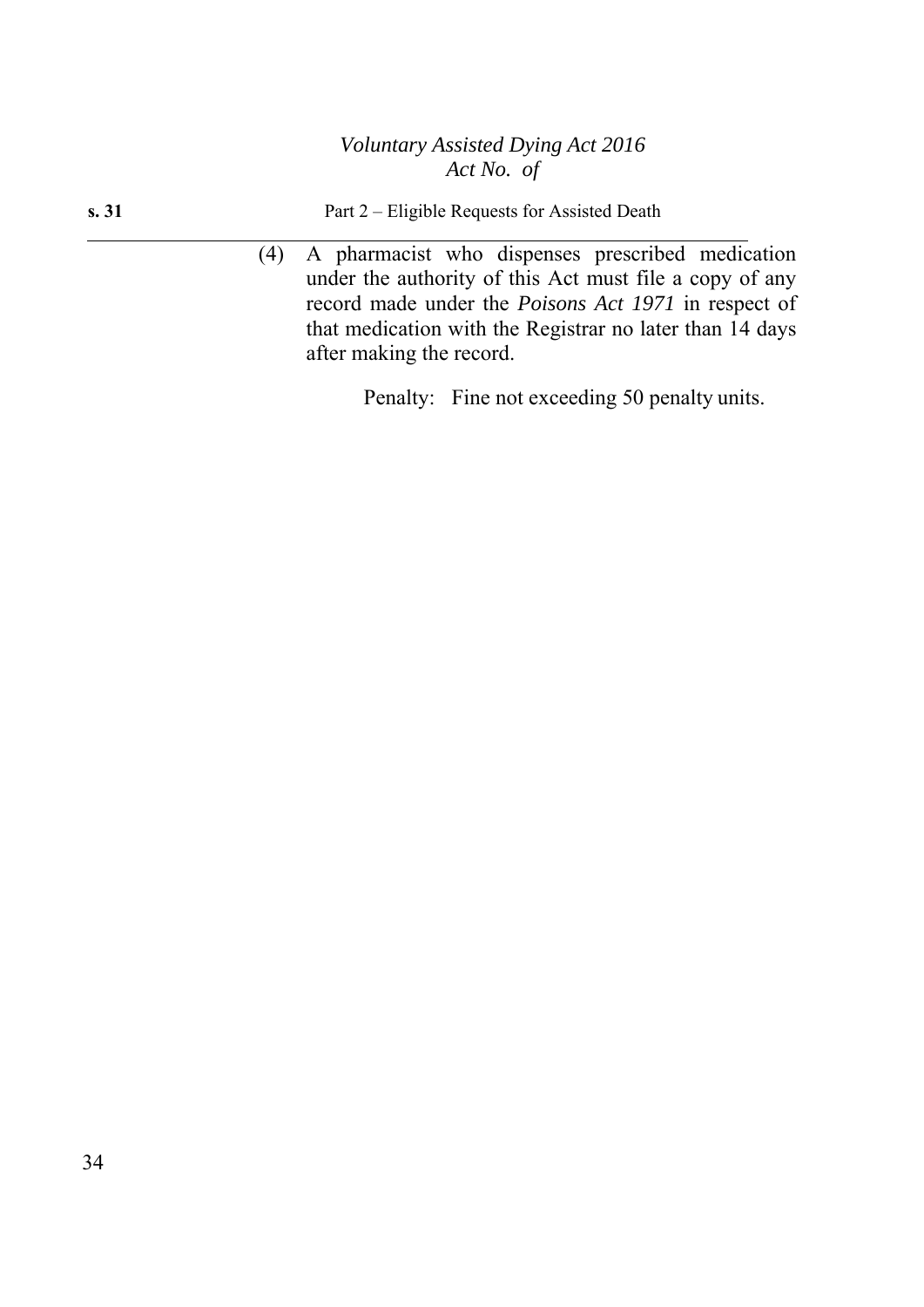# **PART 3 – IMMUNITIES AND LIABILITIES**

### **29. Effect of Act on wills, contracts and statutes**

- (1) Any provision of a will, contract or other agreement, whether written or oral or made before or after the commencement of this section, is invalid to the extent that the provision attempts to affect whether or not a person may make or rescind an assisted dying request under this Act.
- (2) No obligation owing under a contract, whether written or oral or made before or after the commencement of this section, is to be conditioned, or affected, by the making of or rescinding of an assisted dying request under this Act.

### **30. Insurance or annuity policy**

- (1) The sale, procurement or issuing of any life, health or accident insurance, or annuity, policy or the rate charged for any policy is not to be conditional on, or affected by, the making or rescinding of, or the failure to make or rescind, an assisted dying request by a person.
- (2) The act of a person self-administering prescribed medication to end his or her life in accordance with this Act is not to affect any life, health or accident insurance, or annuity or policy that may be held in respect of the person.
	- (3) The act of a person to end the life of another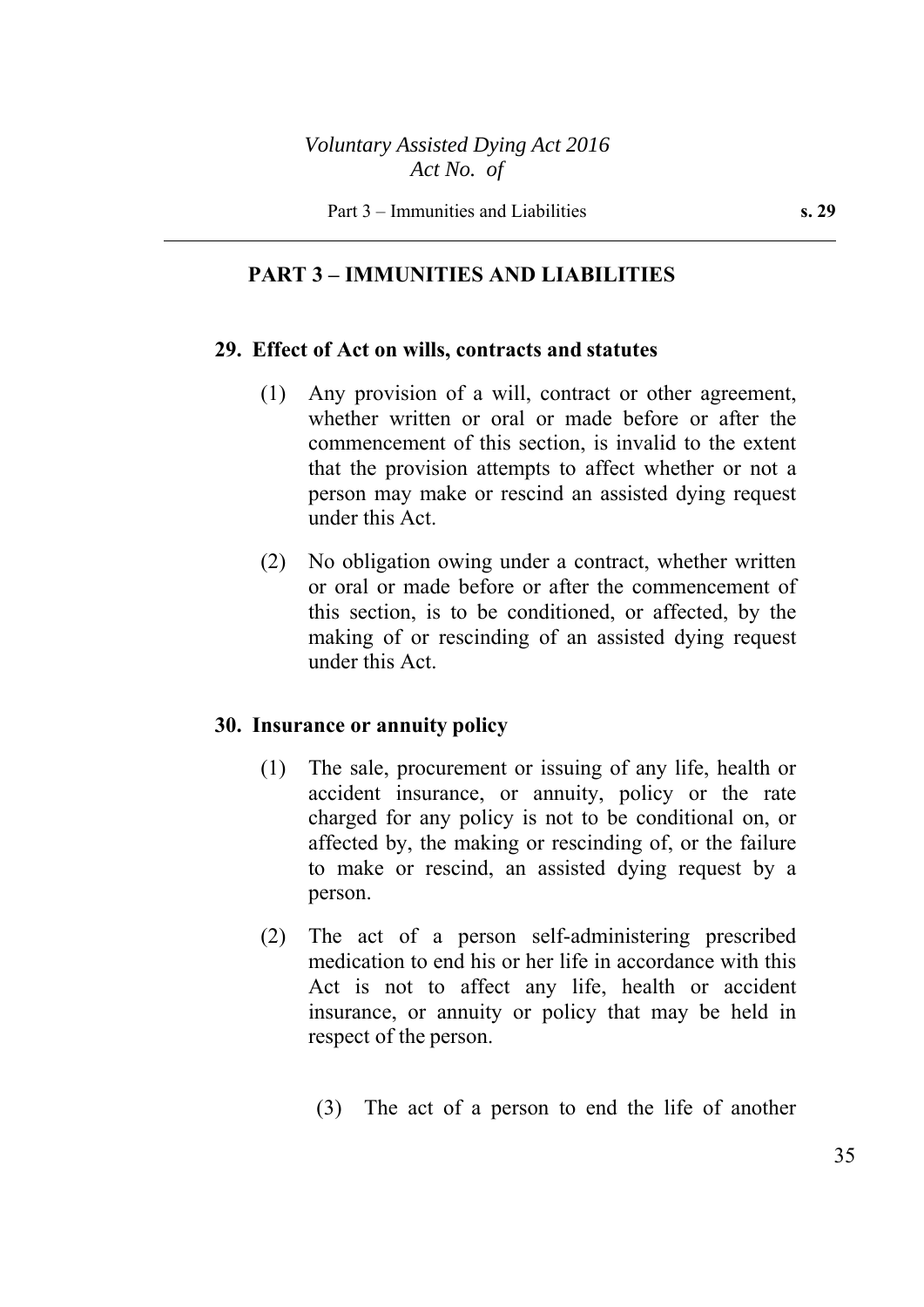**s. 31** Part 3 – Immunities and Liabilities

person in accordance with this Act is not to affect any life, health or accident insurance, or annuity or policy that may be held in respect of that other person.

#### **31. Immunities**

- (1) In this section
	- *participate in activities* means to perform functions and duties under this Act, other than  $-$
	- (a) making an initial medical diagnosis of, and medical prognosis for, a person; or
	- (b) providing information about this Act to a person on the request of that person; or
	- (c) providing a person with a referral to another medical practitioner; or
	- (d) a person contracting with the person's primary medical practitioner, or a secondary medical practitioner of the person, to act outside the course and scope of the medical practitioner's capacity as an employee or independent contractor of another health service provider.
- (2) Except as provided under sections 37, 38 and 39
	- (a) no person is subject to civil or criminal liability, or professional disciplinary action, for anything done in good faith and without negligence in compliance with this Act, including: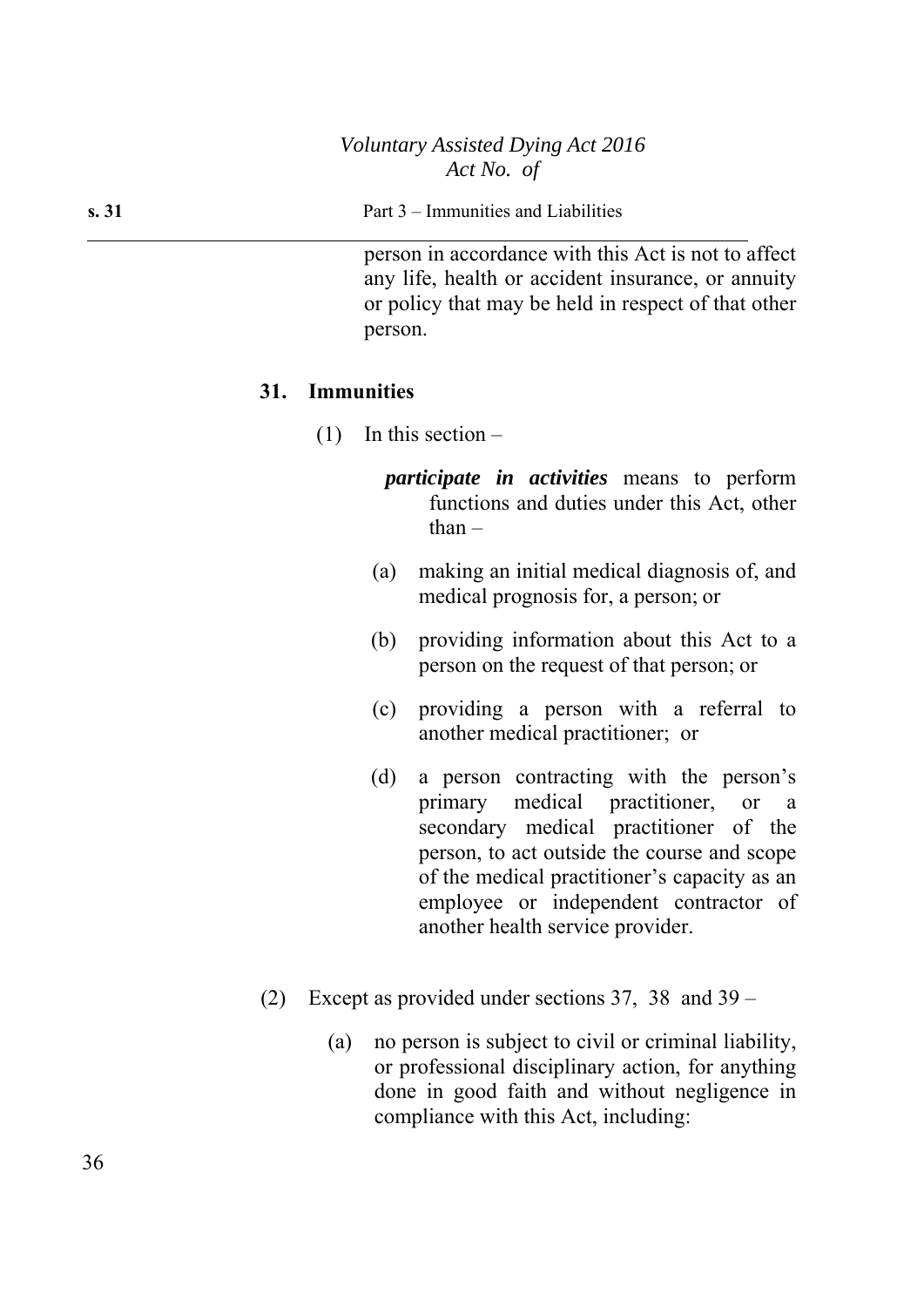- (i) assisting with the preparation of medication or medical devices for the self-administration; or (ii) administration by the primary medical practitioner of medication under this Act; or (iii) being present when an eligible person self-administers medication or is administered medication by the primary medical practitioner under this Act. (b) no professional organisation or association, or health service provider, may subject a person to censure, discipline, suspension, loss of licence, loss of privileges, loss of membership or other penalty for participating in activities, or refusing to participate in activities, under this Act; and (c) no assisted dying request by a person for, or the provision by a primary medical practitioner of, medication under this Act – (i) constitutes neglect for any purposes; or (ii) provides the sole basis for the appointment of a guardian; and (d) no health service provider is under any duty, whether by contract, statute or any other legal basis, to participate in activities, or to assist in the participation of activities, under this Act. (3) Despite subsection  $(2)(d)$ , if –
	- (a) a health service provider is unable, or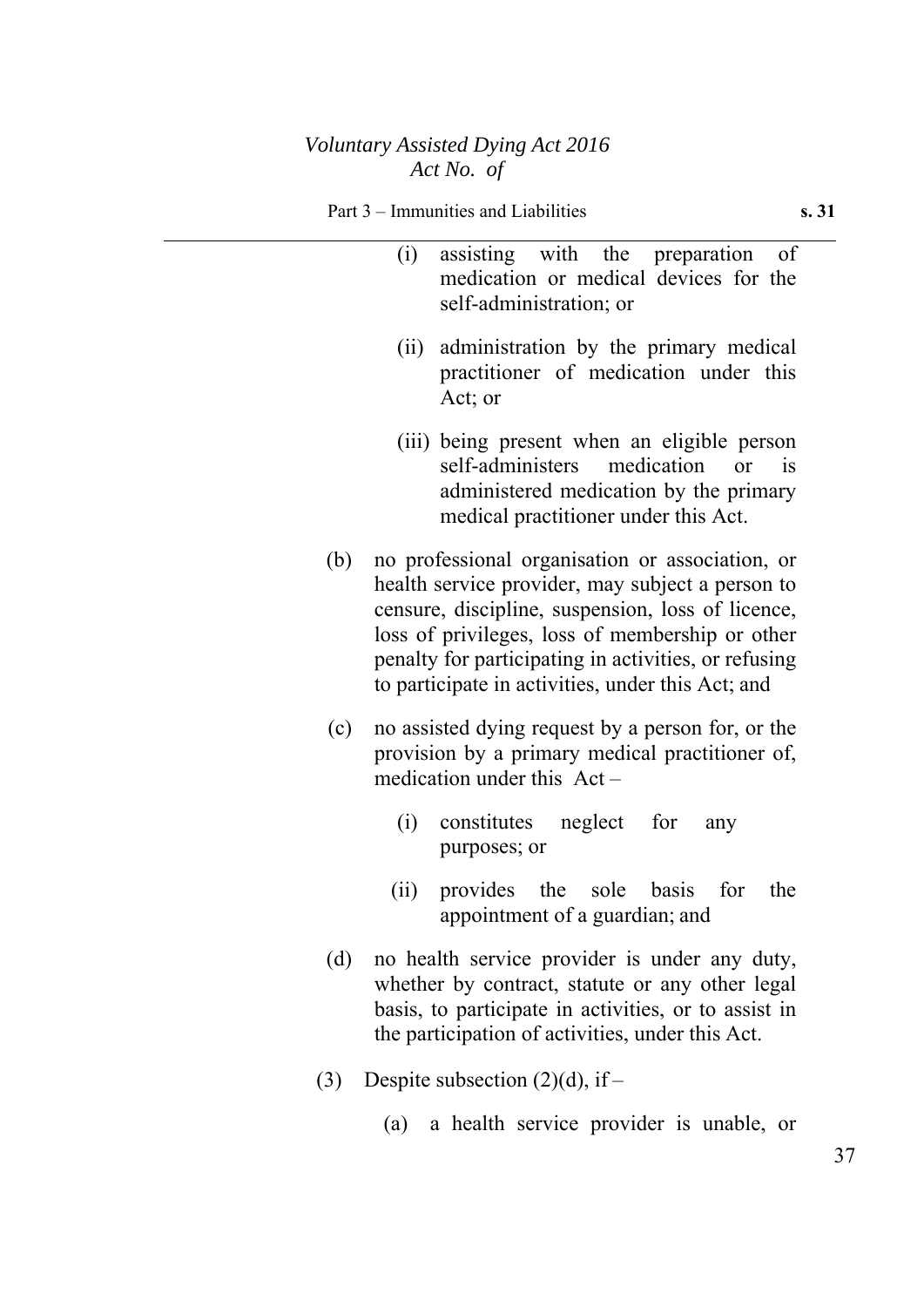**s. 31** Part 3 – Immunities and Liabilities

unwilling, to participate in activities under this Act; and

(b) as a result, a person transfers his or her care to another health service provider –

the health service provider unable or unwilling to participate in activities is to transfer, if requested to do so, a copy of the person's relevant medical records to the new health care provider.

- (4) Despite any other provisions of this Act
	- (a) a health service provider (the *prohibiting provider*) may prohibit another health service provider from participating in activities under this Act, on the premises of the prohibiting provider, if the prohibiting provider has notified the other health service provider of the prohibiting provider's policy regarding participating in activities under this Act; and
	- (b) a prohibiting provider may subject the other health service provider to any one or more of the following sanctions if the prohibiting provider has notified the other provider, prior to the other provider's participation in activities under this Act on the premises of the prohibiting provider, that the prohibiting provider prohibits participation in activities under this Act on the premises of the prohibiting provider:
		- (i) if the other provider is a member of the prohibiting provider's staff, loss of privileges, loss of membership or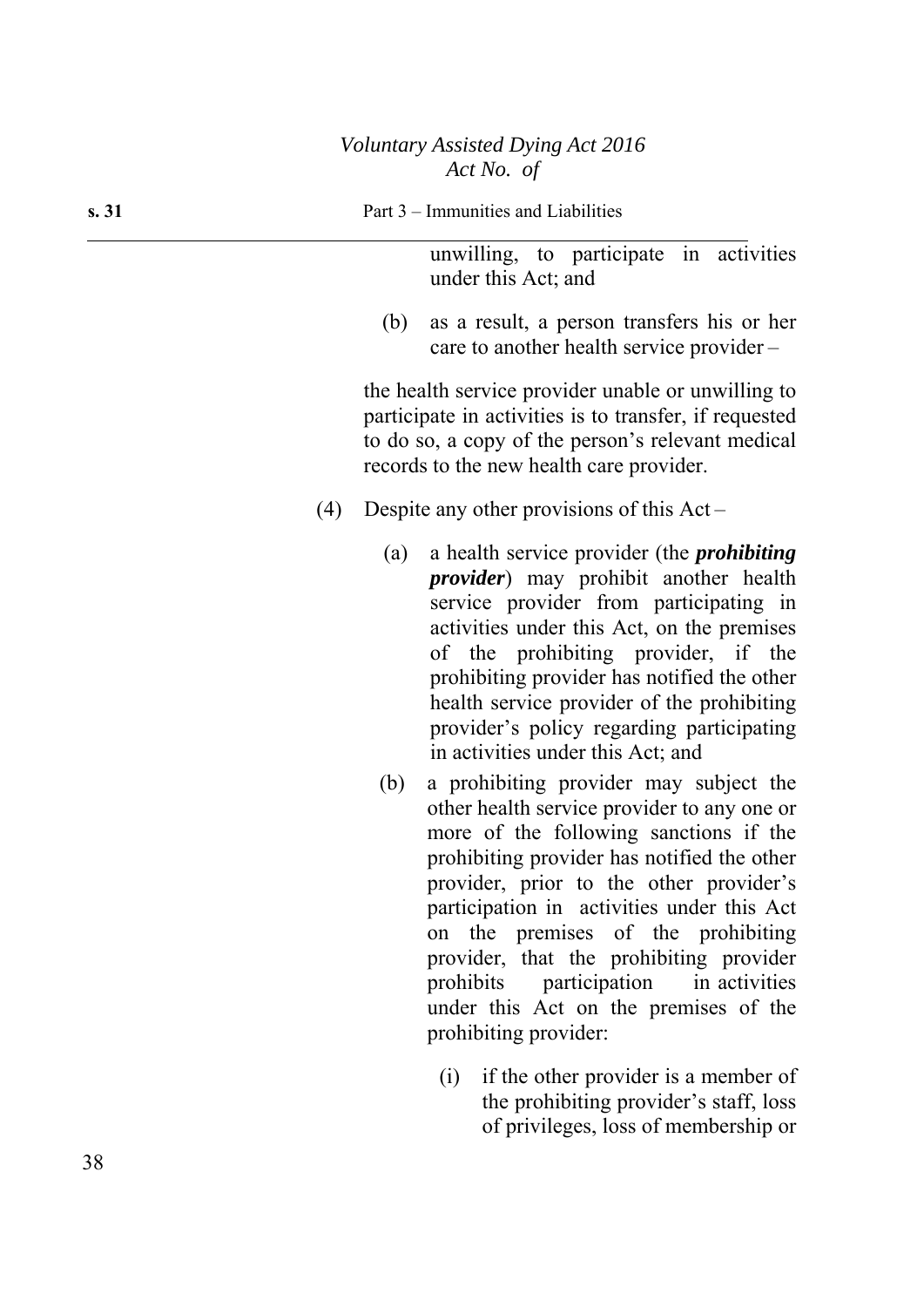other sanction in accordance with any by-laws or guidelines of the prohibiting provider;

- (ii) termination of lease or other property contract;
- (iii) other non-monetary remedies provided by a lease or other property contract, not including –
	- (A) the loss or restriction of medical staff privileges; or
	- (B) exclusion of the other provider from any board or group operated by the prohibiting provider;
- (iv) termination of contract, or other non-monetary remedies provided by a contract, if the other provider participates in activities under this Act while an employee or independent contractor of the prohibiting provider, unless the other provider is participating in those activities while acting outside the course and scope of his or her capacity as an employee or independent contractor of the prohibiting provider.
- (5) A prohibiting provider that imposes sanctions under subsection  $(4)(b)$  must, in imposing those sanctions, follow all due process and other procedures the prohibiting provider may have in relation to the imposition of the sanctions.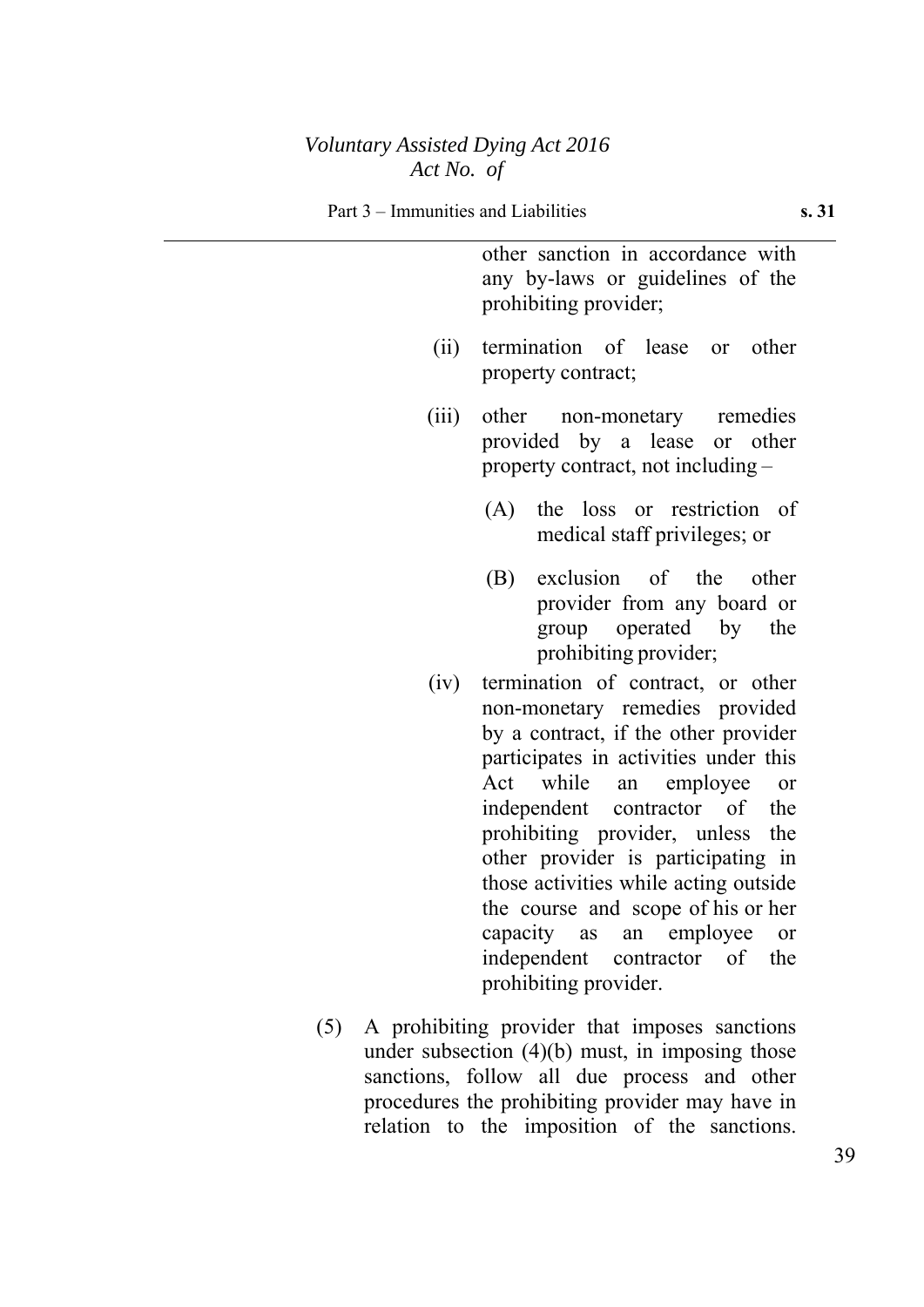#### **PART 4 – REGISTRAR**

#### **32. Appointment of Registrar and staff**

- (1) The Minister is to appoint a person as the Registrar for the purposes of this Act.
- (2) To assist the Registrar in the performance of his or her functions under this Act, the Minister may appoint such other officers as are necessary.
- (3) During any illness or absence of the Registrar, or during any vacancy in the office of the Registrar, the Minister may appoint a person as Acting Registrar to carry out the functions of the Registrar.
- (4) Any function performed, or power exercised, by an Acting Registrar has the same force and effect as if it were performed or exercised by the Registrar.
- (5) A person appointed under this section
	- (a) is appointed subject to and in accordance with the *State Service Act 2000*; and
	- (b) may hold the office in conjunction with State Service employment.

#### **33. Functions and powers of Registrar**

- (1) The Registrar may do any one or more of the following:
	- (a) review a death that occurs as a result of assistance provided under this Act, for the purpose of monitoring compliance with this Act;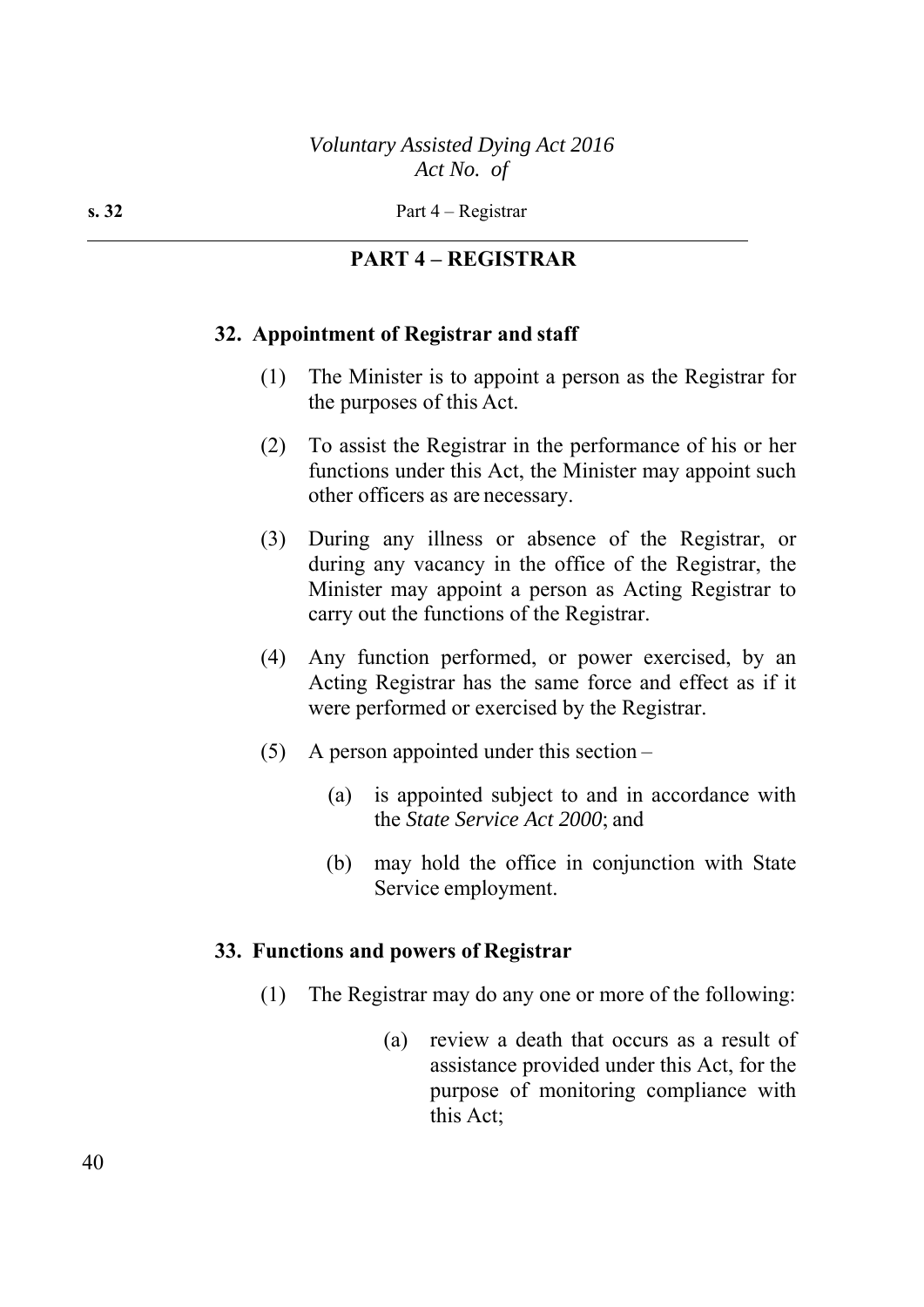|     | (b) | investigate, report and<br>make<br>recommendations to the Minister on any<br>matter relating to the operation<br><b>or</b><br>administration of this Act;                                                                     |
|-----|-----|-------------------------------------------------------------------------------------------------------------------------------------------------------------------------------------------------------------------------------|
|     | (c) | communicate to appropriate authorities<br>any concerns the Registrar has about<br>compliance or non-compliance with this<br>Act;                                                                                              |
|     | (d) | distribute information, and provide<br>education, relating to -                                                                                                                                                               |
|     |     | (i) the functions of the Registrar; and                                                                                                                                                                                       |
|     |     | (ii) the operation of this Act;                                                                                                                                                                                               |
|     | (e) | perform such other functions, or exercise<br>such other powers, as may be prescribed.                                                                                                                                         |
| (2) |     | The Registrar has the power to do all things<br>necessary or convenient to be done in connection<br>with, or incidental to or related to, the<br>performance or exercise of his or her functions or<br>powers under this Act. |
| (3) |     | The Registrar may delegate any of his or her<br>functions or powers under this Act, other than<br>this power of delegation.                                                                                                   |

# **34. General record requirements**

- (1) The Minister is to notify the Registrar of
	- (a) any records, or other documents, required to be kept by the Registrar for the purposes of this Act; and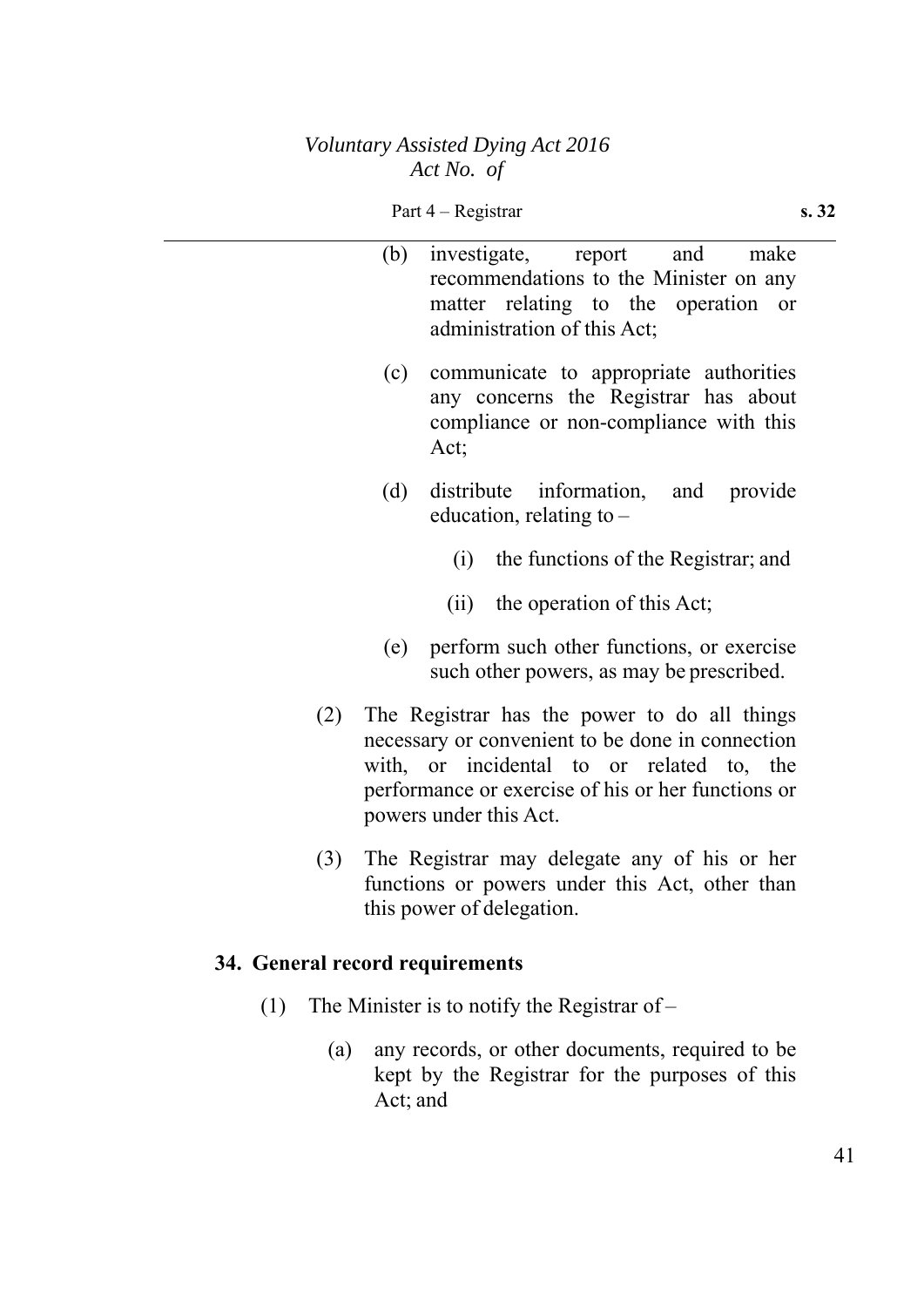| s.35 |     | Part $4 -$ Registrar                                                                                                                                                                                                                                                                                                                                    |  |  |  |  |
|------|-----|---------------------------------------------------------------------------------------------------------------------------------------------------------------------------------------------------------------------------------------------------------------------------------------------------------------------------------------------------------|--|--|--|--|
|      |     | the form and content of such records; and<br>(b)                                                                                                                                                                                                                                                                                                        |  |  |  |  |
|      |     | the manner in which such records, or other<br>(c)<br>documents, are to be kept.                                                                                                                                                                                                                                                                         |  |  |  |  |
|      | (2) | The Registrar is to keep records and documents, for the<br>purposes of this Act, in accordance with the<br>requirements of the Minister under subsection (1).                                                                                                                                                                                           |  |  |  |  |
|      | (3) | Unless otherwise notified by the Minister, the Registrar<br>may keep any records, or documents, electronically.                                                                                                                                                                                                                                         |  |  |  |  |
|      |     | 35. Annual report                                                                                                                                                                                                                                                                                                                                       |  |  |  |  |
|      | (1) | The Registrar must, on or before 31 October in each<br>$\mathbf{1}$ and $\mathbf{1}$ and $\mathbf{1}$ and $\mathbf{1}$ and $\mathbf{1}$ and $\mathbf{1}$ and $\mathbf{1}$ and $\mathbf{1}$ and $\mathbf{1}$ and $\mathbf{1}$ and $\mathbf{1}$ and $\mathbf{1}$ and $\mathbf{1}$ and $\mathbf{1}$ and $\mathbf{1}$ and $\mathbf{1}$ and $\mathbf{1}$ and |  |  |  |  |

- year, give the Minister a report detailing the administration and operation of this Act during the financial year ending on the preceding 30 June.
- (2) On receiving that report, the Minister is to cause a copy of the report to be tabled in each House of Parliament within 10 sitting-days after the copy of the report is given to the Minister.

42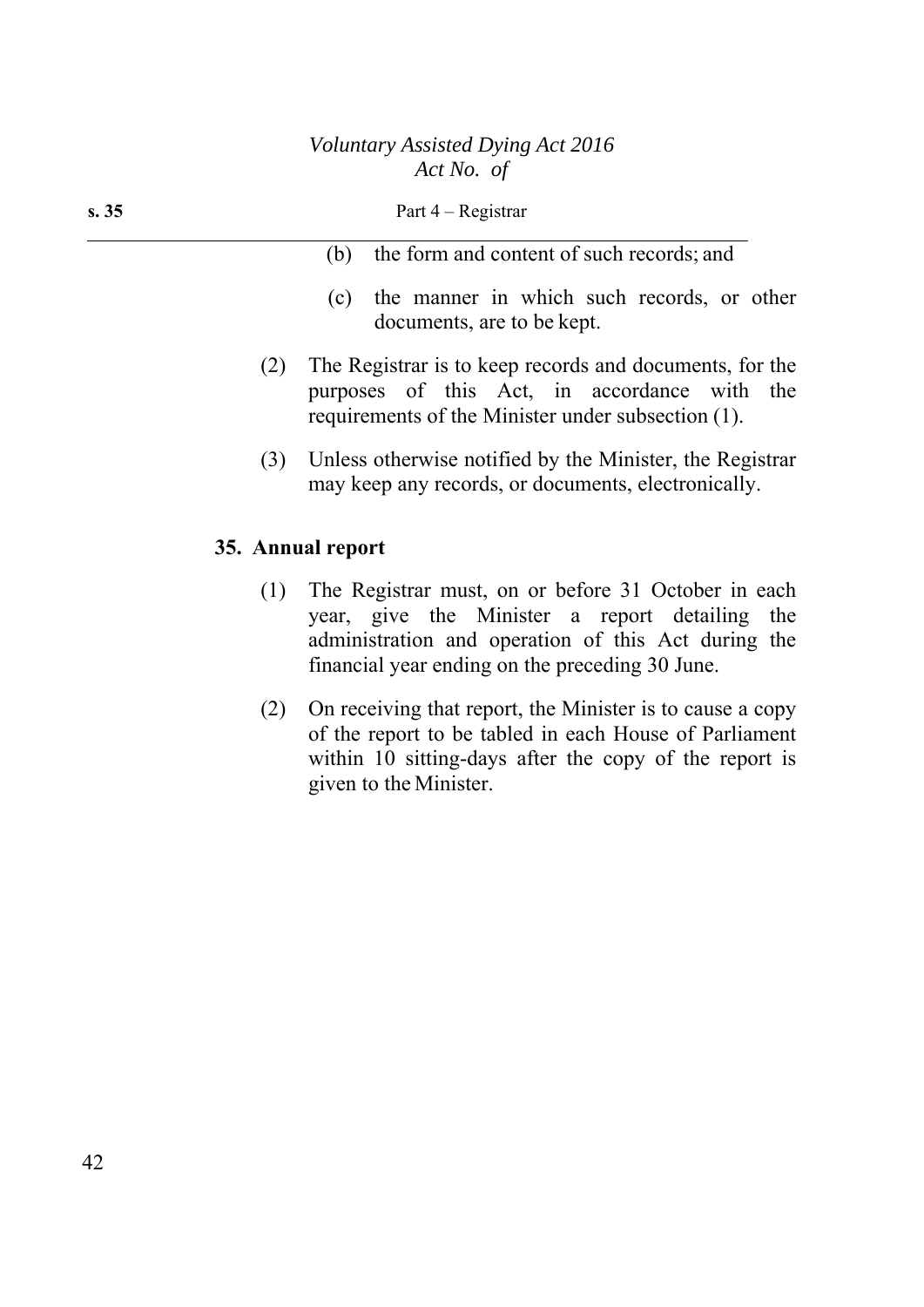#### **PART 5 – MISCELLANEOUS**

## **36. Use of interpreter, third party or other means of communication**

- (1) A person may not make an assisted dying request under this Act unless –
	- (a) each of the following persons is fluent in the same language as the person making the assisted dying request:
		- (i) the person's primary medical practitioner;
		- (ii) each secondary medical practitioner who examines the person;
		- (iii) each person who provides counselling to the person under this Act; or
	- (b) an interpreter is present at each time of communication between –
		- (i) the person making the assisted dying request; and
		- (ii) each person referred to in paragraph (a) who is not fluent in the same language as the eligible person.
- (2) For the purpose of subsection  $(1)(b)$ , a person is an interpreter if –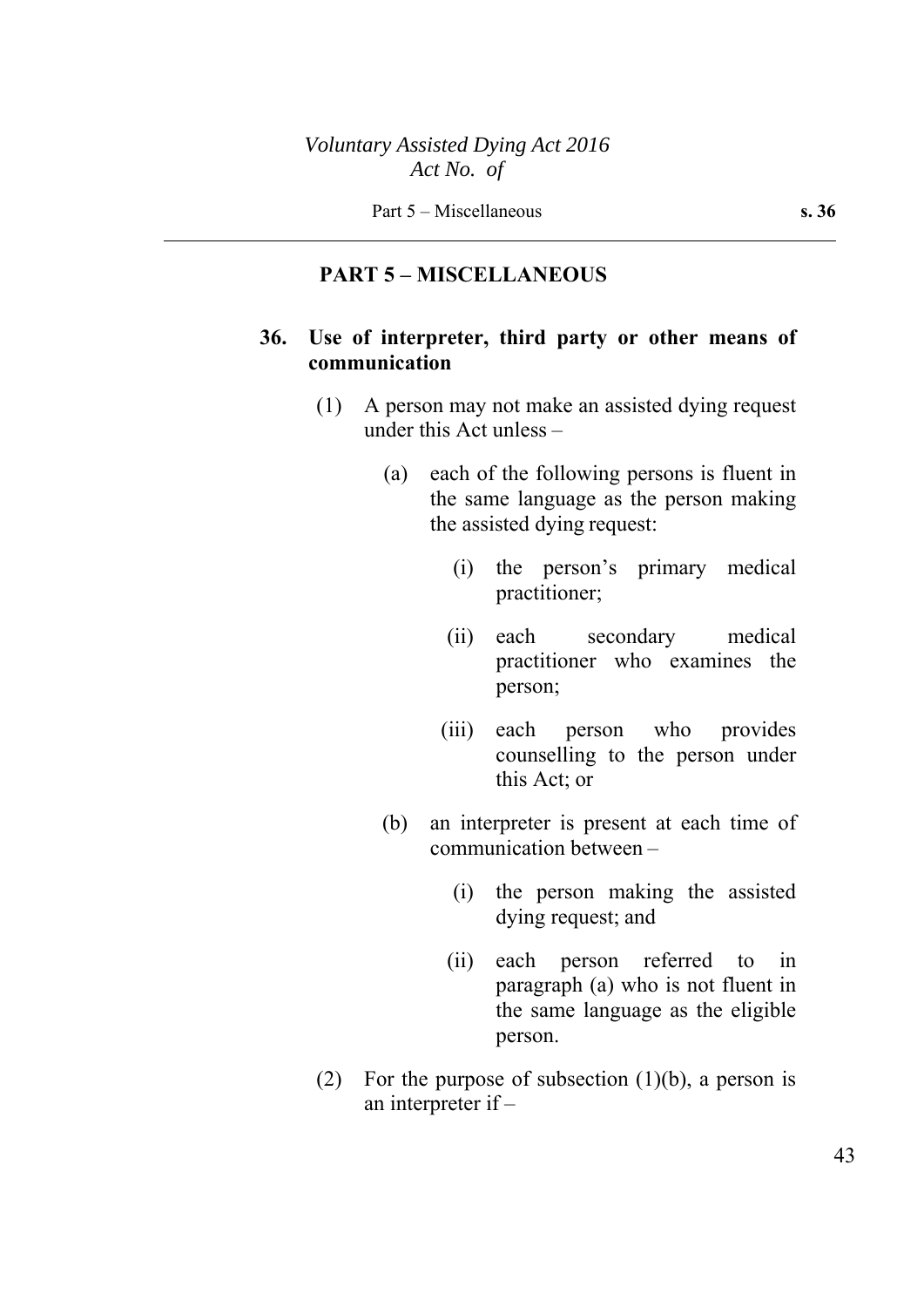| s. 36 | Part 5 – Miscellaneous                                                                                                                                                                                                                                                                         |                                                                                                                                     |  |
|-------|------------------------------------------------------------------------------------------------------------------------------------------------------------------------------------------------------------------------------------------------------------------------------------------------|-------------------------------------------------------------------------------------------------------------------------------------|--|
|       | (a)                                                                                                                                                                                                                                                                                            | the person is fluent in the same language as                                                                                        |  |
|       | (i)<br>request; and                                                                                                                                                                                                                                                                            | the person making the assisted dying                                                                                                |  |
|       | (ii)<br>the person referred to<br>subsection $(1)(b)(ii)$ ; and                                                                                                                                                                                                                                | in                                                                                                                                  |  |
|       | (b)                                                                                                                                                                                                                                                                                            | each person referred to in paragraph (a),<br>including the proposed interpreter, agrees<br>to that person acting as an interpreter. |  |
| (3)   | If a person is unable to speak adequately to<br>communicate orally, as required under this Act, the<br>person is taken to have communicated orally for the<br>purposes of this Act if the person communicates –                                                                                |                                                                                                                                     |  |
|       | $(a)$ in writing; or                                                                                                                                                                                                                                                                           |                                                                                                                                     |  |
|       | (b)<br>to be understood aurally; or                                                                                                                                                                                                                                                            | through another means that enables the person                                                                                       |  |
|       | (c)<br>person's manner of communication.                                                                                                                                                                                                                                                       | through another person familiar with the                                                                                            |  |
|       | 37. Offences relating to written requests                                                                                                                                                                                                                                                      |                                                                                                                                     |  |
| (1)   | A person making a written request must not ask another<br>person to complete or sign the written request on his or<br>her behalf if, at the time of asking, the person making<br>the request knew, or reasonably ought to have known,<br>that the other person was not permitted under section |                                                                                                                                     |  |

17(4) to complete or sign the written request.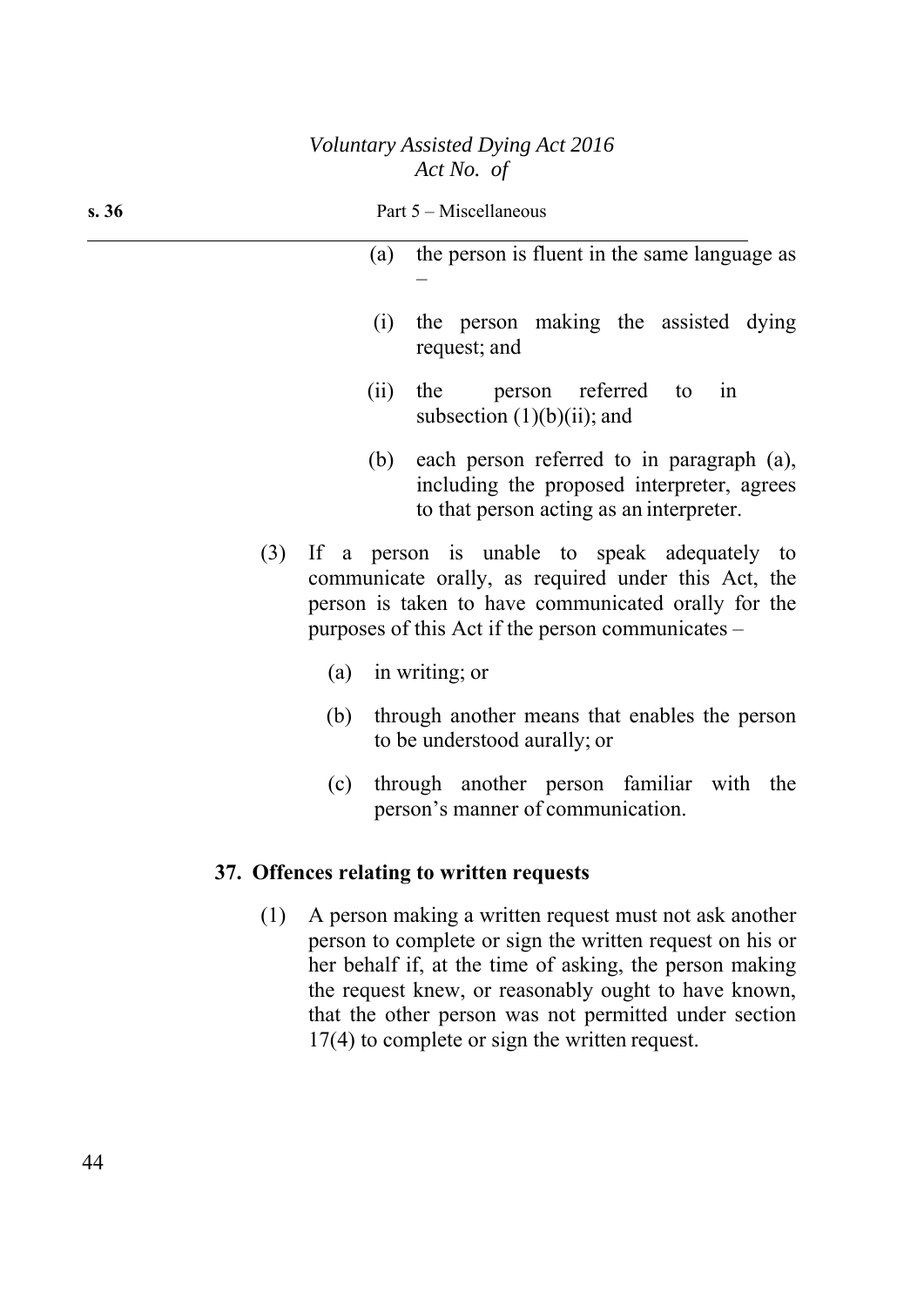Part 5 – Miscellaneous **s. 37** 

Penalty: Fine not exceeding 200 penalty units.

(2) A person must not complete or sign, or complete and sign, a written request on behalf of another person if, at the time the person completes or signs, or completes and signs, the written request, he or she knew, or reasonably ought to have known, that he or she was not permitted under section 17(4) to complete or sign, or complete and sign, the written request.

Penalty: Fine not exceeding 200 penalty units.

(3) A person making a written request must not ask another person to witness that written request if, at the time of asking, the person making the written request knew, or reasonably ought to have known, that the other person was not permitted under section 17(5) or (6) to witness the written request.

Penalty: Fine not exceeding 200 penalty units.

(4) A person must not witness a written request if, at the time of witnessing the request, the person knew, or reasonably ought to have known, that he or she was not permitted under section 17(5) or (6) to witness the request.

Penalty: Fine not exceeding 200 penalty units.

#### **38. Offences relating to documents generally**

(1) In this section –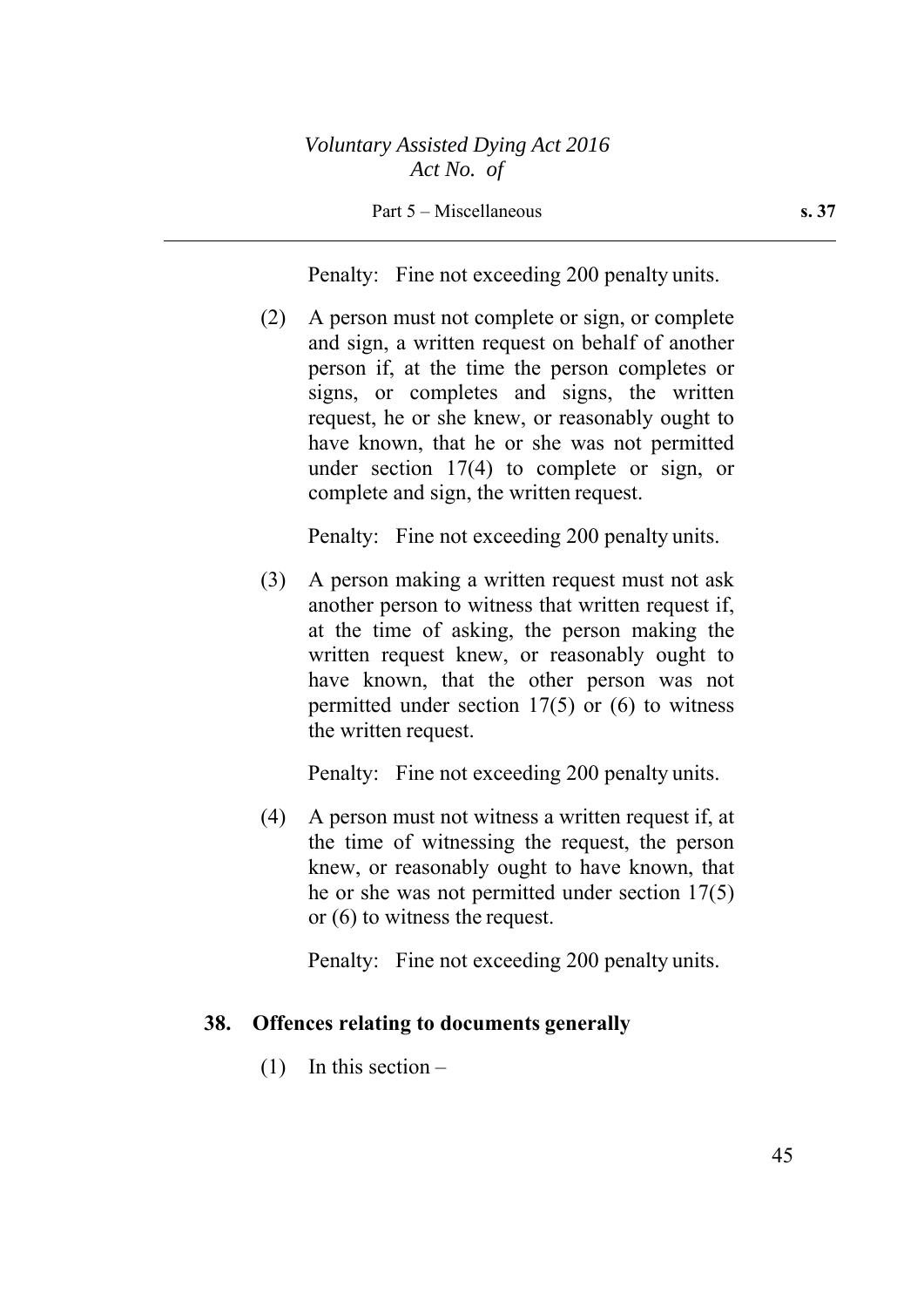*assisted dying document* means a document made, recorded or filed for the purposes of this Act;

*modify*, in relation to a document, includes to alter, forge, conceal or destroy the document.

- (2) A person must not modify, rescind or reinstate an assisted dying document with the intention, or effect, of causing life-sustaining procedures or artificially administered nutrition to be –
	- (a) withheld or withdrawn from another person, resulting in the hastened death of that person; or
	- (b) maintained or continued in respect of another person, resulting in the prolonged life of that person.
	- Penalty: Fine not exceeding 200 penalty units or imprisonment for a term not exceeding 5 years, or both.
- (3) A person must not modify, rescind or reinstate an assisted dying document for the purpose of causing another person's death.
	- Penalty: Fine not exceeding 200 penalty units or imprisonment for a term not exceeding 5 years, or both.
- (4) A person must not modify, rescind or reinstate an assisted dying document for any purpose that is not otherwise specified in this section.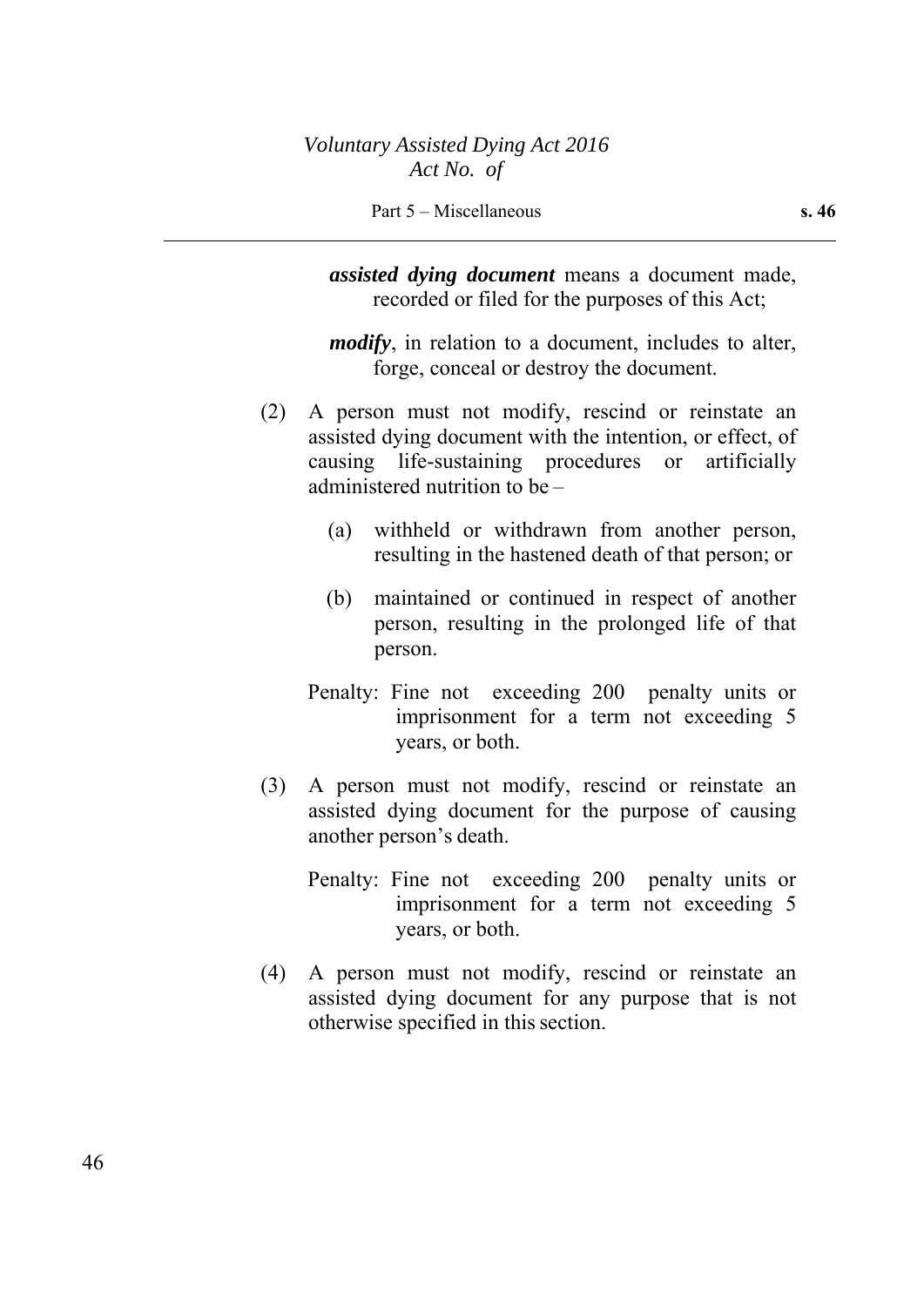Penalty: Fine not exceeding 200 penalty units or imprisonment for a term not exceeding 5 years, or both.

(5) A person is not guilty of an offence under this section if that person has been lawfully authorised to modify, rescind or reinstate the document.

#### **39. Offence to coerce or exert undue influence**

(1) A person must not coerce or exert undue influence on another person to make an assisted dying request.

Penalty: Fine not exceeding 200 penalty units or imprisonment for a term not exceeding 5 years, or both.

(2) A person must not coerce or exert undue influence on another person to destroy or rescind an assisted dying request.

> Penalty: Fine not exceeding 200 penalty units or imprisonment for a term not exceeding 5 years, or both.

- (3) A person must not coerce or exert undue influence on a medical practitioner to –
	- (a) perform any function, or exercise any power, under this Act in respect of an assisted dying request; or
	- (b) refuse to perform any function, or exercise any power, under this Act in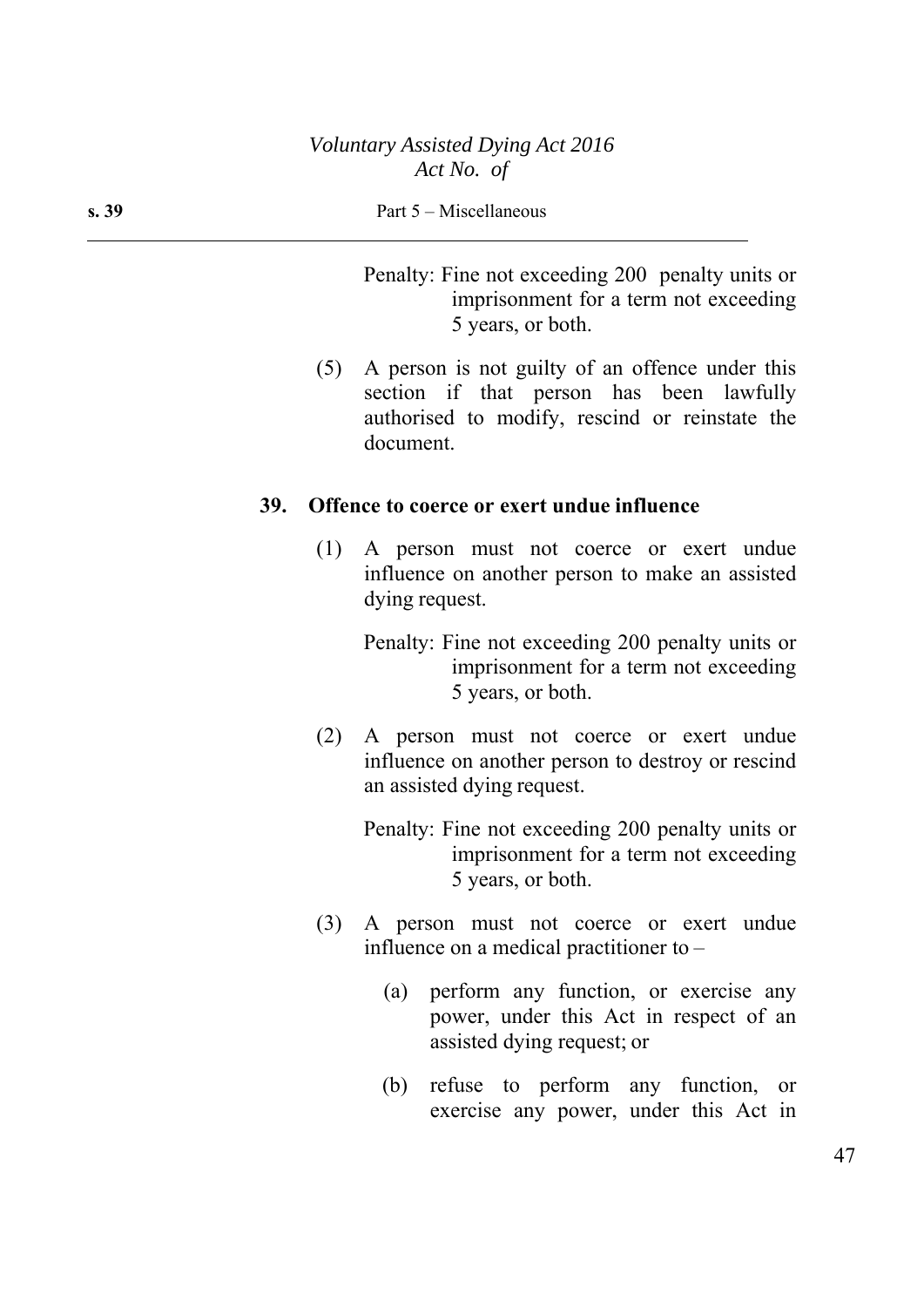#### Part 5 – Miscellaneous **s. 48**

respect of an assisted dying request.

Penalty: Fine not exceeding 200 penalty units or imprisonment for a term not exceeding 5 years, or both.

(4) For the avoidance of doubt, subsection (1) does not apply to a medical practitioner in so far as the medical practitioner is complying with appropriate medical standards and any guidelines that apply in the circumstances.

#### **40. Offences generally**

- (1) Nothing in this Act limits liability for civil damages resulting from negligent conduct or intentional misconduct by any person.
- (2) The penalties in this Act do not preclude criminal penalties applicable under another Act for conduct which is inconsistent with the provisions of this Act.

#### **41. Death certificates**

- (1) Nothing in this Act prevents an eligible person's primary medical practitioner from signing the certificate given to the Registrar under section 35(3) of the *Births, Deaths and Marriages Registration Act 1999* in respect of the eligible person.
- (2) For the purposes of section 35(1) of the *Births, Deaths and Marriages Registration Act 1999*, the cause of death of an eligible person who dies as a result of assistance provided in accordance with this Act is taken to include –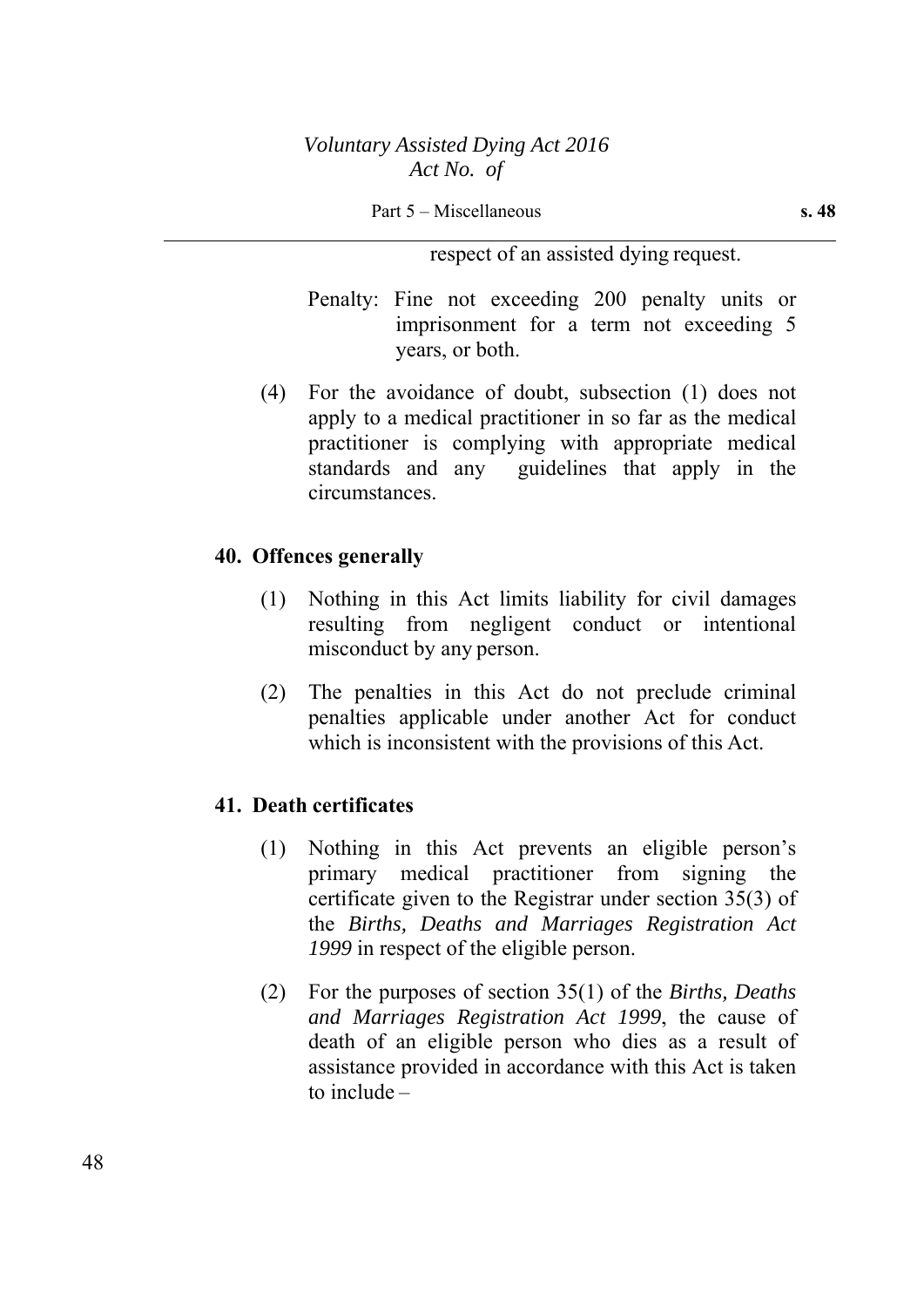- (a) the eligible medical condition of the eligible person; and
- (b) that assistance has been provided under this Act resulting in the death of the eligible person.

### **42. General information requirements**

- (1) The Minister may make guidelines to facilitate the collection or provision of information relating to compliance with this Act.
- (2) Any information collected or provided in accordance with subsection (1) must not be made available for inspection by the public, unless otherwise authorised under this Act or any other Act.
- (3) A person who collects, or provides, information under this Act does not contravene the *Personal Information Protection Act 2004* in respect of that information if the information is collected or provided in accordance with this Act or any guidelines issued under this Act.

### **43. Regulations**

- (1) The Governor may make regulations for the purposes of this Act.
- (2) The regulations may be made so as to apply differently according to matters, limitations or restrictions, whether as to time, circumstance or otherwise, specified in the regulations.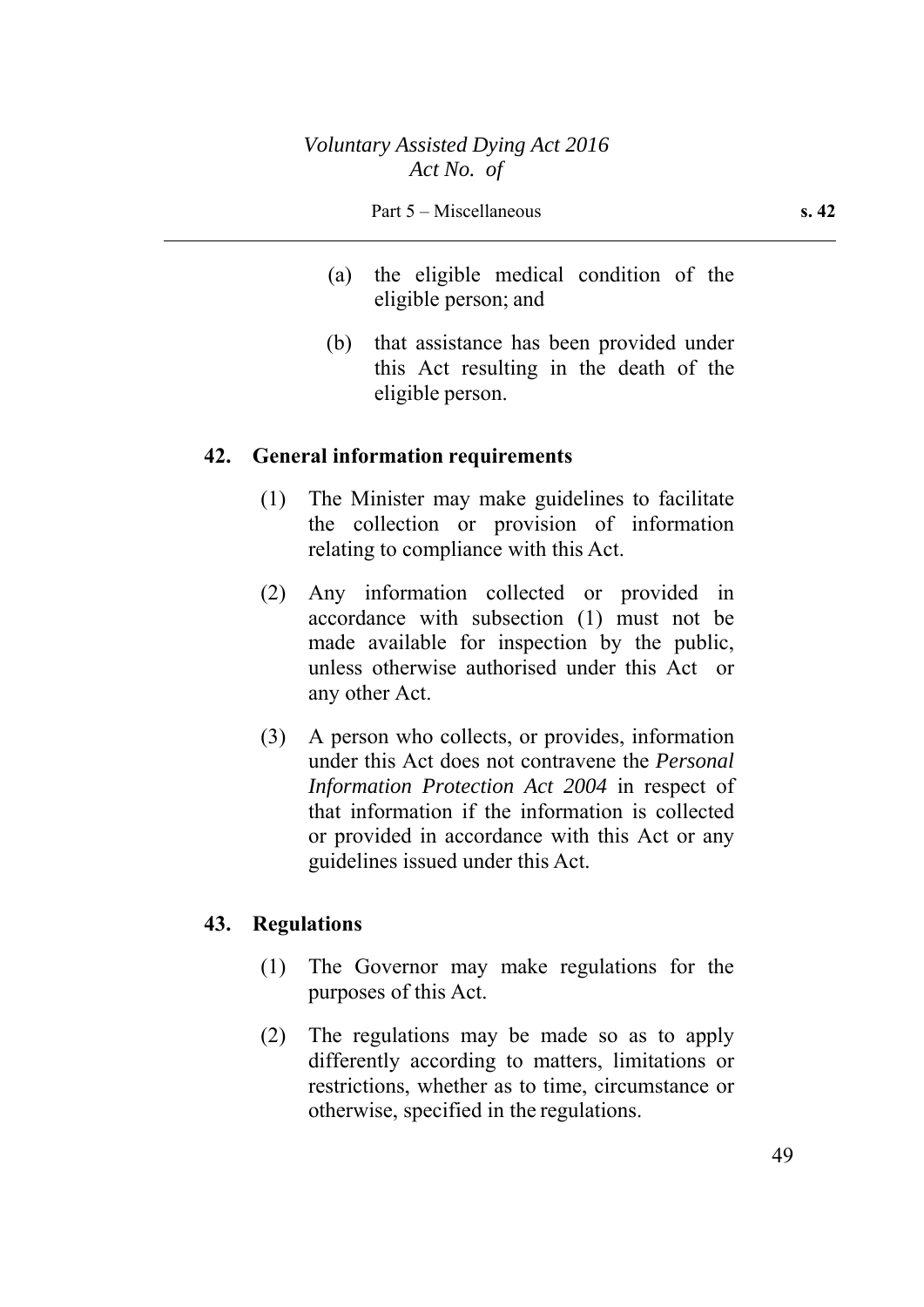- (3) The regulations may  $-$ 
	- (a) provide that a contravention of any of the regulations is an offence; and
	- (b) in respect of such an offence, provide for the imposition of a fine not exceeding 50 penalty units and, in the case of a continuing offence, a further fine not exceeding 10 penalty units for each day during which the offence continues.
- (4) The regulations may authorise any matter to be from time to time determined, applied or regulated by any person or body specified in the regulations.
- (5) The regulations may adopt, either wholly or in part and with or without modification, and either specifically or by reference, any standards, rules, codes or specifications, whether the standards, rules, codes or specifications are published or issued before or after the commencement of this Act.
- (6) A reference in subsection (5) to standards, rules, codes or specifications includes a reference to an amendment of those standards, rules, codes or specifications, whether the amendment is published or issued before or after the commencement of this Act.

### **44. Review of Act**

(1) The Minister is to cause a review of the operation of this Act to be carried out as soon as